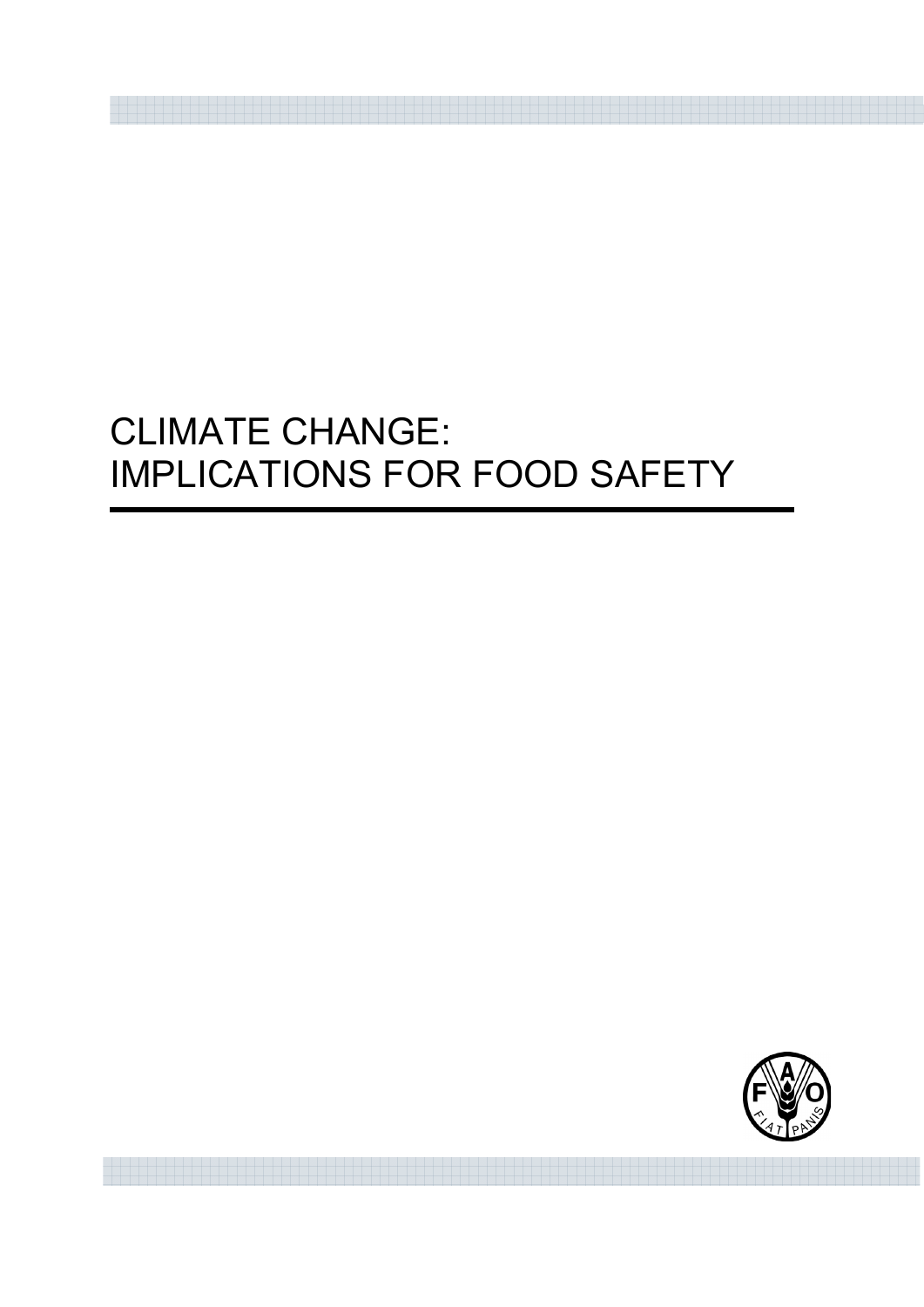# **This paper was prepared with contributions from:**

Lee-Ann Jaykus, Marion Woolridge, J. Michael Frank, Marina Miraglia, Abigail McQuatters-Gollop, Cristina Tirado – *FAO consultants*

Renata Clarke and Mary Friel – *Food Quality and Standards Service, Nutrition and Consumer Protection Division, FAO*

*The positions and opinions presented are those of the authors alone, and are not intended to represent the views of FAO.*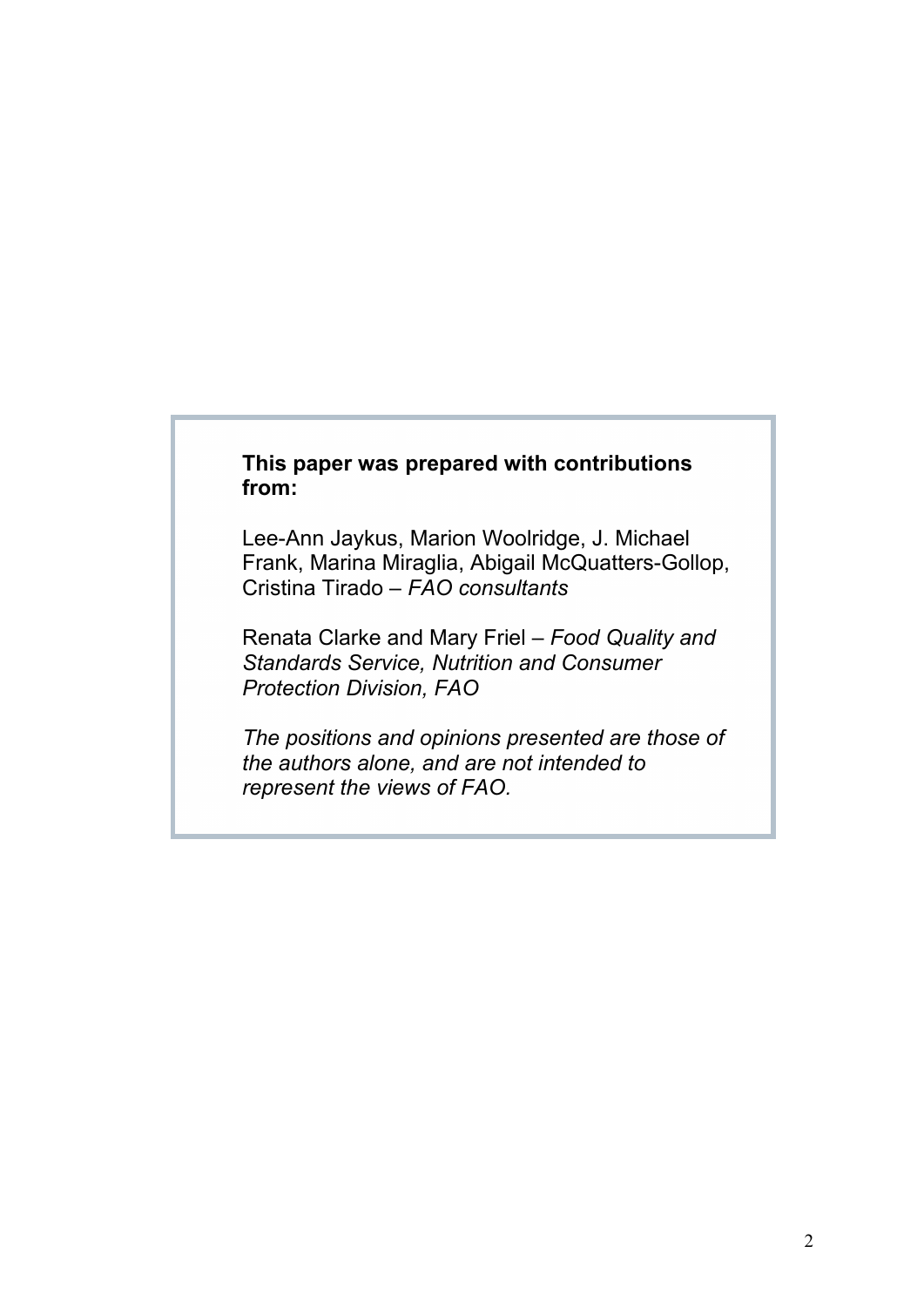# **TABLE OF CONTENTS**

| 1.                                                                                    |  |
|---------------------------------------------------------------------------------------|--|
|                                                                                       |  |
|                                                                                       |  |
|                                                                                       |  |
|                                                                                       |  |
|                                                                                       |  |
| 2. CLIMATE CHANGE AND LIKELY IMPACT ON AGRICULTURAL SECTOR  7                         |  |
|                                                                                       |  |
|                                                                                       |  |
|                                                                                       |  |
|                                                                                       |  |
|                                                                                       |  |
| <b>CLIMATE CHANGE: POSSIBLE FOOD SAFETY IMPACTS 8</b><br>3.                           |  |
|                                                                                       |  |
|                                                                                       |  |
| 3.1.2 Data Supporting the Impact of Global Climate Change on Food Safety  9           |  |
| 3.1.3 Other Potential Impacts of Global Climate Change on Food Safety  11             |  |
|                                                                                       |  |
|                                                                                       |  |
|                                                                                       |  |
|                                                                                       |  |
|                                                                                       |  |
| 3.3.2 Climate change and its influence on mould and myctoxin contamination  18        |  |
|                                                                                       |  |
|                                                                                       |  |
| 3.4.2 Impact of Temperature Change on Persistence and Patterns of Occurrence of Algal |  |
|                                                                                       |  |
| 3.4.3 Acidification of Waters and Effect on Harmful Algal Communities 25              |  |
| 3.4.4 Impact of Sea-level Rise, Increased Precipitation and Flash Floods on Harmful   |  |
|                                                                                       |  |
| 3.5 Environmental Contaminants and Chemical Residues in the Food Chain 26             |  |
|                                                                                       |  |
|                                                                                       |  |
|                                                                                       |  |
|                                                                                       |  |
|                                                                                       |  |
|                                                                                       |  |
| 3.6.1. Increased Frequency of Climate Related Emergency Situations  30                |  |
|                                                                                       |  |
|                                                                                       |  |
|                                                                                       |  |
| <b>4. ADDRESSING FOOD SAFETY IMPLICATIONS OF CLIMATE CHANGE 32</b>                    |  |
|                                                                                       |  |
|                                                                                       |  |
| 4.1.2 Foodborne Disease Surveillance/ Animal Disease Surveillance 34                  |  |
|                                                                                       |  |
| 4.1.4 Improved Coordination among Public Health, Veterinary Health, Environmental     |  |
|                                                                                       |  |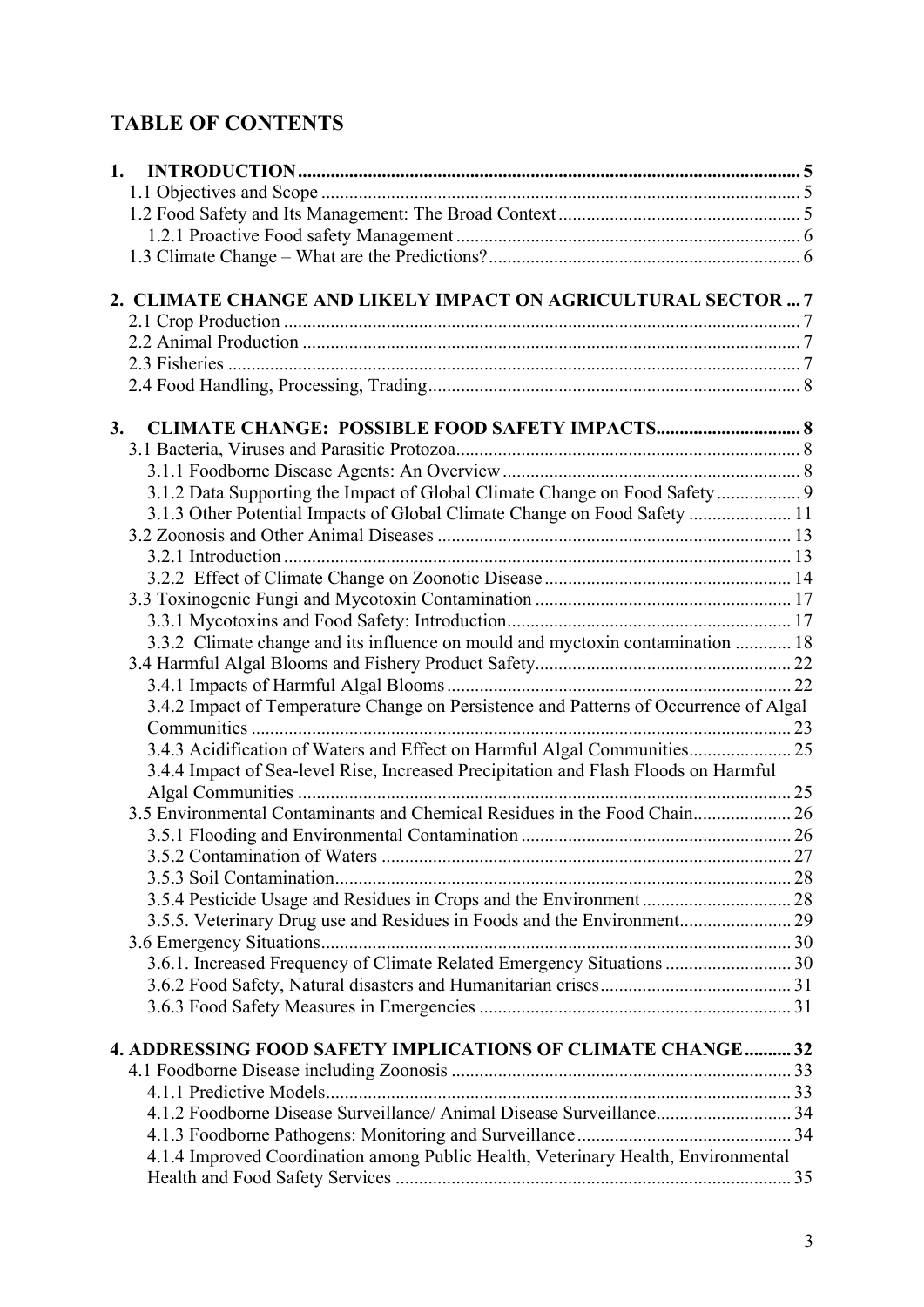| 4.4.1 Research Priorities and Data Needs for Developing Predictive Models 37       |  |
|------------------------------------------------------------------------------------|--|
|                                                                                    |  |
| 4.4.3 Good Agricultural, Animal husbandry, Aquaculture and Veterinary Practices 38 |  |
|                                                                                    |  |
|                                                                                    |  |
|                                                                                    |  |
| 4.5.2 Development of Tools for Rapid Detection or Removal of Contaminants 39       |  |
|                                                                                    |  |
|                                                                                    |  |
|                                                                                    |  |
|                                                                                    |  |
|                                                                                    |  |
|                                                                                    |  |
|                                                                                    |  |
|                                                                                    |  |
|                                                                                    |  |
|                                                                                    |  |
|                                                                                    |  |
|                                                                                    |  |
|                                                                                    |  |
|                                                                                    |  |
|                                                                                    |  |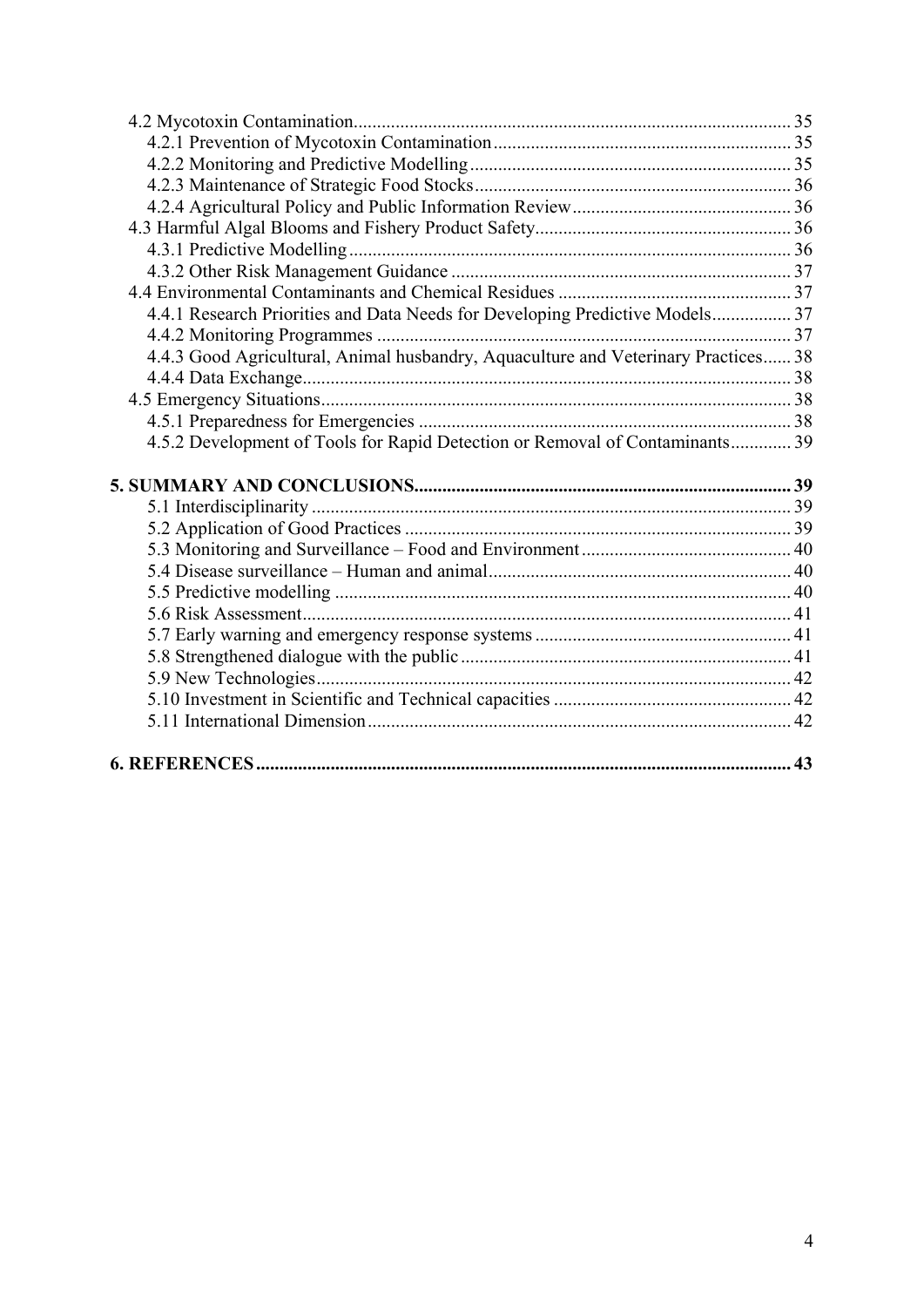# **CLIMATE CHANGE: IMPLICATIONS FOR FOOD SAFETY**

# **1. INTRODUCTION**

## **1.1 Objectives and Scope**

The paper aims to identify potential impacts of anticipated changes in climate on food safety and their control at all stages of the food chain. The purpose is to raise awareness of the issue and to facilitate international cooperation in better understanding the changing food safety situation and in developing and implementing strategies to address them.

While this paper takes a broad look at a number of food safety issues and considers possible implications of climate change – it does not provide exhaustive treatment of the topic. The food safety issues covered include: agents of food-borne disease with specific consideration of zoonotic diseases, mycotoxin contamination, biotoxins in fishery products and environmental contaminants with significance to the food chain. The paper also highlights the need for adequate attention to food safety in ensuring preparedness for effective management of emergency situations arising from extreme weather events. There is much uncertainty about possible food safety implications of climate change. This paper discusses some expected effects that are supported by data; it also considers other issues that are largely speculative.

## **1.2 Food Safety and Its Management: The Broad Context**

Assuring food safety is a complex task. Food safety hazards can arise at any stage of the food chain from primary production through to consumption. Assuring food safety therefore entails the active involvement of a number of stakeholders performing agreed, clearly defined – though necessarily interacting – roles.

This universe of actors and actions is governed by rules –food laws and regulations – and is collectively known as the food control system. The ultimate goal of this system is to ensure that food presented to consumers is safe and honestly presented. Governments face a number of constraints to running effective food control systems: primarily financial and human resource constraints. It is in the interest of all stakeholders to optimise the efficiency of the system in order to make the best possible public health impact with limited resources available. Major principles that underlie strategies for improving the efficiency and effectiveness of food control are:

- that efforts are focussed on issues that pose the greatest risk;

- that the responsibility for producing safe food rest unambiguously with the food businesses who are best placed to design and implement controls at the most appropriate point within the food production systems to *prevent* or minimise food safety risks;

- that government establish food safety requirements, facilitate industry's compliance with these and then ensure that the requirements are met through a range of regulatory and nonregulatory measures.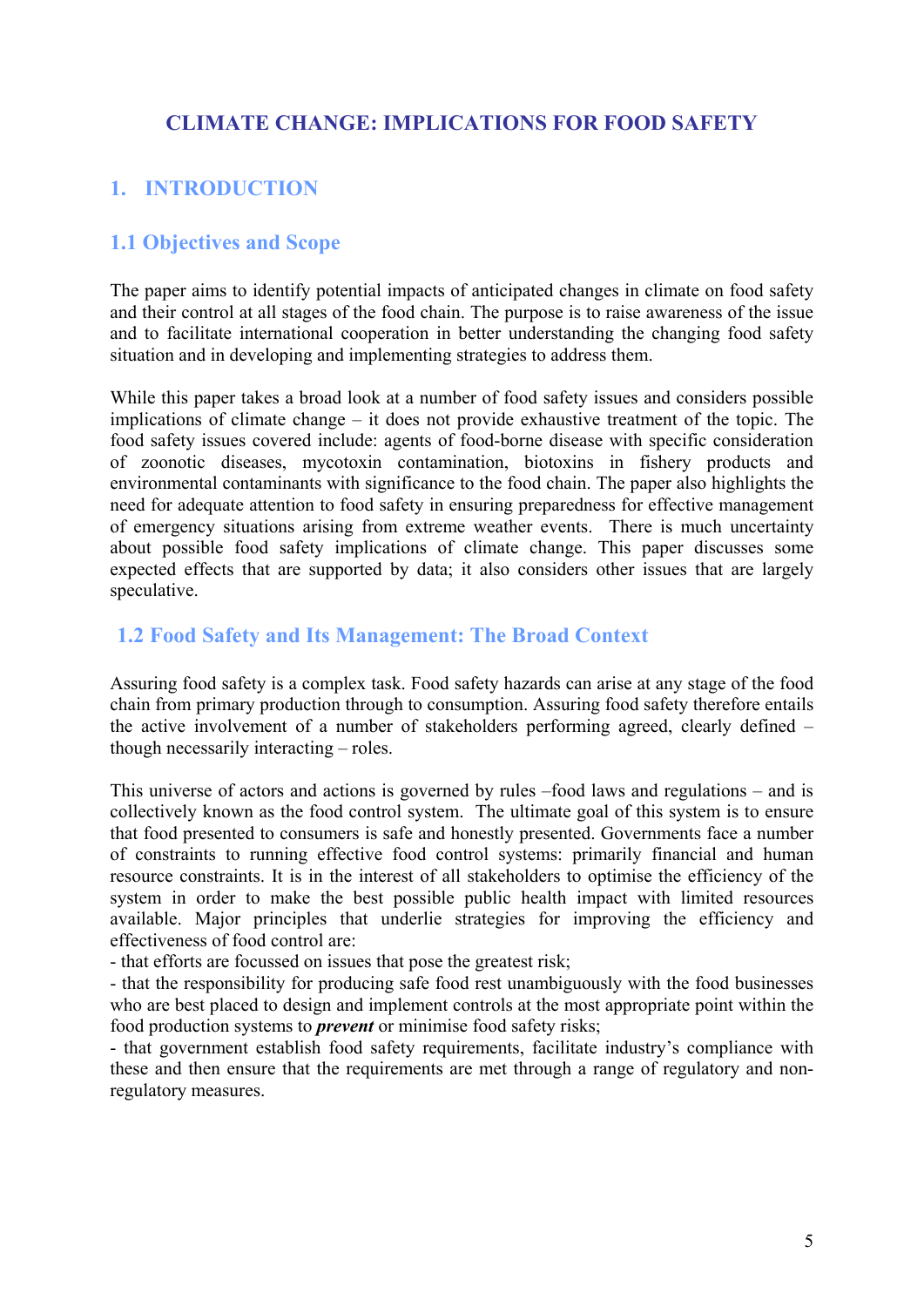## **1.2.1 Proactive Food safety Management**

Emerging food safety risks may require a change to the "old" way of doing things – both in terms of industry food safety management programmes and public sector food safety activities, including the development of guidance to industry on 'good practice'. A better understanding of changes that might arise is an essential first step to ensuring preparedness for those changes.

Climate change may have both direct and indirect impact on the occurrence of food safety hazards at various stages of the food chain. It is therefore necessary for governments to be prepared for those changes. Several developed countries have already initiated programmes of work aimed at identifying emerging food safety risks linked to climate change. FAO has a key role in assisting developing countries to assess the changes to their food safety situations and to promote international cooperation in improving the understanding of food safety implications of climate change.

FAO is committed to strengthening its capacity to be proactive in addressing threats to food safety along the food chain. This entails greater attention to the collection and analysis of intelligence pertinent to the early detection of food safety problems and on development of risk management guidance. Consideration of the impact of anticipated changes in climate and weather patterns on food safety and its management is consistent with the recognized priority role of FAO in ensuring preparedness for new challenges to food safety.

# **1.3 Climate Change – What are the Predictions?**

The Fourth Assessment Report of the Intergovernmental Panel on Climate Change (IPCC 2007) dispelled many uncertainties about climate change. Warming of the climate system is now unequivocal and according to IPCC the increase in global temperatures observed since the mid-20th century is predominantly due to human activities such as fossil fuel burning and land use changes. Projections for the 21st century show that global warming will accelerate with predictions of the average increase in global temperature ranging from 1.8° C to 4°C.

Climate change does not only imply increased average global temperature. Other effects of climate change include trends towards stronger storm systems, increased frequency of heavy precipitation events and extended dry periods. The contraction of the Greenland ice sheet will lead to rising sea-levels.

These changes have implications for food production, food security and food safety. It is widely understood that the risks of global climate change occurring as a consequence of human behaviour are inequitably distributed, since most of the actions causing climate change originate from the developed world, but the less developed world is likely to bear the brunt of the public health burden (Campbell-Lendrum et al., 2007).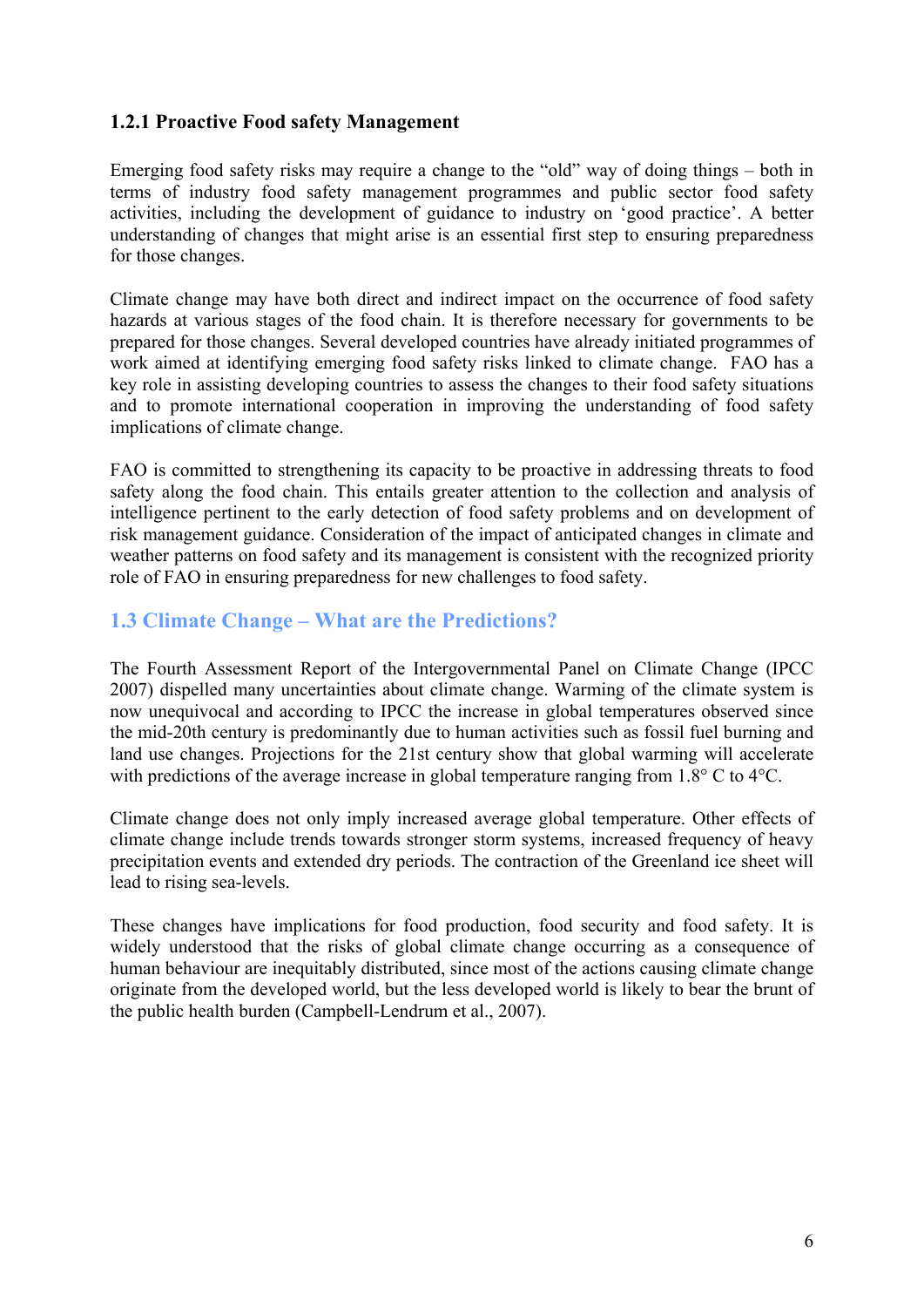# **2. CLIMATE CHANGE AND LIKELY IMPACT ON AGRICULTURAL SECTOR**

# **2.1 Crop Production**

Crop production is extremely susceptible to climate change. It has been estimated that climate changes are likely to reduce yields and/or damage crops in the  $21<sup>st</sup>$  century (IPCC, 2007), although, notably, effects are expected to differ widely in different parts of the world.

Climate change affects the microbial population of the macro-environment (soil, air and water) and the population of pests or other vectors. It is therefore a contributing factor to the occurrence and gravity of biotic diseases attributable to (micro) organisms such as fungi, bacteria, viruses and insects. Abiotic factors such as nutrient deficiencies, air pollutants and temperature/moisture extremes also affect plant health and productivity. While the impact of biotic and abiotic factors on crop production and food security are more obvious, it is important to note that these factors may also have significant impact on the safety of food crops. Of further concern is the impact of climate change on the prevalence of environmental contaminants and chemical residues in the food chain. These potential food safety impacts are described in Section 4.

# **2.2 Animal Production**

Climate change, in particular rising temperatures, can have both direct and indirect effects on animal production. Heat stress (caused by the inability of animals to dissipate environmental heat) can have a direct and detrimental effect on health, growth and reproduction. Changes in the nutritional environment (e.g. the availability of livestock feeds, and the quantity and quality of livestock pastures and forage crops) can have an indirect effect. These effects are expected to be most dramatic in temperate regions.

Climate change may affect zoonoses (diseases and infections which are naturally transmitted between vertebrate animals and man) in a number of ways. It may increase i) the transmission cycle of many vectors and ii) the range and prevalence of vectors and animal reservoirs. In some regions it may result in the establishment of new diseases. Changes in feeding practices, changes in the ecological situation in which animals are reared and increased irrigation (all consequences of climate change) may exasperate these effects. Potential food safety implications of these factors affecting livestock management are discussed in Section 4.

# **2.3 Fisheries**

With higher temperature, global fisheries production should remain the same; however, the spatial distribution of fish stocks may change due to the migration of fish from one region to another in search of suitable conditions. Other climatic changes impacting on fisheries include surface winds (which would alter both the delivery of nutrient into the photic zone and strength and distribution of ocean currents), high  $CO<sub>2</sub>$  levels (which alter ocean acidity) and variability in precipitation (affecting sea levels). Climatic changes could affect productivity of aquaculture systems and increase the vulnerability of cultured fish to diseases and reduce returns to farmers. Extreme weather events could result in escape of farmed stock and contribute to reduction in genetic diversity of wild stock affecting biodiversity.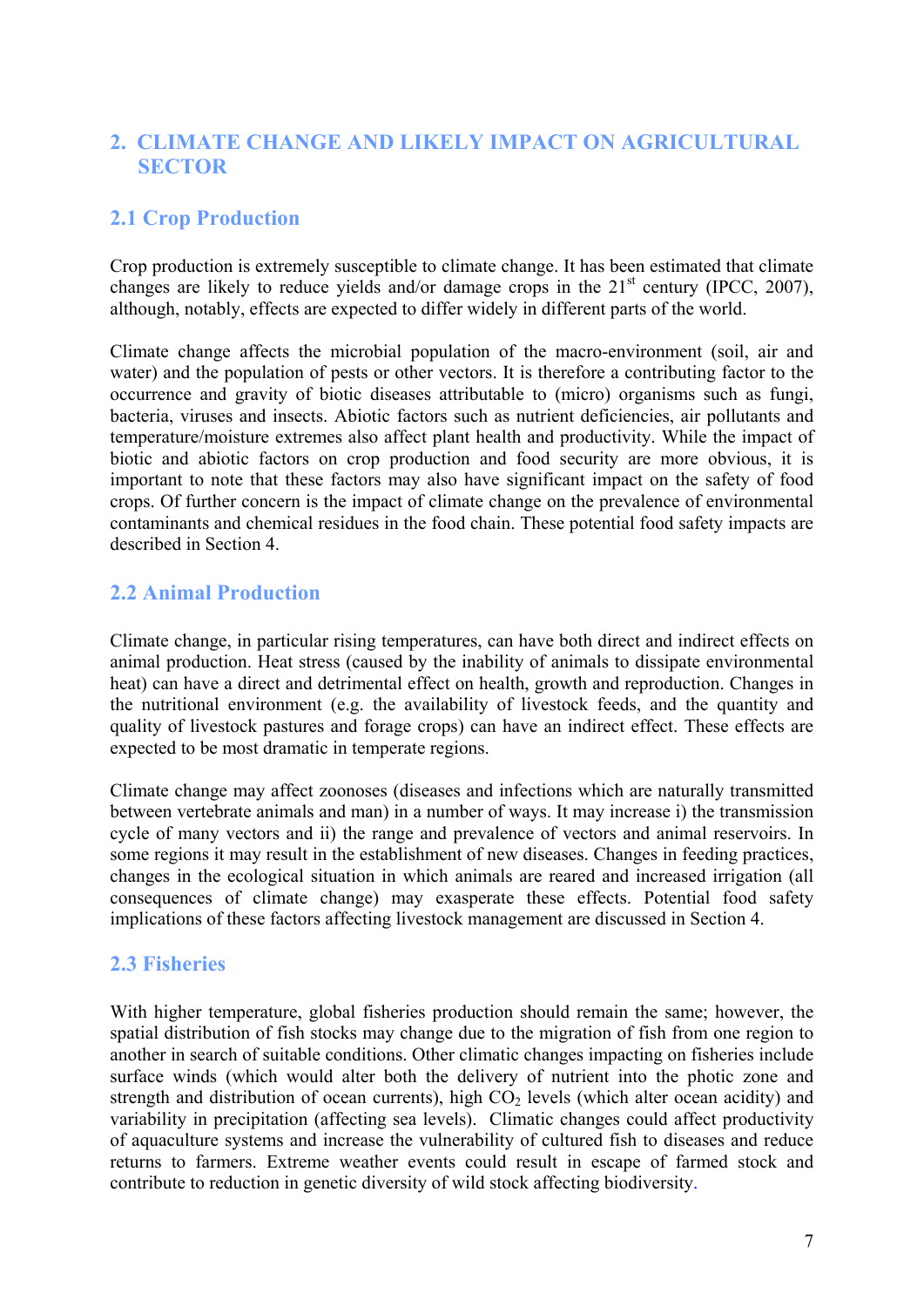Climate change has implications for food safety. From a microbiological perspective, climate change exacerbates eutrophication (nutrient loading) causing phytoplankton growth, increased frequencies of harmful algal blooms, particularly of toxic species. Accumulation of these toxins by filter feeders (bivalve molluscs) and the subsequent consumption of these products have serious implications for humans. Furthermore, an increase in water temperatures promotes the growth of organisms such as *Vibrio vulnificus* leading to an increased risk from handling or consuming fish grown in these waters (Paz et al, 2007). Climate change (in particular temperature increase) facilitates methylation of mercury and subsequent uptake by fish.

# **2.4 Food Handling, Processing, Trading**

Climate change impacts not only on primary production but also on food manufacturing and trade.

Emerging hazards in primary production could influence the design of the safety management systems required to effectively control those hazards and ensure the safety of the final product. Furthermore, increasing average temperatures could increase hygiene risks associated with storage and distribution of food commodities.

It is important, therefore, that the food industry be vigilant to the need to modify hygiene programmes. Of course periodic self-audits and external audits to 'test' the validity of hygiene programmes form part of 'good practice'. Governments often develop guidance to assist industry in implementing appropriate hygiene management programmes –vigilance will be required to ensure that guidance takes any emerging risks into consideration. Reduced availability and quality of water in food handling and processing operations will also give rise to new challenges to hygiene management.

It is anticipated that these risk management measures and adaptation strategies will pose greatest challenge for developing countries

# **3. CLIMATE CHANGE: POSSIBLE FOOD SAFETY IMPACTS**

# **3.1 Bacteria, Viruses and Parasitic Protozoa**

#### **3.1.1 Foodborne Disease Agents: An Overview**

Using the classic epidemiologic triad (host, agent, and environment), it is clear that climate, which impacts all three sectors of the triad, can have a dramatic effect on infectious disease. This is well documented and even predictable for some food and waterborne diseases of the developing world (e.g., bacillary dysentery, cholera) and perhaps less so for the developed world, where stringent public health measures (sewage disposal, clean water and hygiene) moderate the risk of diarrhoeal disease.

Evidence of the impact of climate change on the transmission of food and waterborne diseases comes from a number of sources, e.g. the seasonality of foodborne and diarrhoeal disease, changes in disease patterns that occur as a consequence of temperature, and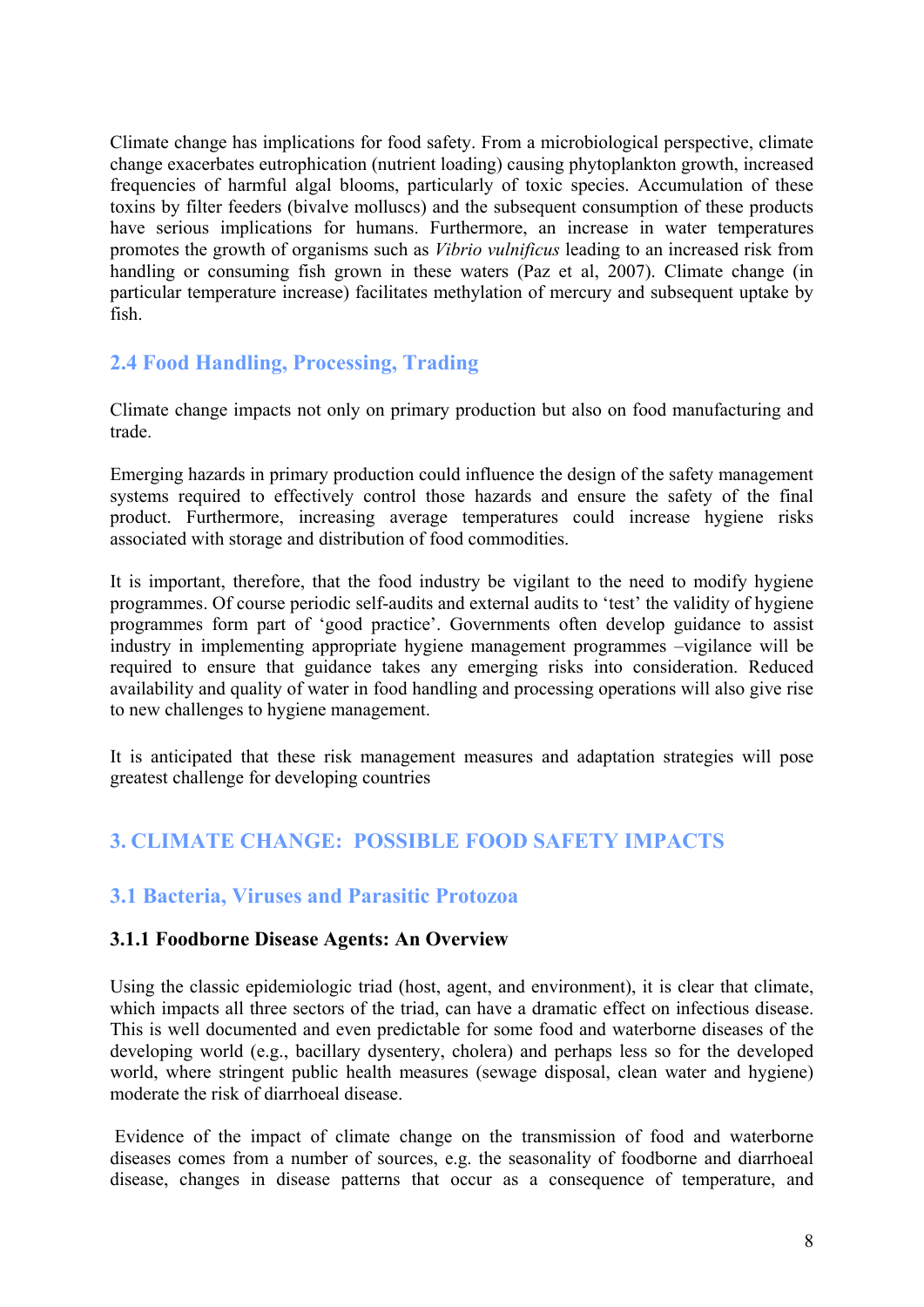associations between increased incidence of food and waterborne illness and severe weather events (Hall et al., 2002; Rose et al., 2001). There are also theoretical and unintended consequences of global climate change on food safety. Before discussing a few examples, it is necessary to provide some background information which helps in understanding the complexity of the interactions between climate and foodborne disease.

#### **3.1.1.2 Sources and modes of transmission**

The microflora of a food consists of the microorganisms associated with the raw material, those acquired during handling and processing and those surviving and preservation technique and storage. Bacteria, viruses, and parasitic protozoa that are pathogenic to humans and frequently contaminate the food supply can be subcategorized based on their ultimate source, i.e. those organisms which are

- i) predominantly associated with faecal matter (animals/human)
- ii) ubiquitous on the skin, nose and throat of healthy individuals;
- iii) ubiquitous in nature

Based on the above categorization, the general scenarios by which foods become contaminated with pathogens include:

- i) contact with human/animal sewage/faeces
- ii) contact with infected food handlers
- iii) environmental contamination (from air, water, food contact materials etc)
- iv) contact with raw foods etc.

Such contamination can arise along any part of the farm-to-fork continuum and may arise from any number of sources.

#### **3.1.1.3 Factors influencing the growth and survival of pathogens**

The subsequent growth and survival of pathogens after a contamination event are influenced by both ''intrinsic" and "extrinsic" parameters. Intrinsic parameters are inherent to the food and may naturally affect the rate of microbial growth (or may be manipulated to do so). Extrinsic parameters are those commonly manipulated in an effort to control microbial survival and growth.

The growth and survival of pathogens in foods is also influenced by the presence of harmless, competitive microflora. These harmless competitors do not cause foodborne disease but their relatively rapid growth rate can prevent contaminating pathogens from growing to levels high enough to cause disease in humans. The interactions between intrinsic parameters, extrinsic parameters, and competitive microflora are complex and oftentimes unpredictable. If (and when) climate change results in changes to any one of these factors, it may have undesired consequences on the safety of the food supply.

#### **3.1.2 Data Supporting the Impact of Global Climate Change on Food Safety**

Climate constrains the range of infectious diseases, while weather, which is impacted by climate, affects the timing and intensity of outbreaks (Epstein, 2001). Therefore, the two early manifestations of climate change, particularly global warming, would be expansion in the geographic range and seasonality of disease, and the emergence of outbreaks occurring as a consequence of extreme weather events (Epstein, 2001). Data supporting both of these manifestations are summarized below.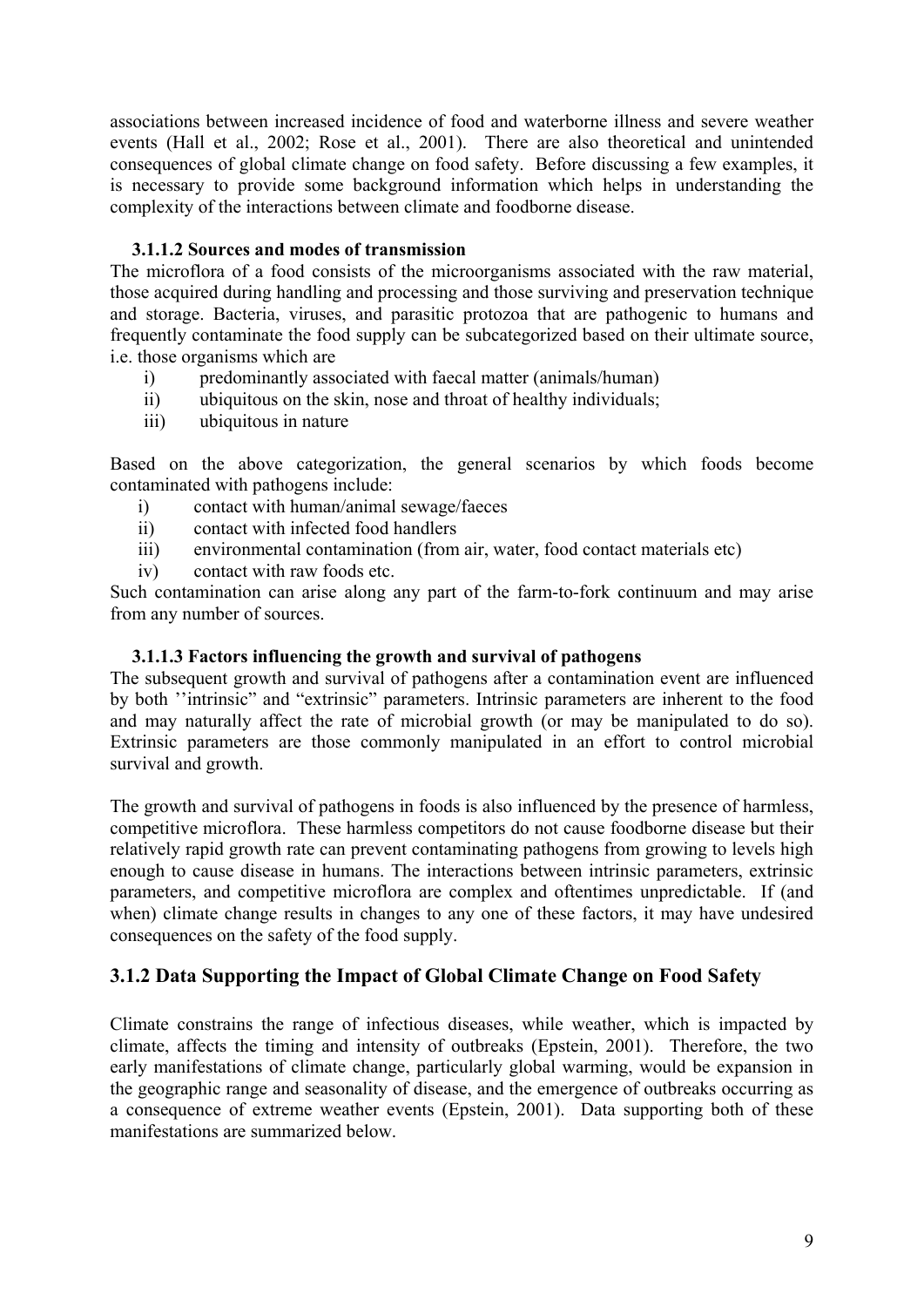#### **3.1.2.1 Seasonality and temperature effects on foodborne disease**

The seasonality of some infectious diseases is well documented, but its relationship to potential long-term warming effects is poor characterized. Clearly, seasonal differences in disease incidence are likely to be influenced by population susceptibility and behaviours; however, environmental influences are also important considerations. Such environmental factors can impact the abundance of pathogens, their survival and/or their virulence (Fisman, 2007).

|           | Box 1: Climatic influences (e.g. temperature, humidity) on the prevalence of some diseases:                                                                                                                                                       |
|-----------|---------------------------------------------------------------------------------------------------------------------------------------------------------------------------------------------------------------------------------------------------|
| $\bullet$ | Increases in disease notifications, particularly salmonellosis (D'Souza et al., 2004) and to a                                                                                                                                                    |
|           | lesser extent campylobacteriosis (Kovats et al., 2005) are frequently preceded by weeks of<br>elevated ambient temperature.                                                                                                                       |
|           | An eastern regional gradient has been observed in Australia for notifications of<br>salmonellosis, i.e. rates of notification increase with decreasing latitude and hence,                                                                        |
|           | increasing average yearly temperature (Hall et al. 2002).<br>Higher temperature and humidity in the week before infection has been correlated with<br>decreased hospitalization rates for children diagnosed with rotavirus. This is particularly |
|           | interesting because survival of the virus is favoured at lower temperature and humidity<br>(D'Souza et al., 2008). Rotavirus is considered a significant cause of foodborne illness                                                               |
|           | (FAO, 2008a).<br>El Nino-associated rises in cholera have been documented for both Peru and Bangladesh, as                                                                                                                                        |
|           | have been increases in diarrhoeal disease in Peruvians (reviewed by Hall et al., 2002) *.                                                                                                                                                         |

the study of disease trends in the presence and absence of El Nino events provides a glimpse into how weather patterns may change the incidence of foodborne disease, especially since El Nino events are thought to be impacted by global warming.

Taken together, it appears that changes in both ambient temperature and humidity do have a role in foodborne disease transmission that is independent of other factors such as population behaviour and susceptibility. It is likely that some of the first detectable changes of global climate change on food safety will be seen as longer summertime peaks of foodborne disease and/or increased geographic range (Watson and McMichael, 2001).

#### **3.1.2.2 The interplay of ecological factors**

Cholera is perhaps the best model for understanding the potential for climate-induced changes in the transmission of foodborne disease. *Vibrio cholerae* is the causative agent of this disease which produces substantial morbidity and mortality, particularly in the developing world. In certain regions, cholera is endemic, displaying characteristic waves of epidemic peaks followed by periods of relative quiescence. Peaks of disease are seasonal and associated with higher water temperature.

The three major factors driving cholera endemicity (i.e. abiotic, phytoplankton, and zooplankton) have been described by Colwell and Huq (Lipp et al., 2002) in their hierarchical model of the transmission of cholera. The interactions between these factors are extremely complex and their full description is beyond the scope of this paper; however, Box 2 illustrates the role of intrinsic parameters and microbial competition in these dynamics: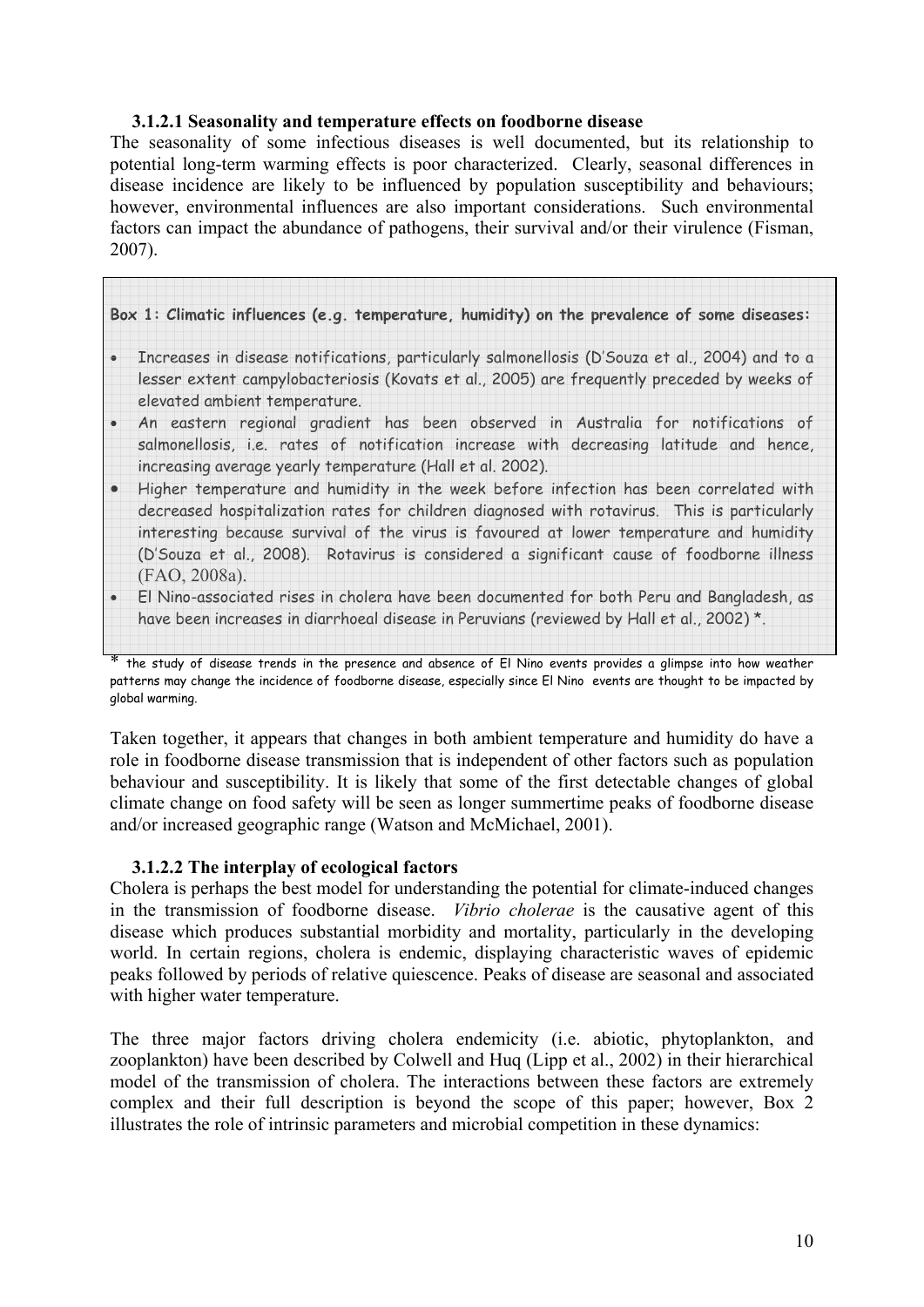| Box 2: Interaction of ecological factors on the proliferation of V. cholerae:                                                                                                                                                                                         |  |  |
|-----------------------------------------------------------------------------------------------------------------------------------------------------------------------------------------------------------------------------------------------------------------------|--|--|
| Some investigators believe that photosynthetic phytoplankton proliferation results in<br>elevated environmental pH. This alkaline pH:                                                                                                                                 |  |  |
| i) gives V. cholerae a competitive advantage over other marine bacteria since it thrives at<br>higher pH and                                                                                                                                                          |  |  |
| ii) promotes attachment of V. cholerae cells to zooplankton (particularly copepods); this<br>protects V. cholerae cells from external stresses.                                                                                                                       |  |  |
| As phytoplankton populations disintegrate, additional nutrient sources are available to<br>stimulate the growth of the organism. Together, the interplay of these factors results in<br>extremely high populations of V. cholerae in tight association with copepods. |  |  |

The human factor is another important part of the equation. While cholera is predominantly a waterborne disease, foodborne transmission can occur though the use of contaminated water for food preparation or irrigation, or from consumption of molluscan shellfish. Furthermore, sewage presents an additional risk factor for disease transmission, particularly in parts of the world in which water and sewage treatment remains substandard.

#### **3.1.2.3 Extreme weather events**

Extreme weather conditions (e.g. flooding, drought, hurricanes etc) can impact on the transmission of disease. For example, periods of excessive precipitation and periods of drought influence both the availability and quality of water and have been linked to the transmission of water and food borne disease. Furthermore, extreme weather events can result in forced evacuation of refugees into close quarters. This frequently results in extreme stress, malnutrition, and limited access to medical care, all of which contribute to increased susceptibility and severity of disease.

These events are discussed in more detail and specific examples are provided in Section 3.6 on emergency situations.

## **3.1.3 Other Potential Impacts of Global Climate Change on Food Safety**

Although perhaps more speculative, there are a number of other potential impacts of global climate change on food safety. These include i) impacts on microbial evolution and stress response; ii) pathogen emergence; iii) changes in water availability and quality; and iv) other considerations. These will be discussed briefly.

#### **3.1.3.1 Microbial evolution and stress response**

Over the course of time, many bacterial agents have developed mechanisms that allow them to survive and even grow under unfavourable or "stressful" conditions. Many of these conditions are manipulations of the same intrinsic and extrinsic parameters described above. Stress responses are encoded genetically and in many cases, initial exposure to a sub-lethal dose of a stressor will "condition" the bacterial cell, allowing it to survive even harsher conditions provided by that stressor. This is well documented for *E. coli* O157:H7, where, for instance, the organism is able to survive an acid shock as low as pH 2 after previous exposure to pH 5. In addition, as microorganisms acquire increased tolerance after pre-exposure to a sublethal stress, they frequently develop enhanced resistance to other types of stress, a phenomenon referred as cross-protection (Rodriguez-Romo and Yousef, 2005). This is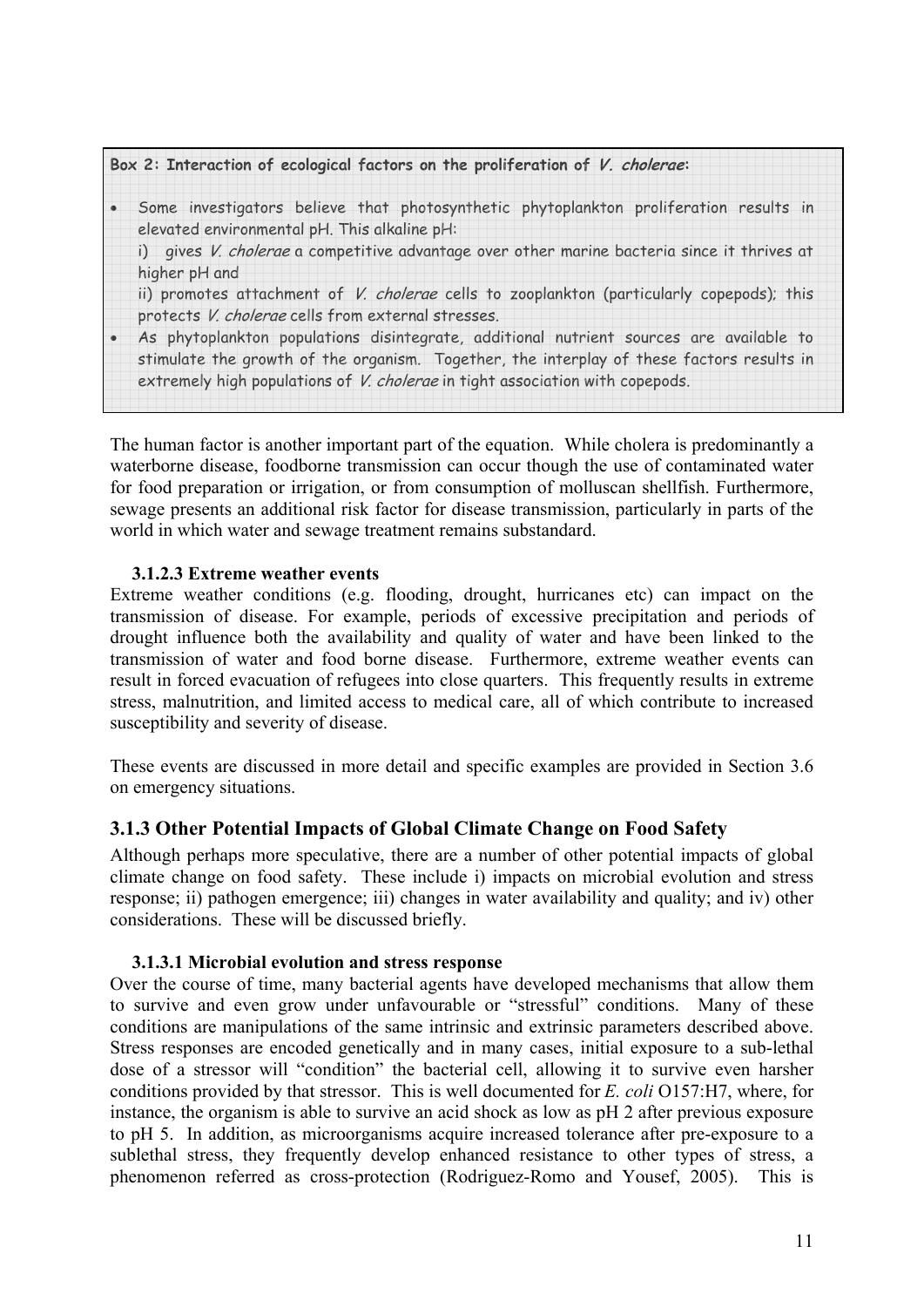relevant to global climate change in that climate-induced changes in intrinsic factors may induce stress responses that make certain bacteria more resistant.

Gene transfer between related and even unrelated bacterial species is now considered a common occurrence. This may be facilitated when multiple species are present in large and diverse communities (such as in the environment, in raw foods, or in the gut) through horizontal gene transfer or by infection with bacteriophage. Gene transfer is also an important contributor to the emergence of antibiotic resistance. We know very little about the triggers or dynamics of gene transfer events, but they are likely to be impacted by the environment. In fact, this has been documented for *V. cholerae*. For example, non-toxigenic strains of this organism can acquire genes for the cholera toxin though bacteriophagemediated transfer events which occur naturally in the environment. More specifically, both phage infection and prophage induction seem to be sensitive to environmental triggers (temperature, sunlight, pH) (Lipp et al., 2002). This means that environmental changes may have a substantial impact on pathogen evolution and/or pathogenicity.

#### **3.1.3.2 Pathogen emergence**

Climatic change can also impact the emergence or re-emergence of infectious disease agents. Emerging foodborne pathogens are defined as infectious agents, transmitted by foodborne routes, which have (i) newly appeared in a population; (ii) were thought to be controlled but are now resurging; or (iii) have existed but are rapidly increasing in incidence, geographic range, or by some other factor. Also included in this definition are agents for which a foodborne route of transmission has been identified only recently.

Rarely, if ever, do foodborne pathogens emerge without a reason. There are some general principles of pathogen emergence, which are associated with changes in the following sectors: (i) ecology and agriculture; (ii) technology and industry; (iii) globalization; (iv) human behaviour and demographics; (v) epidemiological surveillance; and (vi) microbial adaptation (Tauxe, 2002). It is important to recognize that pathogen emergence usually occurs as a consequence of a combination of two or more specific factors. Further, emergence may not necessarily be predictable. For example, climate-induced changes in the movement of animal populations may facilitate the spread of a pathogen which previously was of low prevalence or little consequence.

#### **3.1.3.3 Water availability and quality**

Periods of excessive precipitation and drought can influence both the availability and the microbiological quality of water. This is discussed in Sections 3.5 (chemical contamination) and 3.6 (emergency situations).

Furthermore, new demands on existing water sources could occur if sea levels rise as predicted, adversely impacting water availability (Charron et al., 2008). An emerging environmental health threat is the decline in global freshwater resources caused mostly by increasing rates of water extraction and contamination. This has resulted in a decline in both water quality and quantity, especially in arid regions such as the Mediterranean and Northern Africa (Campbell-Lendrum et al., 2006). Needless to say, limited access to safe water has a negative effect on hygiene practices throughout the food chain.

#### **3.1.3.4 Other considerations**

There are many other potential impacts of global climate change on food safety. For example, climate change could result in movement of crop production areas, resulting in very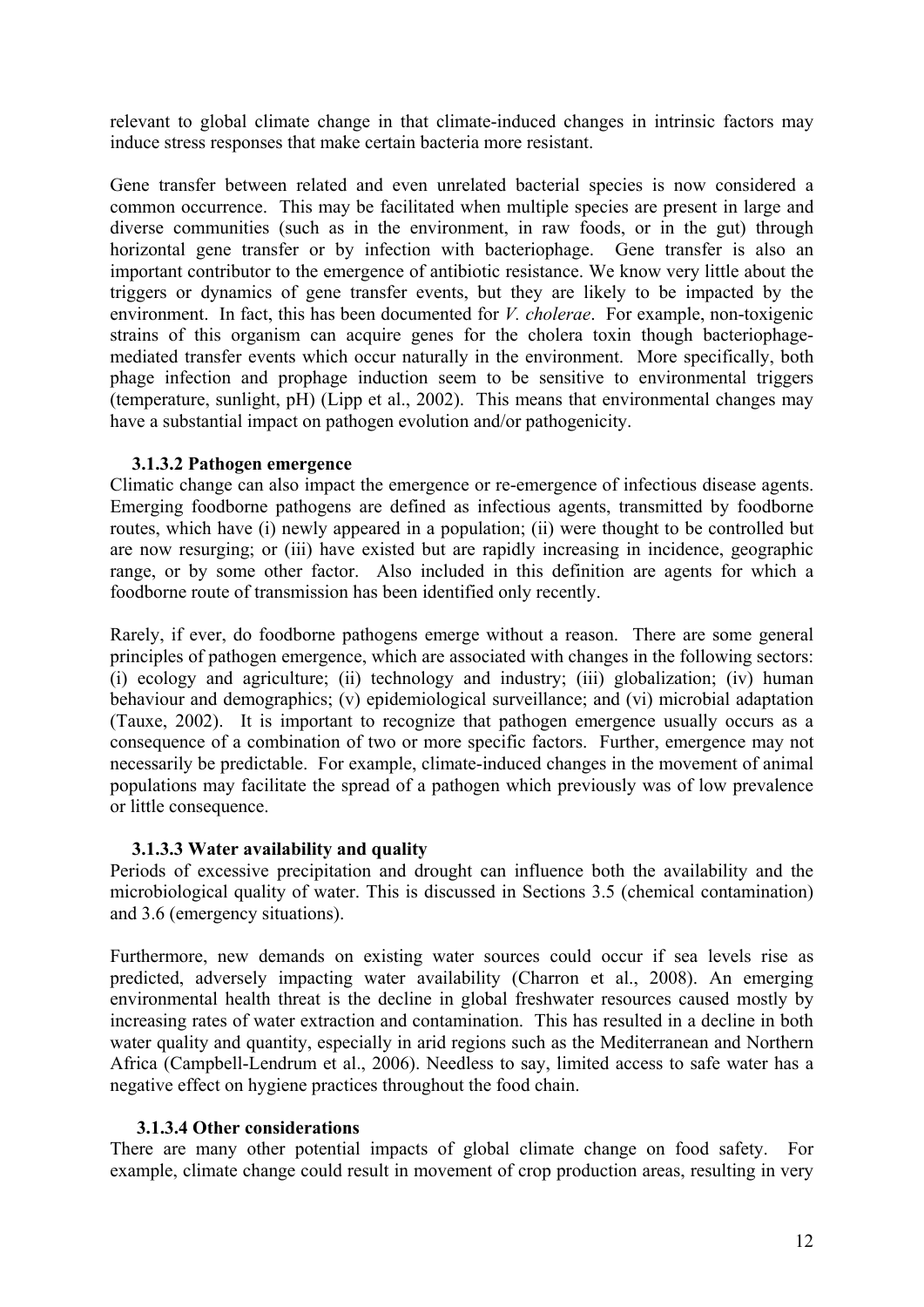different ecosystem exposures, including microbes, pests (insects), and wilds animals (rodents, reptiles and amphibians). Intermingling or crowding of food animals caused in response to natural disaster or climate induced changes in animal husbandry practices might promote the transmission of pathogens between animals, resulting in greater pathogen load in faeces and increased prevalence of carcass contamination. The list of possibilities is nearly endless, making prioritization of risk very difficult.

Nonetheless, there are a few characteristics of pathogens that may predispose them to being more sensitive to the impacts of global climate change. For example, those foodborne pathogens that cause disease at very low doses (enteric viruses, parasitic protozoa, *Shigella* spp., enterohemorrhagic *E. coli* strains) and/or have notable environmental persistence (enteric viruses and parasitic protozoa) will likely to be of great concern, particularly after adverse weather events. Those pathogens with documented stress tolerance responses (temperature, pH), such as enterohemorrhagic *E. coli* and *Salmonella* are likely to compete better in the event of climate change.

# **3.2 Zoonosis and Other Animal Diseases**

## **3.2.1 Introduction**

Zoonotic diseases are transmitted from animals to people in a number of ways. Some diseases are acquired by people through direct contact with infected animals or animal products and wastes. Other zoonoses are transmitted by vectors; while others are transmitted through the consumption of contaminated food or water (Table 1).

The proliferation of zoonoses and other animal diseases may result in an increased use of veterinary drugs that could lead to increased and possibly unacceptable levels of veterinary drugs in foods (FAO, 2008b). For this reason, although zoonoses transmitted to humans through the consumption of contaminated food or water are of primary importance to this paper, other animal diseases are also considered.

**Table 1:** Examples of some zoonotic agents that are expected to be affected by climate change and their mode of transmission

| <b>Virus</b>      | <b>Host</b>                                         | <b>Mode of transmission to humans</b>                      |  |
|-------------------|-----------------------------------------------------|------------------------------------------------------------|--|
| Rift Valley fever | Multiple<br>of<br>species                           | blood or organs of infected animals (handling of animal    |  |
| virus             | livestock and wildlife                              | tissue), unpasteurized or uncooked milk of infected        |  |
|                   |                                                     | animals, mosquito, , hematophagous flies                   |  |
| Nipah virus       | Bats, and pigs                                      | Directly from bats to humans through food in the           |  |
|                   |                                                     | consumption of date palm sap (Luby et al. 2006).           |  |
|                   |                                                     | Infected pigs present a serious risk to farmers and        |  |
|                   |                                                     | abattoir workers                                           |  |
| Hendra virus      | Bats, and horse                                     | Secretions from infected horses                            |  |
| <b>Hantavirus</b> | Rodents                                             | Aerosol route from rodents. Outbreaks from activities      |  |
|                   | such as clearing rodent infested areas and hunting. |                                                            |  |
| Rotavirus         | Humans                                              | Faecal-oral route, spread through contaminated water       |  |
|                   |                                                     | and also by infected food-handlers who do not wash         |  |
|                   |                                                     | their hands properly.                                      |  |
| Hepatitis E virus | Wild<br>domestic<br>and                             | Faecal-oral. pig manure is a possible source through       |  |
|                   | animals                                             | contamination of irrigation water and shellfish in coastal |  |
|                   |                                                     | waters                                                     |  |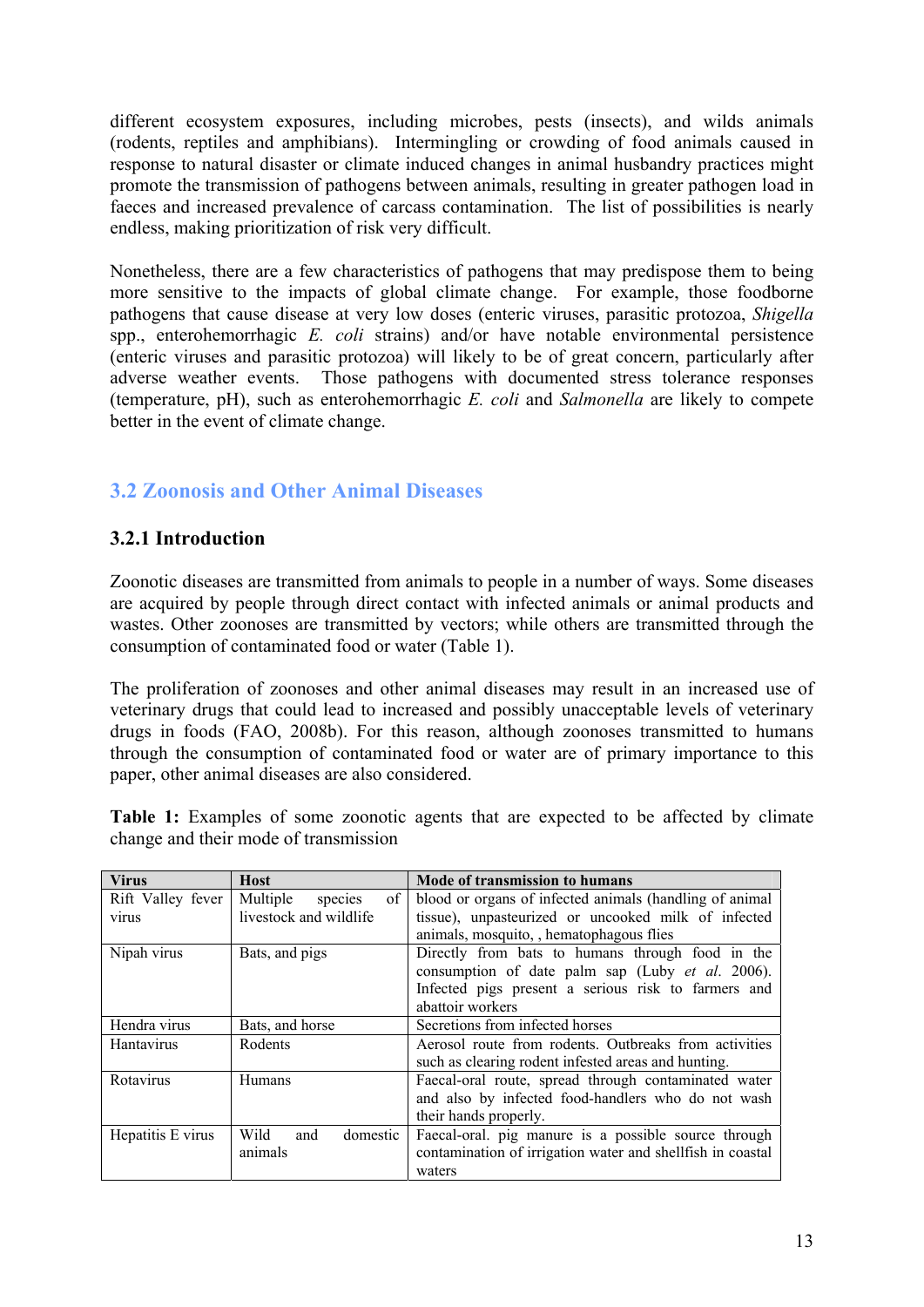| <b>Bacterium</b> | <b>Host</b>                | <b>Mode of transmission</b>                                                  |  |
|------------------|----------------------------|------------------------------------------------------------------------------|--|
| Salmonella       | Poultry and pigs           | Faecal/oral                                                                  |  |
| Campylobacter    | Poultry                    | Faecal/oral                                                                  |  |
| E. coli 0157     | Cattle<br>and<br>other     | Faecal/oral                                                                  |  |
|                  | ruminants                  |                                                                              |  |
| Anaerobic spore- | Birds,<br>mammals<br>and 1 | Ingestion of spores through environmental routes, water,                     |  |
| forming bacteria | livestock                  | soil and feeds. This has been associated with outbreaks of                   |  |
|                  |                            | anthrax in livestock and wild animals, blackleg                              |  |
|                  |                            | (Clostridium chauvoei) in cattle and botulism in wild birds                  |  |
|                  |                            | after droughts. The meat and milk from cattle that have                      |  |
|                  |                            | botulism should not be used for human consumption.                           |  |
| Yersinia         | Birds and rodents with     | Handling pigs at slaughter is a risk to humans                               |  |
|                  | regional differences in    |                                                                              |  |
|                  | the species of animal      |                                                                              |  |
|                  | infected. Pigs are a       |                                                                              |  |
|                  | major livestock reservoir  |                                                                              |  |
| Listeria         | Livestock                  | In the northern hemisphere, listeriosis has a distinct                       |  |
| monocytogenes    |                            | seasonal occurrence in livestock probably associated with                    |  |
|                  |                            | feeding of silage                                                            |  |
| Leptospirosis    | All farm animal species    | Leptospirae shed in urine to contaminate pasture, drinking<br>water and feed |  |

| Protozoan                     | <b>Host</b>       | <b>Mode of transmission</b>                                                                                                             |  |
|-------------------------------|-------------------|-----------------------------------------------------------------------------------------------------------------------------------------|--|
| Toxoplasma<br>gondii          | Cats, pigs, sheep | Cat faeces are a major source of infection. Handling and<br>consuming raw meat from infected sheep and pigs pose a<br>zoonotic risk.    |  |
| Cyptosporidium<br>and Giardia | Cattle, sheep     | Faecal-oral transmission. (Oo)cysts are highly infectious<br>and with high loadings, livestock faeces pose a risk to<br>animal handlers |  |

| <b>Parasite</b> | <b>Host</b>   | <b>Mode of transmission</b>                            |
|-----------------|---------------|--------------------------------------------------------|
| Tapeworm        | Cattle        | Faecal-oral                                            |
| (Cysticercus    |               |                                                        |
| bovis)          |               |                                                        |
| Liver<br>fluke  | Sheep, cattle | Eggs are excreted in faeces, and life cycle involves   |
| (Fasciola       |               | lymnaeid snail hosts. Human cases generally associated |
| hepatica)       |               | with the ingestion of marsh plants such as watercress. |

## **3.2.2 Effect of Climate Change on Zoonotic Disease**

Climate change is one of several 'global change' factors driving the emergence and spread of diseases in livestock and the transfer of pathogens from animals to humans. While much of the discussion from section 3 is applicable to zoonotic disease, this section focuses on the additional impacts of climate which are specific to zoonotic diseases. These include:

- Increase in the susceptibility of animals to disease
- Increase in the range or abundance of vectors / animal reservoirs
- prolonging the transmission cycles of vectors

#### **3.2.2.1 Increase in the susceptibility of animals to disease**

Climate may have a direct or indirect influence on the susceptibility of animals to disease. For example, exposure to intense cold, droughts, excessive humidity or heat may predispose cattle to complex bacterial syndromes such as mastitis. Milk from cows with severe clinical mastitis would normally not enter the food chain as the abnormality is easily detected and the milk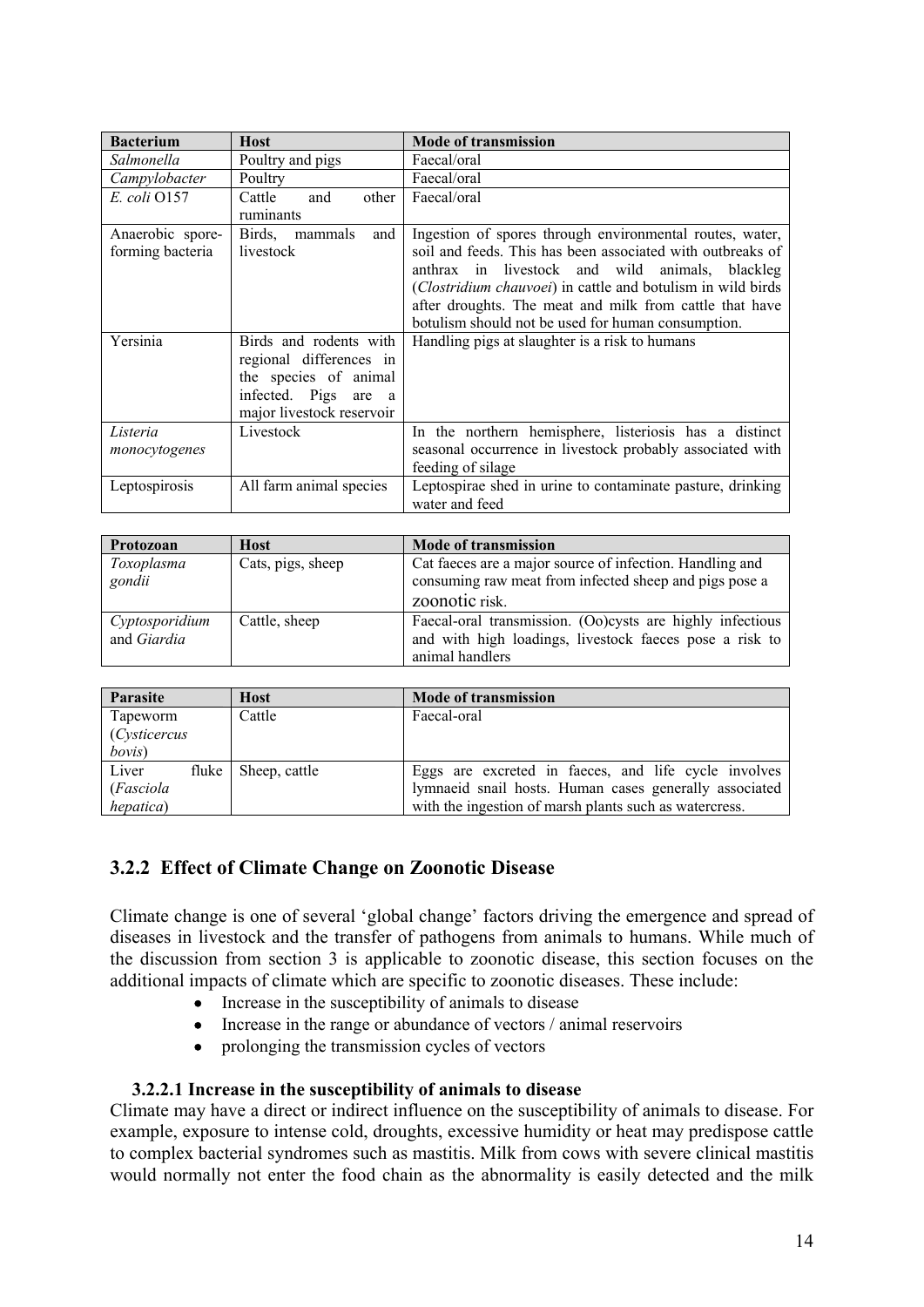would be discarded by the producer. But when milk of cows with sub-clinical *mastitis*, *i.e*. with no visible changes, is accidentally mixed into bulk milk, it enters food chain and can be dangerous to humans. Although pasteurization is likely to destroy all human pathogens, there is concern when raw milk is consumed or when pasteurization is incomplete or faulty (Hameed et al., 2006).

Aquatic animals are also vulnerable to climate change because water is their life-support medium and their ecosystems are fragile. Fish, including shellfish, respond directly to climate fluctuations as well as to changes in their biological environment (predators, species interactions, disease). Their related metabolic processes are influenced by temperature, salinity, and oxygen levels. Certain environmental conditions are more conducive to diseases than others (e.g., warm waters can trigger disease outbreaks and cold temperatures can limit them). For example, in the last 15 years in the US there has been a significant shift from sporadic cases of *V. paparahaemolyitic* towards outbreak associated activity. Of particular note are a series of outbreaks which occurred between 1997 and 2004 attributed to the consumption of oysters harvested from northern waters (Pacific Northwest and Alaska) (reviewed by Drake et al., 2007). In the Alaska outbreak, significantly higher mean water temperature relative to previous decades was thought to have contributed to the outbreak (McLaughlin et al., 2005). Similarly, the role of high water temperature in the emergence of *V. vulnificus* has also been observed (Paz et al., 2007)

In the aquaculture sector, problems expected from a warming environment include a greater susceptibility of disease organisms to thrive. This is particularly true for introduced aquaculture species, or if engineered fish lack the innate abilities to deal with new strains of pathogens, or if the aquaculture facility relies too heavily on chemicals to control disease. Also, in some areas, some species may already be near their upper temperature tolerances (Everett, 1996**)** 

#### **3.2.2.3 Increase in the range or abundance of vectors / animal reservoirs**  Because of the sensitivities of vectors to climatic factors, ecological changes such as variations in rainfall and temperature could significantly alter the range, seasonality and incidence of many zoonotic diseases (CDC, 2008). Examples of sensitivities of vectors to climatic change include:

- Increased night time temperatures will result not only in enhanced vector flight activity (Purse *et al*. 2005) but also greater competence in supporting replication and transmission of viral pathogens (Baylis and Githeko, 2006).
- Cycles of drought followed by heavy rainfall provide breeding sites for midge and mosquito vectors and are associated with outbreaks of vector-borne livestock diseases (Baylis and Githeko, 2006).
- Changes in precipitation may also affect the range and distribution of arthropod vectors, and there is evidence of ticks expanding their range with decreasing rainfall (Trape et al., 1996). Conversely, increased precipitation increases the abundance of snail hosts for livestock parasites.

Vector-borne pathogens which respond most rapidly to climatic changes are likely to be rapidly evolving promiscuous agents, transmitted by rapidly reproducing, highly mobile and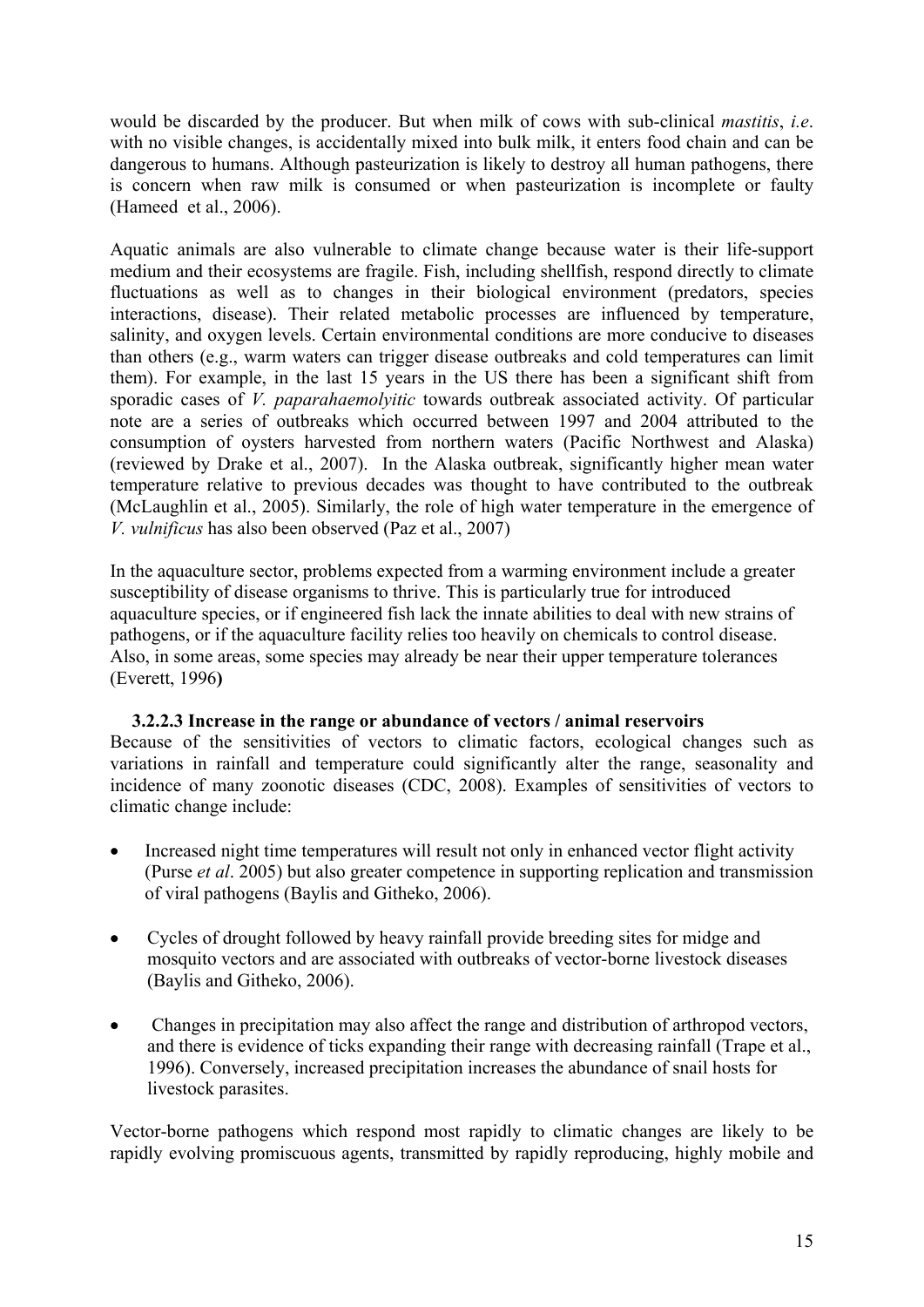habitat-generalist vectors. Examples of diseases influenced by climate change and variability include Rift Valley, Bluetongue, as well as tick-borne diseases (Easterling et al., 2007).

**Box 3: Rift Valley Virus - an example of a zoonotic disease whose distribution is influenced by climate change and variability**

Rift Valley fever is a mosquito-borne animal and human viral disease in which the vectors are influenced by climate. Rift Valley fever virus (RVFV), is highly promiscuous between vertebrate hosts, ranging from rodents to hippopotamuses, but causes clinical signs only in ruminants and humans. This virus has been isolated from many potential vector species inhabiting a range of habitat types. Epidemics in south and east Africa follow periods of high rainfall that create breeding sites for flood-water vectors (Aedes mosquitoes), whereas those in north and west Africa, have followed construction work that created breeding sites for large river and dambreeding vectors. In 2000, strains of RVFV (that probably originated in east Africa) escaped from Africa for the first time and infected the Arabian Peninsula, an area well connected to Europe by a 'ruminant street'. The timing and mode of pathogen responses will obviously depend on the species-specific climatic drivers (Purse et al. 2005).

Climate change will also affect the ecology of many animal hosts which are reservoirs of diseases infectious to humans. For example hantavirus pulmonary syndrome is an uncommon but sometimes fatal zoonotic disease that is linked to close contact between people and wild rodents. Longer milder summers and milder winters prolong rodent breeding seasons and reduce mortality (Charron, 2002). Furthermore, higher average rainfall has been associated with increased abundance of rodents (Parmenter et al., 1999).

#### **3.2.2.4 Prolonged transmission cycles of vectors**

Climatic factors can also influence the length of the vectors transmission cycle and thus the incidence of human infection. West Nile Virus is an example of a vector-borne zoonosis whose transmission cycle is prolonged by the early onset of spring. Human infections from West Nile Virus become more likely as the population of mosquitoes (that bite both birds and humans) increases. In temperate regions, mosquito activity begins in spring and declines in autumn. Thus an earlier spring would prolong the cycle resulting in an increased incidence of human infection (Greer et al., 2008).

#### **3.2.2.5 Impact of climate change on farming/husbandry practices**

The impact of and responses to rising temperatures for farming practice are likely to differ across the world. Livestock breeds less susceptible to heat may be used, but this change may increase susceptibility to certain pathogens. In some areas, more animals may be moved inside in an attempt to avoid heat exposure and stress, giving increased opportunity for transmission of disease. Conversely, increased temperatures will increase the length of the grass-growing season in some areas (NFU 2005), which could allow more extensive livestock grazing and greater exposure to vectors and wildlife, for example.

Changes in animal husbandry practices (e.g. Intermingling or crowding of food animals) in response to natural disaster or climate induced changes might promote the transmission of pathogens between animals, resulting in greater pathogen load in faeces and increased prevalence of carcass contamination.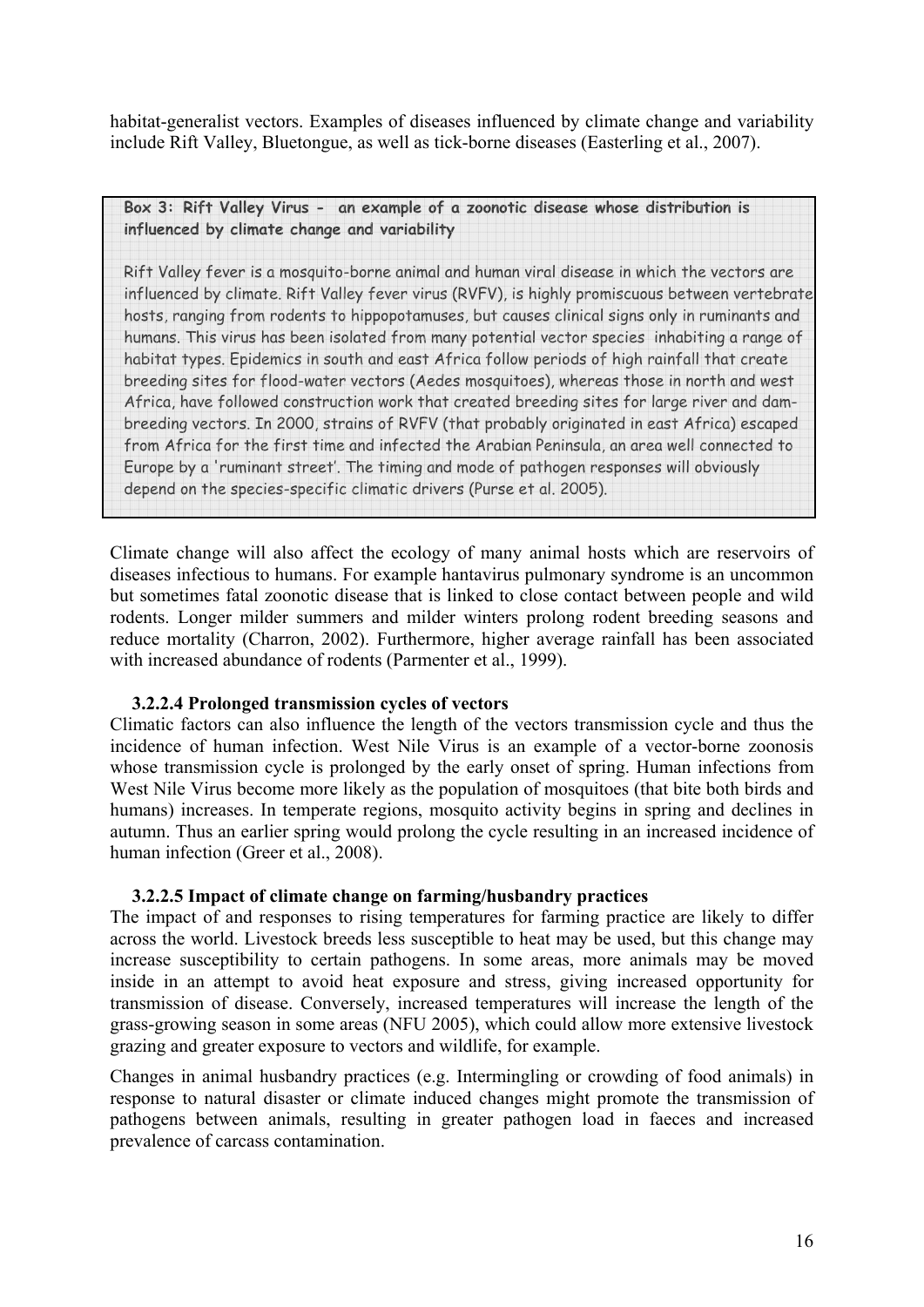#### **3.2.2.6 Impact of climate change on veterinary drug residues in foods**

Climate change may result in changes in the incidence of foodborne zoonoses and animal pests and possibly in increased use of veterinary drugs (FAO, 2008b). New diseases in aquaculture could also easily result in increased chemicals use. Consequently, there may be higher and even unacceptable levels of veterinary drugs in foods (FAO, 2008b). These issues are addressed in Section 3.5 on environmental contaminants and chemical residues in the food chain.

# **3.3 Toxinogenic Fungi and Mycotoxin Contamination**

## **3.3.1 Mycotoxins and Food Safety: Introduction**

Mycotoxins are a group of highly toxic chemical substances that are produced by toxigenic moulds that commonly grow on a number of crops. These toxins can be produced before harvest in the standing crop and many can increase, even dramatically, after harvest if the post-harvest conditions are favourable for further fungal growth. Human dietary exposure to mycotoxins can be directly through consumption of contaminated crops. Mycotoxins can also reach the human food supply through livestock that have consumed contaminated feed.

The problem of mycotoxin contamination of foods and the resulting public health impact is not new – it is likely that mycotoxins have plagued mankind since the beginning of organised crop production (FAO, 2001). At high doses mycotoxins produce acute symptoms and deaths but, arguably, lower doses that produce no clinical symptoms are more significant to public health due to the greater extent of this level of exposure. Particular mycotoxins may possess carcinogenic, immunosuppressive, neurotoxic, estrogenic or teratogenic activity, some more than one of these. Table 2 lists mycotoxins that are of world-wide importance meaning that they have been demonstrated to have significant impact on public health and animal productivity in a variety of countries. There are several other mycotoxins that are considered to be of regional significance (FAO, 2001).

| <b>Mould Species</b>                      | <b>Mycotoxins Produced</b>               |
|-------------------------------------------|------------------------------------------|
| Aspergillus parasiticus                   | Aflatoxins $B_1$ , $B_2$ , $G_1$ , $G_2$ |
| Aspergillus flavus                        | Aflatoxins $B_1$ , $B_2$                 |
| Fusarium sporotrichioides                 | T-2 toxin                                |
| Fusarium graminearum                      | Deoxynivalenol (or nivalenol)            |
|                                           | Zearalenone                              |
| Fusarium moniliforme (F. verticillioides) | Fumonisin $B_1$                          |
| Penicillium verrucosum                    | Ochratoxin A                             |
| Aspergillus ochraceus                     | Ochratoxin A                             |

Table 2: Moulds and mycotoxins of world-wide importance

In recent years outbreaks of acute aflatoxicosis were reported in Kenya: 125 deaths occurred out of 317 reported cases resulting from consumption on aflatoxin contaminated maize during 2004 (Aziz-Baumgartner et al., 2005; Nyikal et al., 2004) with repeated events in 2005 and 2006. Recent surveys in Benin and Togo showed that aflatoxin levels in maize averaged five times the level of 20 ppb – the maximum tolerable limit recognised in several countries- in up to 50% of household grain stores surveyed. Another study showed a high frequency of aflatoxin M1 contamination in a peri-urban study area in Kenya (Kangethe et al, 2007).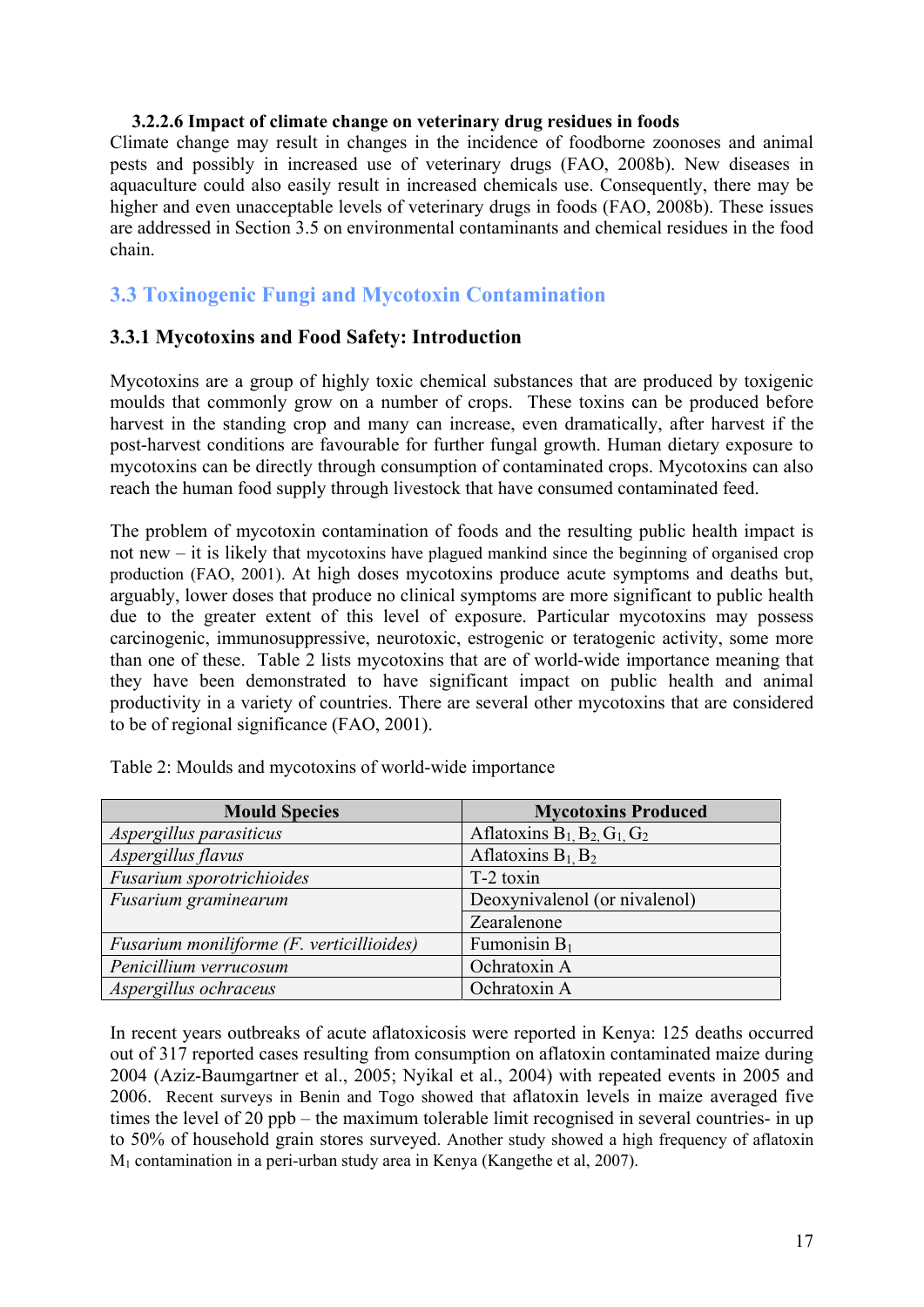Economic implications of mycotoxin contamination include trade disruptions – this food safety hazard accounted for the highest number of notifications in 2006 within the EU Rapid Alert System for Food and Feed (EC, 2007). It also negatively affects productivity in the livestock and crop sectors.

Clearly there is already much that needs to be done to improve mycotoxin prevention and control in many countries. There is reason to believe that climate change can affect infection of crops with toxigenic fungi, the growth of these fungi and the production of mycotoxins. Given the great importance of this hazard, it is necessary that we understand what changes we might expect in order to better prepare ourselves to deal with this critically important issue.

## **3.3.2 Climate Change and its Influence on Mould and Mycotoxin Contamination**

The factors governing exposure of man to dietary mycotoxins form a complex interconnected system that starts with fungi interacting with crop plants. The performance of each 'partner' is affected by the condition of the other at the same time as both respond to the prevailing conditions of weather and soil. Climate change affects all components of the system. Due to this complexity only qualitative indications can be provided on how climate change might affect toxigenic fungi and mycotoxin contamination.

 Mycotoxins are produced by a large variety of fungi, each of them being characterized by its own ecological requirements. Although the impact of climate change on fungal colonization

has not been yet specifically and thoroughly addressed, temperature, humidity and precipitation are known to have an effect on toxigenic moulds and on their interaction with the plant hosts. In general we know that fungi have temperature ranges within which they perform better and therefore increasing average temperatures could lead to changes in the range of latitudes at which certain fungi are able to compete. Since 2003, frequent hot and dry summers in Italy have resulted in increased occurrence of *A. flavus*, the most xerophilic of the *Aspergillus* genus, with consequent unexpected and serious outbreak of aflatoxin

| Box 4: Fungal Range and Fungus-Host Association                 |
|-----------------------------------------------------------------|
| The nature of the association between plant and fungus          |
| varies. It may be intimate as in the case of the lolitrem-      |
| producing Neotyphodium lolii, an obligate endophyte of          |
| perennial ryegrass. Several of the mycotoxigenic fungi seem     |
| to be occasional seed endophytes more commonly found in soil    |
| apparently having found a mechanism of access to and ability    |
| to co-exist endophyticly within the host. Aspergillus           |
| ochraceus in coffee and cereal seeds is likely to represent     |
| such a case. The distribution and success of obligate           |
| endophyte is absolutely tied to that of the host plant so       |
| climate change will affect the fungus as it affects the host.   |
| In the other case the fungal range may be affected              |
| independently of the host since its primary ecological role, so |
| far as is known, is not dependant on any host plant. We might   |
| expect to see some adaptation (genetic drift) of crop plants    |
| to changing climate and new selections as the result of         |
| breeding programmes which could fundamentally alter the         |
| dynamics of the crop's association with fungi.                  |

contamination, uncommon in Europe, even in the southern regions. Also in United States serious outbreaks of *A. Flavus* have been reported for similar reasons. Generally moist, humid conditions favour mould growth – moist conditions following periods of heavy precipitation or floods would be expected to favour mould growth. Generally speaking, conditions adverse to the plant (drought stress, stress induced by pest attack, poor nutrient status, etc.) encourages the fungal partner to develop more than under favourable plant conditions with the expectation of greater production of mycotoxins.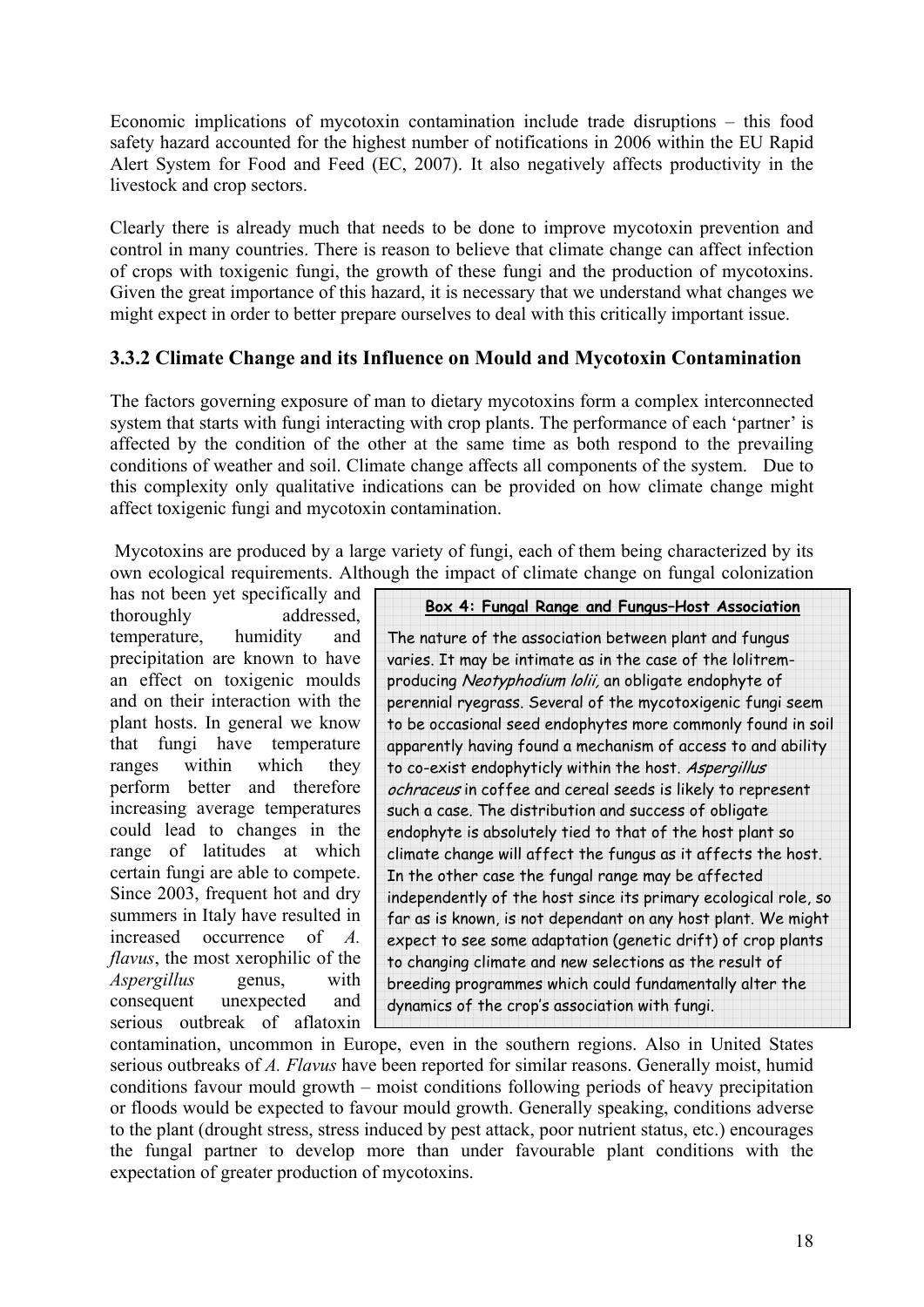The most widespread and studied mycotoxins are metabolites of some genera of moulds such as *Aspergillus, Penicillium and Fusarium.* Valuable reviews on mycotoxin formation have been published, one of the most recent and complete being the CAST Report (Cast Report 2003). The discussion below provides an illustration of how the climate change factors might be expected to affect mycotoxin contamination by these three main genera of moulds with a focus on temperature and precipitation. Following this, some attention will be paid to some of the less considered climate influenced factors (insect and other pest attack, soil, fertilizers and trace elements) that should be recognized and studied as potential and indirect triggers of fungi colonization and mycotoxin production.

#### **3.3.2.1 Fusarium toxins**

Species of the genus *Fusarium* are responsible for the occurrence of several major toxins in commodities including trichothecenes (e.g. Deoxynivalenol and T2-toxin), fumonisins, fusarin C, moniliformin and zearalenone (see Miller, 2008 for a thorough review). The most important species in this connection are *F. verticillioides, F. proliferatum* (section Liseola); *F. sporotrichioides, F. poae* (section Sporotrichiella); *F. graminearum, F. culmorum, F. crookwellense* (section Discolor). These fungi are probably best thought of as very close associates of plants with important stages of their natural history conducted in soil. Representatives of the genus are commonly isolated as endophytes, often asymptomaticly though many have pathogenic potential, from a great variety of plants. *F. verticillioides* is invariably present in maize, for example, often accompanied by *F. culmorum* or *F. graminearum*. As well as collectively producing numerous compounds that are active in animal systems, fusaria also produce the full array of plant growth regulators: gibberellic acid, auxins , cytokinins and the senescing agents ethylene and abscisic acid (Michneiwicz, 1989). As potential plant pathogens, mycotoxin producers and plant endophytes, this important group has the potential to reduce yields of crop plants and animal production and render more of the harvest unfit for consumption.

Maize is grown from tropical to temperate regions and throughout its range *F. verticillioides* is usually present as an endophyte. In addition, members of the Discolor group are found and *F. graminearum,* considered to be the more virulent plant pathogen, tends to predominate in the warmer temperate regions (periods of daytime temperatures of  $25-28$ °C) with *F*. *culmorum* more common in the cooler temperate regions. In wheat, barley and rye the Discolor group species predominate noting these grains' range is limited to cooler regions than is maize. Strains of *F. graminearum* produce either deoxynivalenol (DON) or nivalenol (NIV) and zearalenone (ZER) while *F. culmorum* produces only DON and ZER. Already there are reports that a series of warm European summers has seen the occurrence of the formerly predominant species, *F. culmorum*, fall to be replaced by *F. graminearum.* European strains of this species commonly produce NIV so further warming due to climate change would be expected to favour *F. graminearum,* the species that is the more virulent plant pathogen and perhaps a shift to a NIV/ZER contamination pattern from DON/ZER pattern in Europe and Asia. In the Americas this would not occur since most American *F. graminearum* strains are DON producers. At temperatures above about 28°C, however, Liseola species are strongly favoured.

Liseola group species do not produce trichothecenes or ZER but they do produce fumonisins (FM) and moniliformin (MON). Though *F. verticillioides* can be considered ubiquitous in maize (*F.proliferatum* is also common), FM and MON are not and one reason for this lies in the interaction of maize and this endophyte of maize.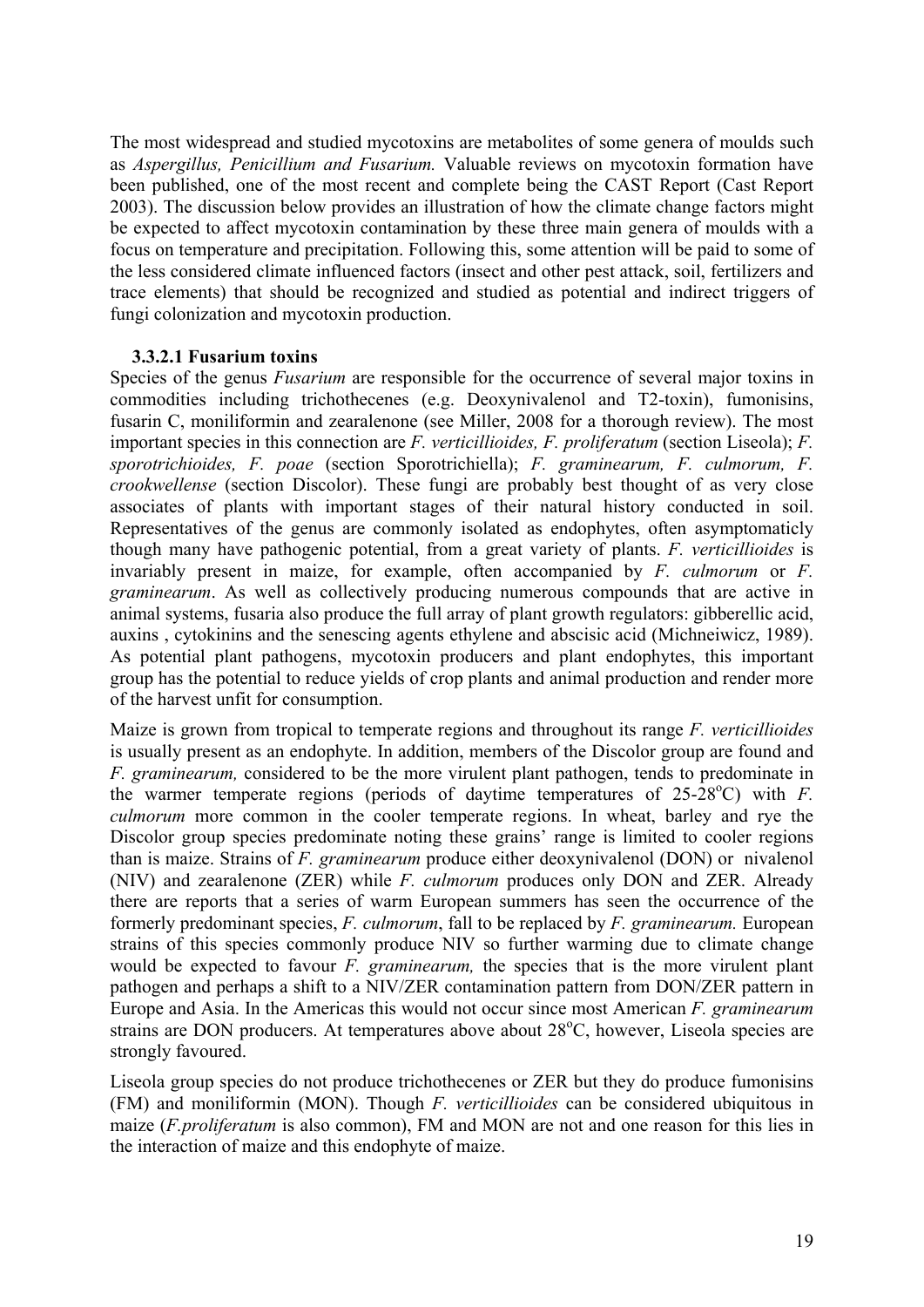It is reported that FM occurrence is correlated to drought stress and indeed, dry season maize as in southern and east Africa can contain large amounts of this toxin in maize of very good appearance while Fm in significant amounts in north temperate zones is much less common. Because *F. verticillioides* is favoured at higher temperatures one could anticipate that a warming trend would see the region where this fungus can dominate the other maize-borne Fusarium species shifting to higher latitudes. At the same time, higher temperatures would cause higher evapo-transpiration rates so that even if there were to be no reduction in rainfall, drought stress would be more common and therefore so should FM and perhaps MON. If the scenario of less reliable or shifting annual rainfall patterns is also realised, it could intensify this effect.

#### **Box 5: Maize and mycotoxin risk**

Maize is a particularly problematic commodity in the context of mycotoxins and looks to become more so given the nature of the predicted changes to climate. It has a relatively high water requirement and under drought stress conditions that could be predicted to occur more frequently in a climate change scenario, its Fusarium symbionts and A. flavus both seem to produce more of their respective mycotoxins. Under these conditions a person's meal could contain significant quantities of all of fumonisin, trichothecene, aflatoxin and zearalenone. This combination of factors that global climate change is predicted to make more commonplace, already occurs in the tropics and there is no doubt at all that many people are exposed to cocktails of mycotoxins from maize with adverse health consequences that we probably underestimate (Strosnider et al., 2006).

The potential problem of increased mycotoxin risk could be aggravated by the problems of food scarcity - in extremis, populations will consume food of a quality that would normally never enter the food chain.

*F. verticillioides* is also common in rice, where it is an important pathogen responsible for bakane (foolish rice disease, the symptoms are caused by gibberellic acid production by the mould) and a sheath rot, and though FM has been detected in rice and isolates from rice are as capable of FM and MON production as isolates from maize, these compounds are currently not common in this commodity (Desjardins, et al., 1999). There is little work in this area but it is worth mentioning that detailed analysis of naturally contaminated rice showed almost none of the FM was in the white rice fraction.

#### *3.3.2.2 Aspergillus* **and** *Penicillium* **toxins**

These important toxigenic fungi occupy an ambiguous ecological position. It is certain that many, perhaps most of the species of these genera are primarily soil fungi but the most important species, from the point of view of mycotoxin contamination, appear to be genuine associates of plants. Of the host of toxic compounds collectively produced by this group, the three most important are aflatoxin, ochratoxin and patulin.

Aflatoxin (AF), produced by *A. flavus, A. parasiticus* and *A. wentii*, is a genotoxic carcinogen, is also a potent acute toxin, and is widely distributed but associated especially with maize, groundnuts, tree nuts, figs, dates and certain oil seeds such as cottonseed.

The producing fungi are widely distributed from the tropics through the low latitude temperate zone but can occur almost anywhere in food systems. There doesn't appear to be a single mode of infection of the host plant but high toxin levels tend to be correlated with some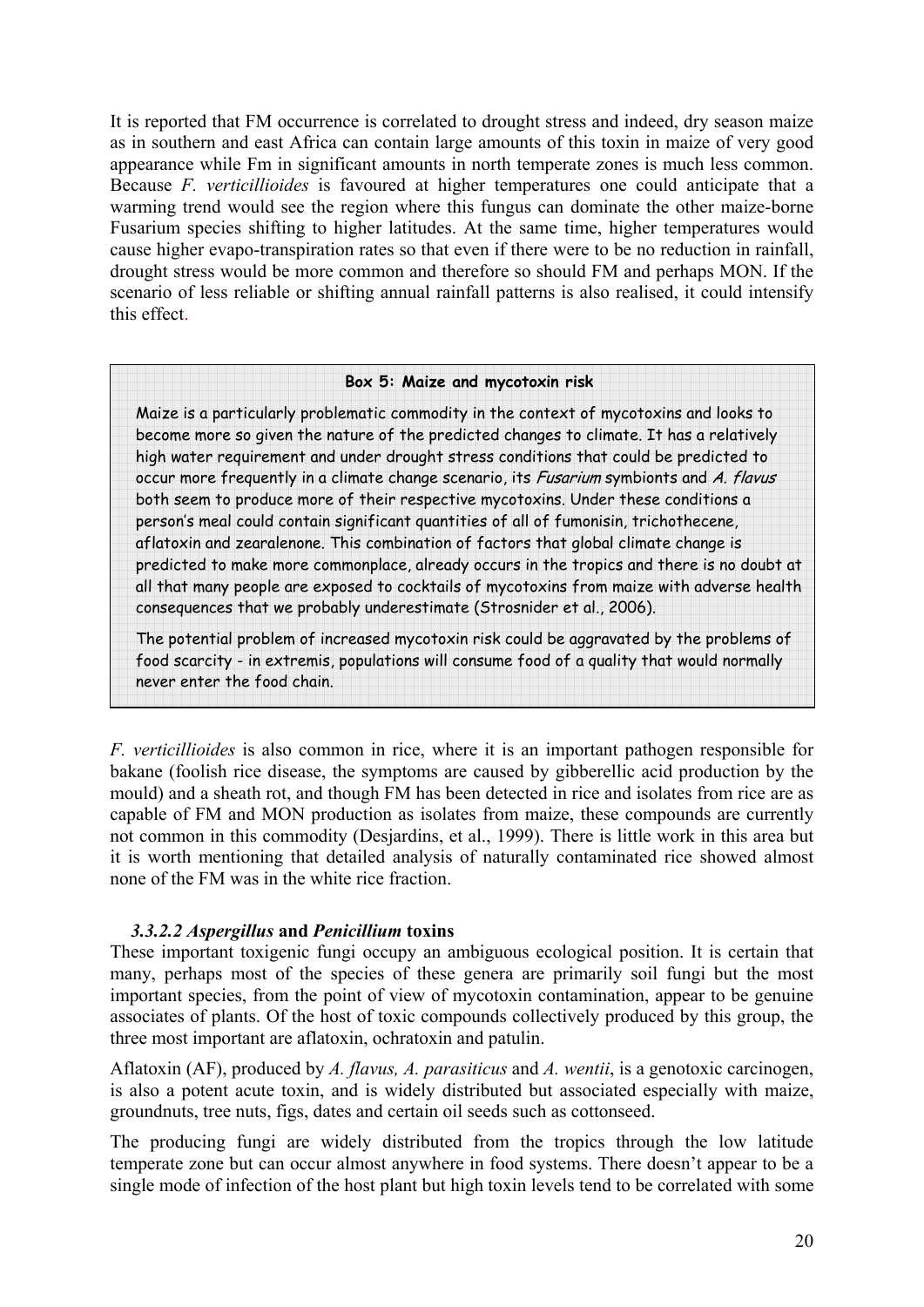sort of damage or stress of the host. In Maize, attack of the cob by various caterpillars, head blight (caused by *Fusarium* spp.) and drought are all reported to stimulate AF accumulation. In groundnut, infection takes place during flowering but, usually, strong development of the fungus and appreciable AF contamination is seen after drought conditions during crop development. In pistachio it may be that mechanical damage caused by premature splitting of the hull and navel orange worm attack are important contributory factors leading to late infection of the seed but it is clear there is infection of un-split fruit (Thomson  $\&$  Mehdy, 1978; Sommer et al., 1986). The impact of climate change on plants adapted to a semi-arid climate, like pistachio, is unclear. There are reports that periods of higher than average temperatures and reduced annual rainfall in Kerman Province in Iran has been linked to nut deformity and increased levels of aflatoxin contamination (Ministry of Jihad- e-Agriculture I.R. of Iran 2008).

Some species of *Aspergillus* and *Penicillium* genera are also producers of two other important mycotoxins - OTA and Patulin – specific discussion of these is not included here. Plant stress does not seem to be an important factor in these cases.

#### **3.3.2.3 Insects and other pests**

Pest and disease agents can favour colonization by toxigenic fungi and mycotoxin contamination in several crops. The response of insects and plant diseases to the foreseen climate change is poorly understood and Petzold and Seaman (2005) conclude that the precise impacts of climate change on insects and pathogens are somewhat uncertain. However, most of evidence indicates that there will be an overall increase in the number of outbreaks of a wider variety of insects.

Fungal distribution and cycle are largely influenced by insect attack in a number of ways including the lowered resistance of plants to stress and the mechanical damage (wounds) on kernels that favour infection by the fungus. The influence of these factors depends on the characteristic of the insect, the plant and the fungus. Notably, there are reported examples of the ability of insects to protect plants from fungal attack (Dowd,1992a ). The relevance of the insect attack on mycotoxin contamination has been reviewed in some detail by Dowd (1992b).

#### **3.3.2.4 Soil**

Characteristics of soils are largely influenced by climate change and they are also very relevant for fungal infestation. The topic is not well investigated but it deserves more focus.

Climate change can potentially alter the transfer and the bioavailability of trace elements from the soil to the plant (Cubadda, personal communication). Deficiency of nutrients or excess of toxic elements may results in lower resistance to insect, pests and plant diseases including the attack of toxigenic fungi and the consequent biosynthesis of mycotoxins.

Fertiliser regimes may affect fungal incidence and severity of colonization either by altering the rate of residue decomposition, by creating a physiological stress on the host plant or by altering the crop structure. For *Fusarium* colonization, higher N inputs extend the stages during which wheat is susceptible to infection and a longer flowering period and later ripening was reported. The risk of nitrate leaching in crop fertilized with mineral or organic N is weather and soil dependent. There is a need to better understand this issue.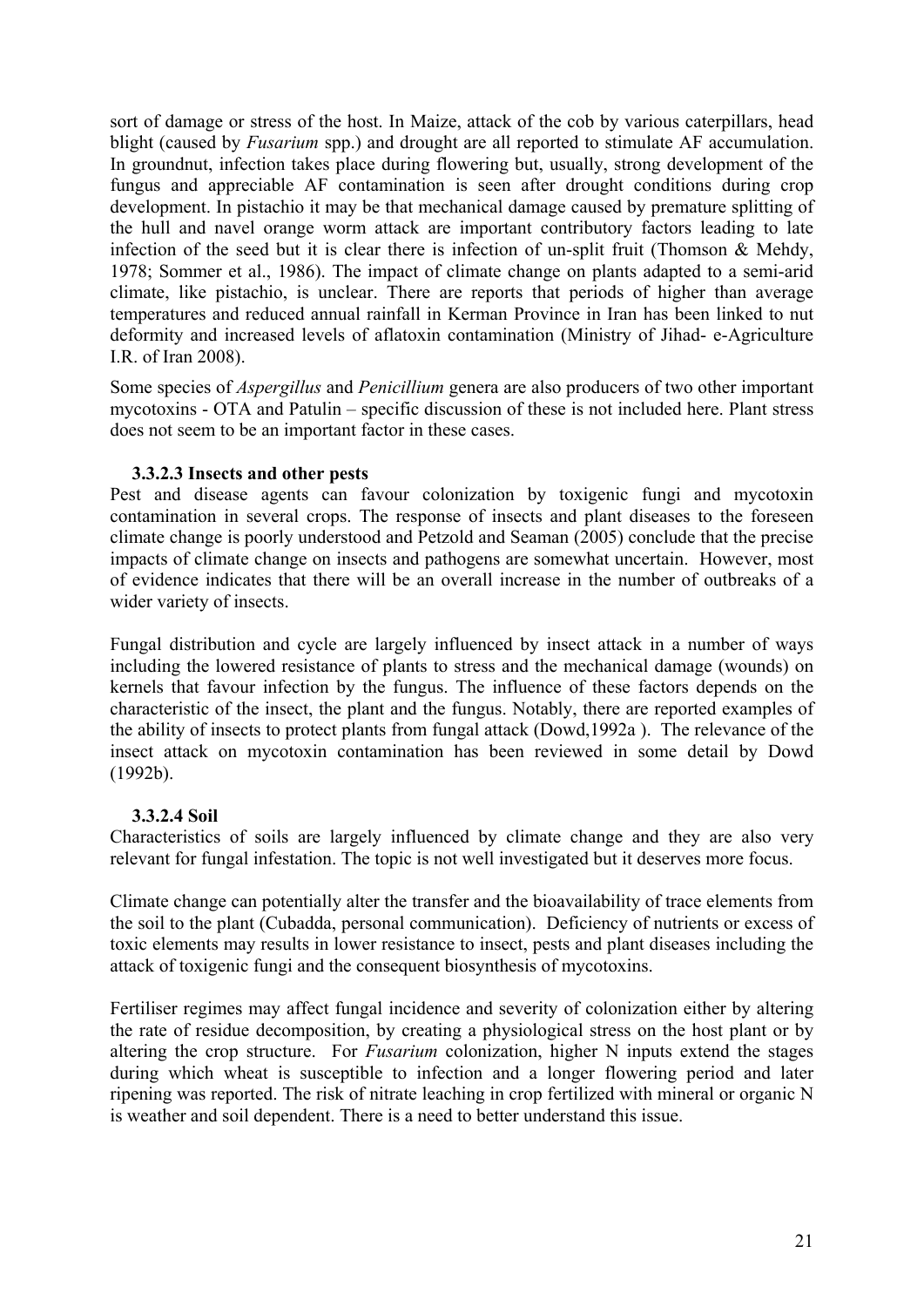#### **3.3.2.5 Post-harvest conditions**

It is common for commodities to contain mycotoxigenic fungi at harvest and not uncommon for there to be mycotoxins present. Up to the point of harvest, the status of the plant will play a major role in determining the degree of mycotoxin contamination. Thereafter, fungal development and mycotoxin production will be controlled by post-harvest handling techniques and practice. In the simplest terms this will consist of some kind of cleaning, which may be conducted concomitantly with harvest, drying and storage where stability is maintained by restricting water availability to a level well below that required for fungal growth. Climate change could impinge on this part of the food chain especially in regions where capital investment on such production infrastructure is lacking.

## **3.4 Harmful Algal Blooms and Fishery Product Safety**

#### **3.4.1 Impacts of Harmful Algal Blooms**

During recent decades, there has been an apparent increase in the occurrence of Harmful Algal Blooms (HABs) in many marine and coastal regions (Fig. 1, Hallegraeff 1993). Quantitatively estimating the extent of this apparent increase in HAB events is difficult due to the fact that the increase in HAB occurrences may be a result of increased awareness and better monitoring (Hallegraeff 1993, Glibert et al. 2005). Toxin-producing HAB species are particularly dangerous to humans. A number of human illnesses are caused by ingesting seafood (primarily shellfish) contaminated with natural toxins produced by HAB organisms; these include amnesic shellfish poisoning (ASP), diarrheic shellfish poisoning (DSP), neurotoxic shellfish poisoning (NSP), azaspiracid shellfish poisoning (AZP), paralytic shellfish poisoning (PSP), and ciguatera fish poisoning (Table 1, Fleming et al. 2006). These toxins may cause respiratory and digestive problems, memory loss, seizures, lesions and skin irritation, or even fatalities in fish, birds, and mammals (including humans) (Anderson et al. 2002, Sellner et al. 2003). Some of these toxins can be acutely lethal and are some of the most powerful natural substances known; additionally, no antidote exists to any HAB toxin (Glibert et al. 2005). Because these toxins are tasteless, odourless, and heat and acid stable, normal screening and food preparation procedures will not prevent intoxication if the fish or shellfish is contaminated (Baden et al. 1995, Fleming et al. 2006).



Figure 1: Global distribution of HAB toxins and toxicities (reproduced from Dolah (2000) and detail of increase in PSP outbreaks (from Glibert et al. (2005)).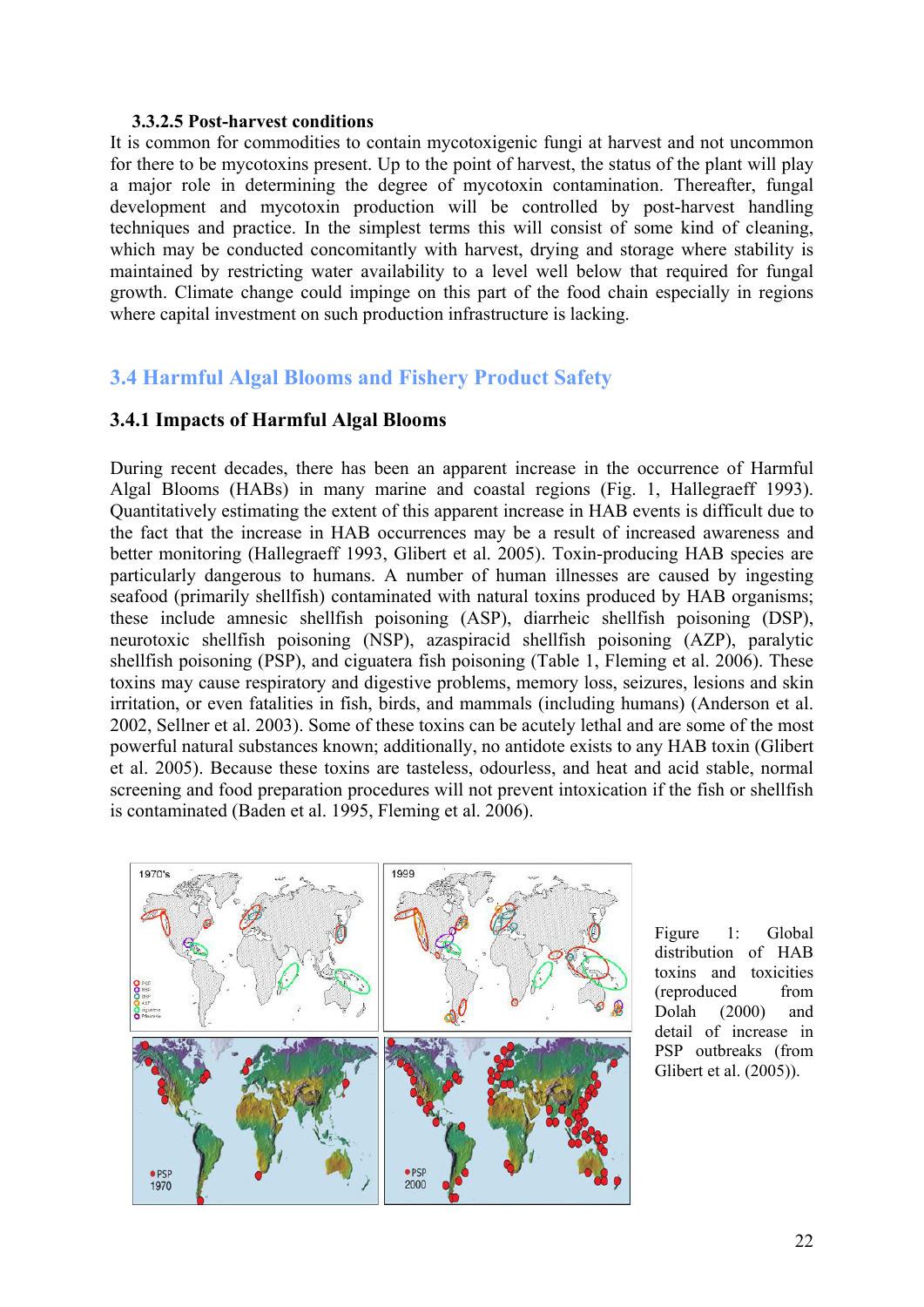In addition to human health effects, HABs also have detrimental economic impacts due to closure of commercial fisheries, public health costs and other related environmental and socio-cultural impacts (Trainer & Suddleson 2005; NOAA - CSCOR 2008).

Table 3: Examples of HAB-forming algae and their effects on food safety (Faust & Gulledge 2002, Sellner et al. 2003).

| Poisoning                            | <b>Functional group</b> | <b>Species</b>        |
|--------------------------------------|-------------------------|-----------------------|
| diarrheic shellfish poisoning (DSP)  | dinoflagellates         | Prorocentrum spp.     |
|                                      |                         | Dinophysis spp.       |
|                                      |                         | Protoperidinium spp.  |
| paralytic shellfish poisoning (PSP)  | dinoflagellate          | Alexandrium spp.      |
| neurotoxic shellfish poisoning (NSP) | dinoflagellate          | Gymnodinium spp.      |
| amnesic shellfish poisoning (ASP)    | diatoms                 | Pseudo-nitzschia spp. |
| ciguatera fish poisoning             | dinoflagellate          | Gambierdiscus spp.    |

## **3.4.2 Impact of Temperature Change on Persistence and Patterns of Occurrence of Algal Communities**

Changes in climate may be creating a marine environment particularly suited to HAB-forming species of algae. Two major functional groups of marine algae, or phytoplankton, cause toxic HABs – diatoms and dinoflagellates. The majority of HAB-forming phytoplankton species are dinoflagellates, with approximately  $10 - 12$  taxa primarily responsible for the current expansion and regional spreading of HABs in the sea (Smayda 1997). Dinoflagellate abundances have increased to the detriment of diatom populations in some marine ecosystems, such as the North-East Atlantic (Edwards et al. 2006), the Grand Banks area of the North-West Atlantic (Johns et al. 2003) and Baltic Sea (Wasmund & Uhlig 2003). This shift in community composition has been linked to increased sea surface temperature (SST); in the North-East Atlantic, increased SST during winter months has resulted in an earlier growth and succession of flagellates (Edwards & Richardson 2004, Edwards et al. 2006). Additionally, dinoflagellates are well-suited to stratified water (Margalef 1978) and therefore may not only respond physiologically to temperature, but may also respond indirectly if climate warming enhances stratified conditions or if stratification occurs earlier in the season (Edwards & Richardson 2004). Experimental results suggest warming SST and increased water stratification may lead to an increase in growth rates of some HAB taxa including *Prorocentrum* spp. and *Dinophysis* spp. (Peperzak 2003). Increasing SST has also been found to lead to decreased surface nutrient concentrations which favour the smaller dinoflagellates and are detrimental to the larger diatoms (Bopp et al. 2005). Thus, it appears that in some areas regional climatic changes favour dinoflagellates over diatoms, therefore increasing the likelihood of occurrence of HAB-forming species. However, the extent to which regional climate change will influence HAB dynamics is uncertain as separating the effects of climate change from natural variability remains a key scientific challenge.

The relationship between phytoplankton biomass and HAB species toxicity is complicated. Toxic HABs can have harmful effects even if the species is not dominant and toxin production may be related to hydroclimatic conditions and can very among strains within a species, even during the course of one bloom event (Barin et al. 2005). Some species, such as *Alexandrium fundyense*, can cause significant toxicity in shellfish even when present at very low abundances (Barin et al. 2005) while others are only toxic at high concentrations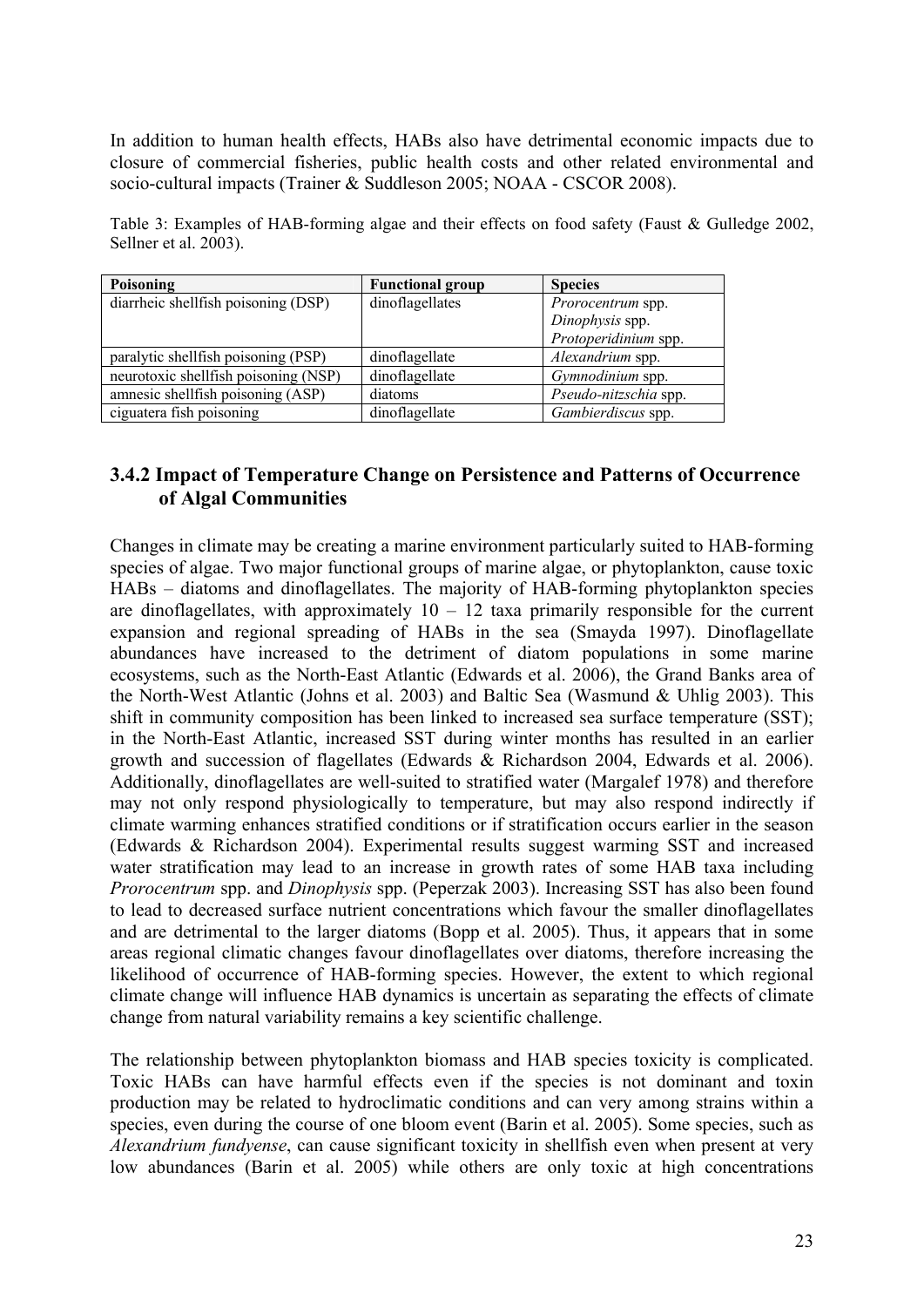(Anderson et al. 2002). Even some species of the same genus possess varying levels of toxicity (Trainer & Suddleson 2005). Furthermore, if bacteria growth increases with climate change, the toxicity of some HAB species may also increase; however further work is needed to define the relationship between bacteria and algal toxin production (Richardson 1997).

In addition to changes in community composition, increased SST has resulted in changes in geographical distribution of some phytoplankton groups and species. The spatial-temporal distribution of several HAB-forming dinoflagellates in the North-East Atlantic has recently been studied with respect to regional climate change (Edwards et al. 2006). Since 1990, areas of the North Sea and North-East Atlantic which have warmed the most have significantly increased in abundance of both toxic HAB-forming dinoflagellates such as *Prorocentrum* spp. and *Dinophysis* spp. as well as *Noctiluca* spp. and *Ceratium furca*, the decomposition of whose blooms result in oxygen depletion which may lead to benthic mortalities (Fig. 2, Edwards et al. 2006). Areas undergoing rapid warming may therefore be among the most vulnerable to increased HABs. Additionally, biogeographical boundary shifts in phytoplankton populations made possible by climate change also have the potential to lead to the poleward-spread of HAB species normally suited to milder waters (Edwards et al. 2006). This may result in an increased number of HAB species in some marine and coastal regions.



Figure 2: Anomaly maps signifying the difference between the long-term mean (1960- 1989) and post-1990s distributions of some key dinoflagellate species in the North-East Atlantic. Shades of red signify values above the long-term mean and shades of blue signify values below the long-term mean. Reproduced from Edwards et al. (2006).

Besides a general spread in their distributions, there is also evidence that HABs are becoming more frequent in some regions. In the eastern North Sea, for example, the frequency of occurrence of exceptional blooms has tripled since 1980 (Edwards et al. 2006). This increase is almost certainly related to changes in the hydroclimatic regime of the region, including hydro-climatic factors such as increased sea surface temperature, decreased salinity, variability in wind speed and changes in inflow from the North Atlantic to the North Sea. Additionally, some HAB-forming dinoflagellates form resting cysts during their lifecycles. Cysts sink to the sea floor and when environmental conditions are conducive to growth they break open to're-seed' the area with the species. Some cysts can remain viable for tens of years, but if growth conditions occur more frequently, if for example one of the requirements is SST above a certain minimum temperature, cysts may be expected to reseed more often, causing HAB blooms (Dale 2001).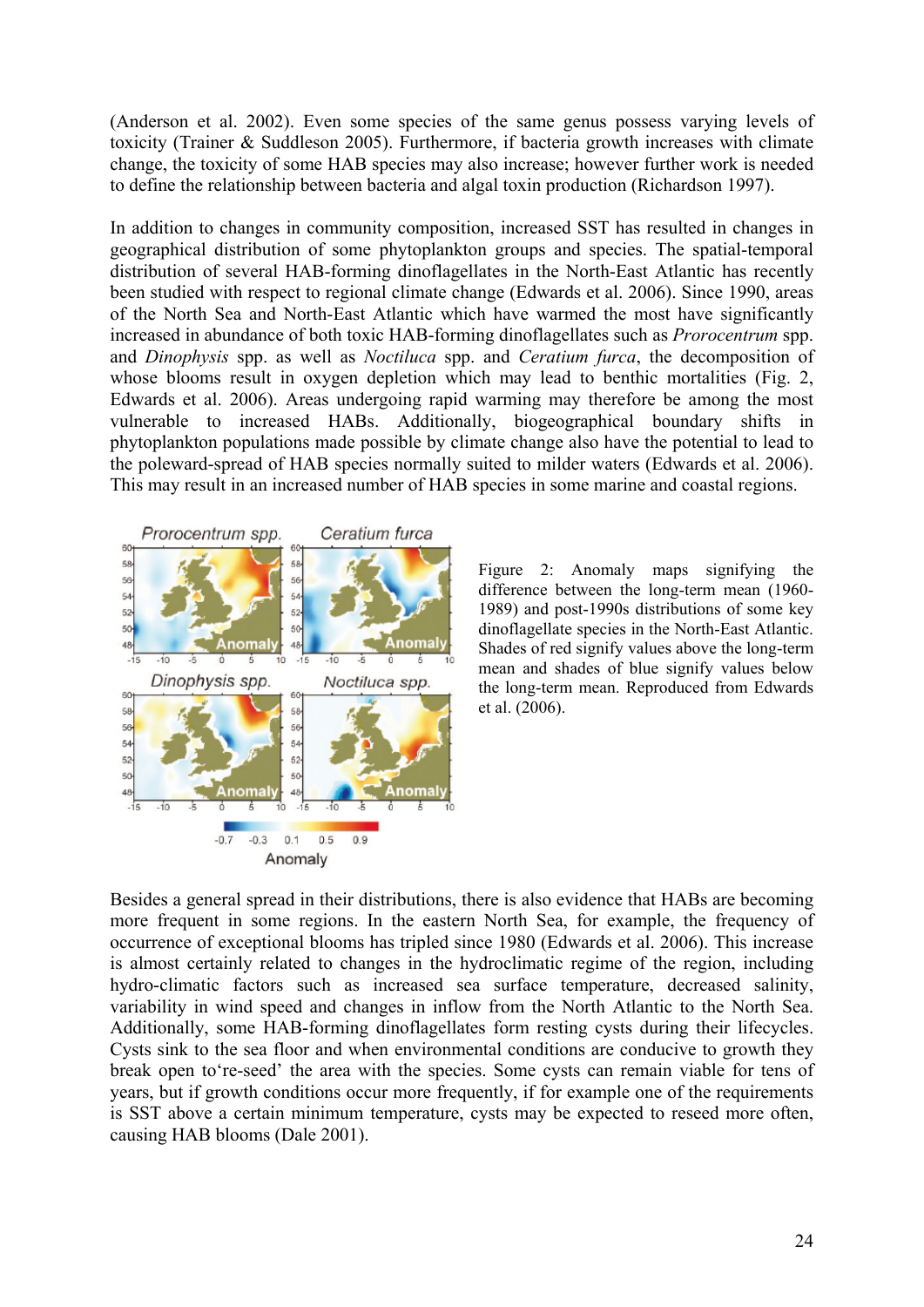## **3.4.3 Acidification of Waters and Effect on Harmful Algal Communities**

As yet there is no evidence linking any aspect of HABs to ocean acidification. However research regarding ecological effects of ocean acidification is in its infancy and the extent of current knowledge is limited. For example, it is widely expected that increasing acidification will reduce calcification of marine organisms. However, recent research has found increased calcification in the phytoplankton species *Emiliania huxleyi* (Iglesias-Rodriguez et al. 2008). Although no HAB-forming species are calcareous, much further research is needed into the ecological effects of ocean acidification. It is possible that ocean acidification may cause changes in HAB dynamics through changes in phytoplankton community composition, however, there are insufficient data to draw any conclusions about the impacts that increasing  $CO<sub>2</sub>$  might have on the growth and composition of HAB-causing marine phytoplankton (The Royal Society 2005).

## **3.4.4 Impact of Sea-level Rise, Increased Precipitation and Flash Floods on Harmful Algal Communities**

In addition to changes in climate, increased anthropogenic nutrients are thought to be a key cause of HABs (Sellner et al. 2003). Sea level rise, increased precipitation and flash floods are most likely to affect harmful algal communities through increased nutrient release to coastal and marine waters. Two key nutrients required for phytoplankton growth, nitrogen (N) and phosphorus (P), are found in fertilizers and animal and human waste; however silicon (Si), which is only required for diatom growth, is not added to the environment through human activity. Therefore run-off from land, including floodwaters and increased river flow due to heavy precipitation, is likely to be richer in N and P than in Si, leading to an imbalance of these nutrients in coastal regions. Increased concentrations of N and P without a corresponding increase in Si may cause changes in phytoplankton community composition, favouring dinoflagellates, which have no biological requirement for Si, at the expense of diatoms (Officer & Ryther 1980, Smayda 1990). Such a shift in the phytoplankton community towards dinoflagellate dominance may result in increased numbers of HAB species in regions prone to increased anthropogenic nutrients.

Flash flooding and sudden storm events may release 'pulses' of nutrients into coastal waters. High nutrient pulses have been found to alter the phytoplankton functional group composition of receiving waters (Paerl et al. 2007). In the Easter Mediterranean, for example, a sudden pulse of high nutrient water lead to an increase in phytoplankton biomass and the dominance of *Pseudo-nitzschia calliantha*, a toxic HAB species (Spatharis et al. 2007). In some regions climate change is expected to result in increased storminess (Carter et al. 2007). If this is the case, nutrient pulses may then become more common as flash floods and storm deluges release sudden bursts of nutrient-rich water to coastal seas, resulting in alterations to phytoplankton community composition and increased occurrence of HABs.

Climate change is predicted to cause a rise in sea level of at least 0.6 m by 2100 (Nicholls et al. 2007). As the sea reclaims low-lying land, areas that are currently intensively farmed or urbanised may be drowned, causing the addition of nutrients, particularly N and P, to coastal systems. Additionally, as sea levels rise, wetland habitats are lost. Wetlands act as natural filters for anthropogenic nutrients and are therefore important in regulating nutrient loads to coastal waters. Wetlands and mangrove habitats also provide a natural form of protection from storm surges and flooding (Nicholls et al. 2007). Without these habitats, coastal waters may be more prone to increased levels of nutrients and nutrient imbalance. Developing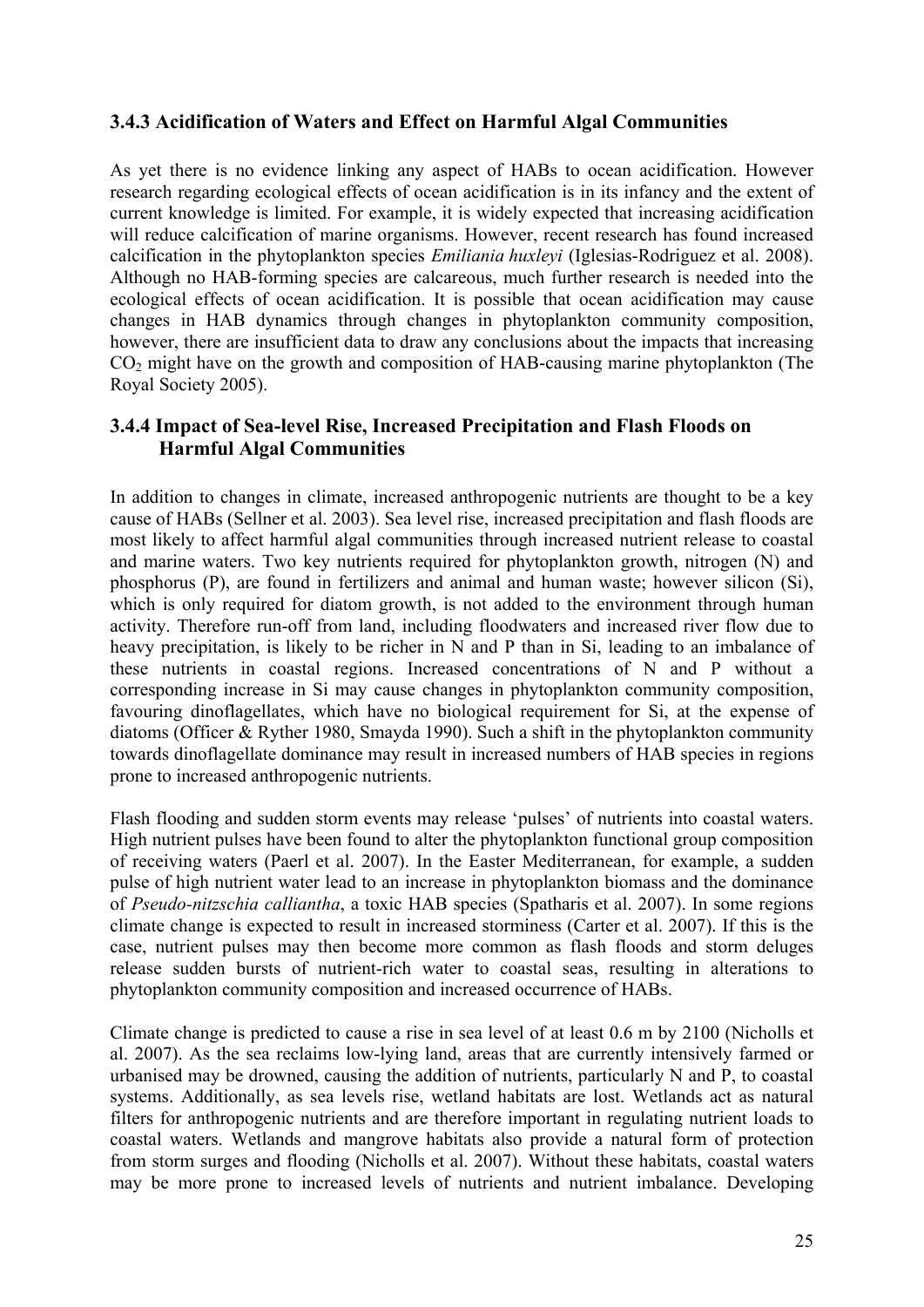countries, in which natural coastal landscapes are often sacrificed for economic or development schemes, may be particularly at risk. Additionally, developing countries often lack food safety standards employed in developed regions as well as the health care capacity to deal with outbreaks caused by shellfish or fish toxicity (Nicholls et al. 2007).

Measures taken in order to prevent or lessen the severity of impact of sea level rise and flash flooding may also alter nutrient loads to coastal waters. For example, the Iron Gates dam built on the Danube River was found to more efficiently retain Si than N or P. This, along with increased N and P loads, resulted in an increase in non-diatom blooms in the northwest Black Sea, including those of some HAB species, as well as an increase in bloom intensity (Humborg et al. 1997, Moncheva et al. 2001).

Increased precipitation and flash flooding may affect HAB communities through changes in salinity as well as changes in nutrients. Several HAB-forming species appear to be responding particularly well in regions which are both warming and becoming increasingly fresh (Edwards et al. 2006). For example, Norwegian coastal waters of the North Sea have experienced a decrease in salinity related to increased precipitation and increased terrestrial run-off. At the same time, several HAB-forming species such as *Ceratium* spp., *Dinophysis* spp., *Protoperidinium* spp., and *Prorocentrum* spp. have increased in abundance in this region (Edwards et al. 2006). In some places, sea level rise will increase water depths, leading to increased tidal exchange and reduced salinity. If climate change does result in increased freshwater run-off to coastal waters which are also warming, the species mentioned above could serve as an example of what may occur in other coastal regions undergoing similar changes.

# **3.5 Environmental Contaminants and Chemical Residues in the Food Chain**

There are many pathways through which global climate change and variability may impact environmental contamination and chemical hazards in foods. The section that follows synthesises existing evidence of chemical contamination of the environment associated with climate-related extreme events, ocean warming and changes in surface temperature and humidity that could result in food safety chemical hazards. The discussion below also highlights challenges for animal and plant health management and discusses possible implications for chemical residues in foods and in the environment.

## **3.5.1 Flooding and Environmental Contamination**

Contamination of agricultural and pastureland soil with PCBs and dioxins have been associated with climate change related extreme events, particularly with the increased frequency of inland floods. Soil contamination can be attributed to remobilisation of contaminated river sediments which are subsequently deposited on the flooded areas. In other cases, contamination of the river water bodies, and subsequently of the flooded soils, may have resulted from mobilization in upstream contaminated terrestrial areas such as industrial sites, landfills, sewage treatment plants etc.

Following the huge Elbe and Mulde floodings in Central Europe in 2002 a series of research and monitoring programmes were conducted in order to assess the contamination of the flooded and to identify transfer into the food chain. Results of the monitoring programmes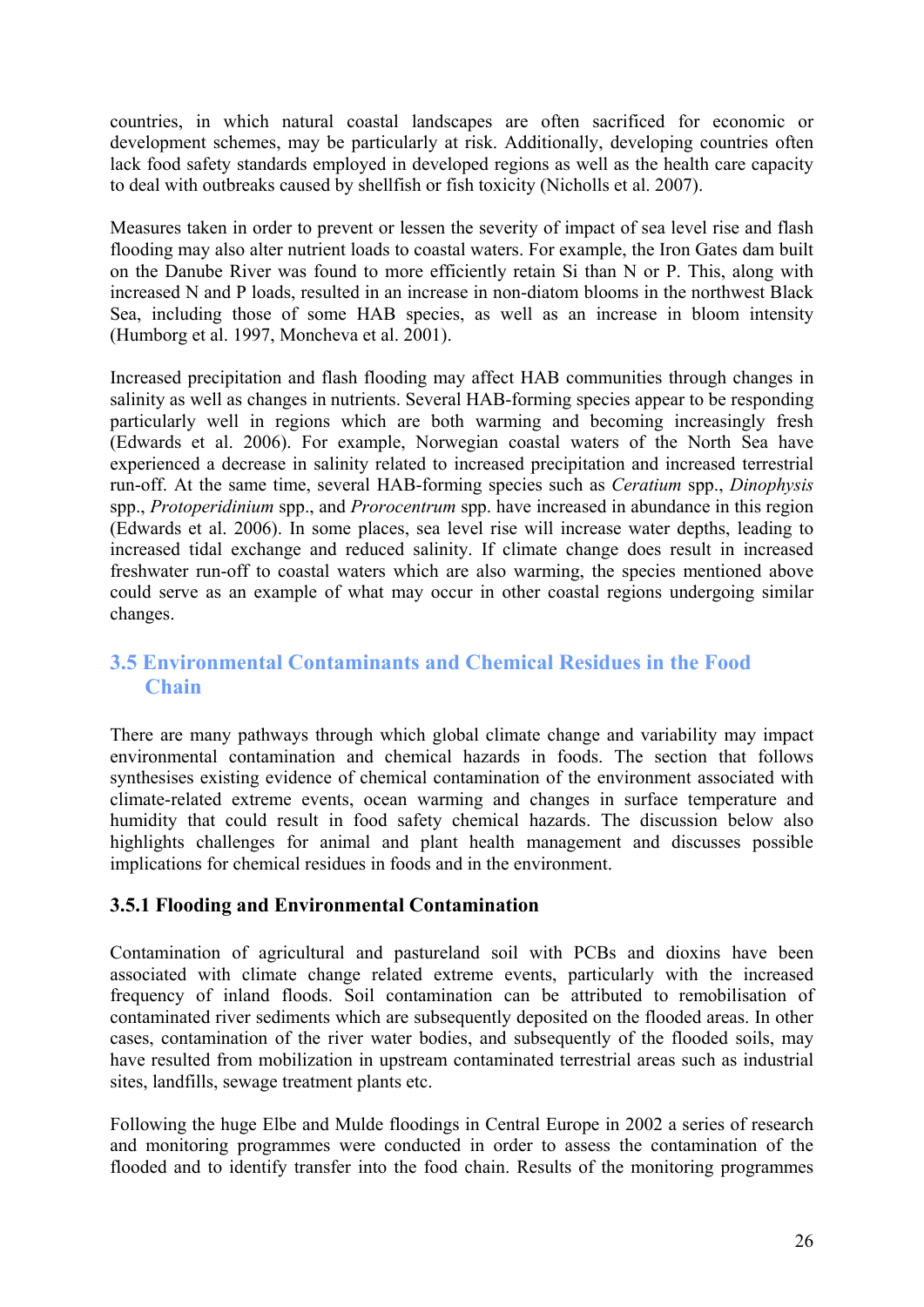showed very high levels of polychlorinated dibenzo-p-dioxins and dibenzofurans (PCDD/Fs) present in soil in periodically flooded pastureland riverside of the dikes, and grazing on the floodplains revealed a significant transfer of PCDD/Fs into milk (Umlauf et al. 2005). While the uptake of contaminated soils during grazing is an important factor considering the transfer into the food chain, barn feeding of properly harvested greens from the same floodplains is less critical (Umlauf et al. 2005).

Sources of chemical contamination of floodwater following Hurricane Katrina included oil spills from refineries and storage tanks, pesticides, metals and hazardous waste (Manuel, 2006). Several chemicals, such as hexavalent chromium, manganese, p-cresol, toluene, phenol, 2, 4-D (an herbicide), nickel, aluminium, copper, vanadium, zinc, and benzidine were detected in flood water. Trace levels of some organic acids, phenols, trace cresols, metals, sulfur chemicals, and minerals associated with sea water were also detected (EPA, 2005). Concentrations of most contaminants were within acceptable short-term levels, except for lead and volatile organic compounds in some areas (Pardue et al., 2005).

## **3.5.2 Contamination of Waters**

Higher water temperatures, increased precipitation intensity, and longer periods of low flows exacerbate many forms of water pollution, including sediments, nutrients, dissolved organic carbon, pathogens, pesticides and salts (Kundzewicz,et al,2007). In regions where intense rainfall is expected to increase, pollutants (pesticides, fertilisers, organic matter, heavy metals, etc.) will be increasingly washed from soils to water bodies (Boorman, 2003; Environment Canada, 2004). Higher runoff is expected to mobilise fertilisers and pesticides to water bodies in regions where their application time and low vegetation growth coincide with an increase in runoff (Soil and Water Conservation Society, 2003).

Because of compaction, heavy rainfall after drought can result in more severe runoff and an increased risk of certain types of contamination. Alternating periods of floods and drought can therefore aggravate the problem.

#### **3.5.2.1 Ocean warming**

Increasing ocean temperatures may indirectly influence human exposure to environmental contaminants in some foods (e.g., fish and mammal fats). Ocean warming facilitates methylation of mercury and subsequent uptake of methyl mercury in fish and mammals has been found to increase by 3–5% for each 1ºC rise in water temperature (Booth and Zeller. 2005). Temperature increases in the North Atlantic are projected to increase rates of mercury methylation in fish and marine mammals, thus increasing human dietary exposure (Booth and Zeller 2005).

#### **3.5.2.2 Sea level rise**

Sea level rise related to climate change is expected to lead to saltwater intrusion into aquifers/water tables in coastal areas.<sup>1</sup> This will extend areas of salinisation of groundwater and estuaries, resulting in a decrease in freshwater availability for humans, agriculture and ecosystems in coastal areas. One-quarter of the global population lives in coastal regions; these are water-scarce -less than 10% of the global renewable water supply- (WHO, 2005) and are undergoing rapid population growth. Millions of poor people in developing countries

<sup>&</sup>lt;u>.</u> <sup>1</sup> There are no data in the literature associating climate related sea level rise with freshwater groundwater chemical contamination.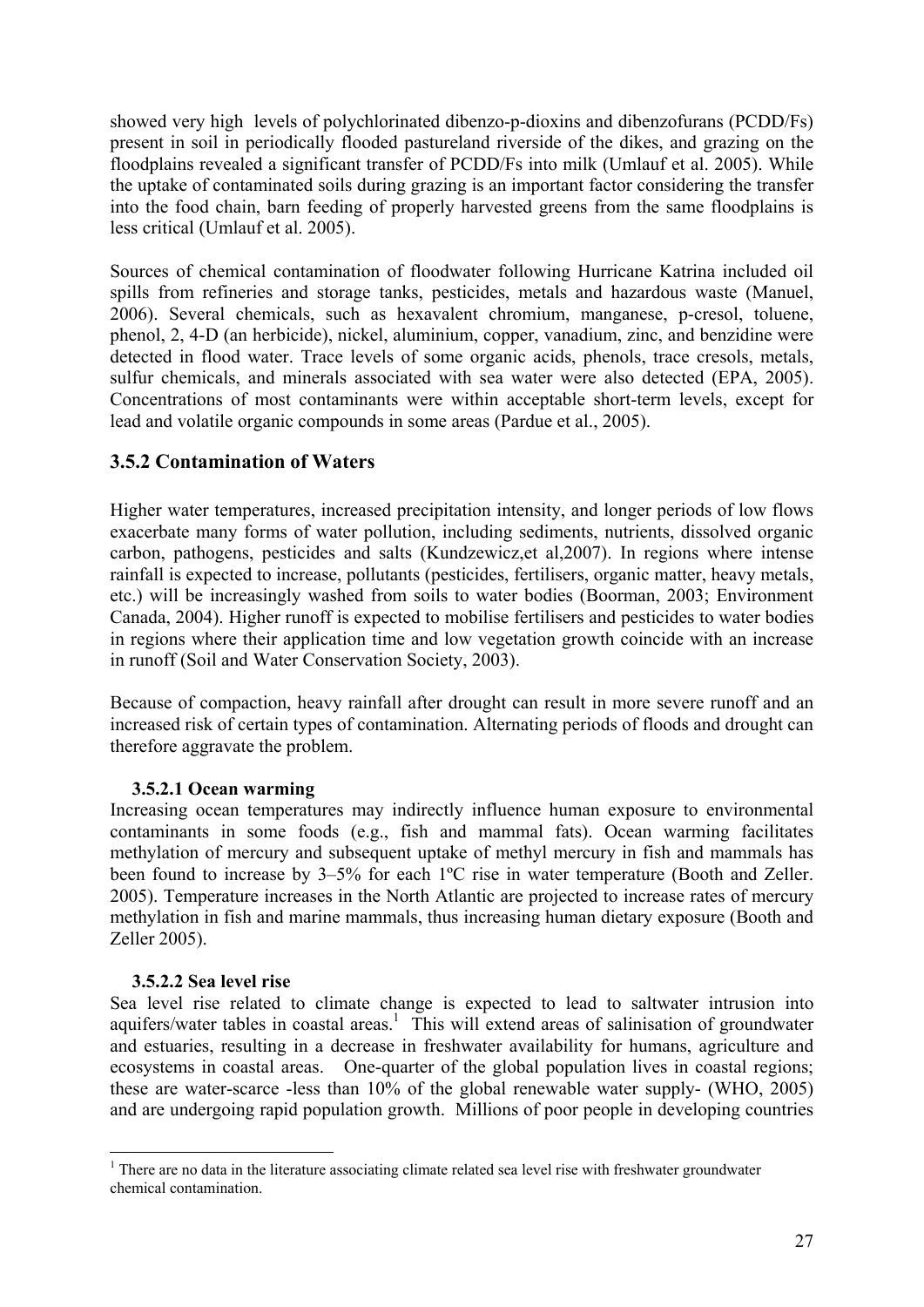may experience limited use of water as a food ingredient due to underground water salinisation caused by climate related sea level rise.

## **3.5.3 Soil Contamination**

#### **3.5.3.1 Alternating periods of droughts and floods**

Agriculture soil and water contamination and variation on levels of contaminants have been associated with alternated periods of floods and droughts. The frequency of these seasonal periods will be increased due to climate variability and change.

Arsenic-rich groundwater is widely used for irrigation in Bangladesh during the dry season leading to increased levels of arsenic (As) in soils. Monsoon flooding leads to a reduction of topsoil-As contents almost to levels existing before irrigation. However, there are indications that As concentrations in soil are increasing over-time because of irrigation with Ascontaminated water. Data are, however, insufficient in terms of quantity and quality and it is thus still unclear under what specific conditions and over what period of time As is accumulating in the soil. There is a risk of As contamination in soils affecting crop production. Concentrations of this contaminant in rice are increasing over time because of the prolonged input of contaminated irrigation water (Islam et al. 2005; Heikens, 2006; Dittmar et al, 2007).

#### **3.5.3.2 Environmental degradation and accelerated desertification**

Impacts of Climate Change in physical systems or processes are exacerbated in areas where the environment has been damaged by humans for agriculture, mining or industrial purposes. This may lead to very highly contaminated "hot spots" and therefore of local food supply.

An illustrative example is the Aral Sea in Central Asia, which was once the fourth-largest lake in the world and has been one of the world's largest environmental disasters during the last 20 years. In the Aral Sea area, agriculture mis-management (e.g. cotton monoculture, over irrigation, pesticide abuse) and accelerated desertification due to both environmental degradation and climate change, have resulted serious contamination of soil, water and local foods with high levels of POPs and dioxins, leading to critical health and socio-economic impacts to local populations (Muntean, 2003).

## **3.5.4 Pesticide Usage and Residues in Crops and the Environment**

Climate change as a driver will have different effects on the various types of plant pests. Based on studies of individual species, climate change may affect: pest developmental rates and numbers of pest generations per year; pest mortality due to cold and freezing during winter months; or host plant susceptibility to pests (FAO, 2005).

Farmers will need to find ways to control pests in the scenario of climate related change. The concept of Good Agricultural Practices (GAP) should, to the extent feasible in a given farming system, seek to include the three pillars of sustainability; GAP should be economically viable, environmentally sustainable, and socially acceptable; inclusive of food safety and quality dimensions (FAO, 2003).

Pesticides, both chemical and natural, that are presently commonly used, could in fact be no longer appropriate to the new agricultural scenario (climate, plant, environment). For instance, many pesticides have limited activity in dry conditions (Muriel et al. 2001),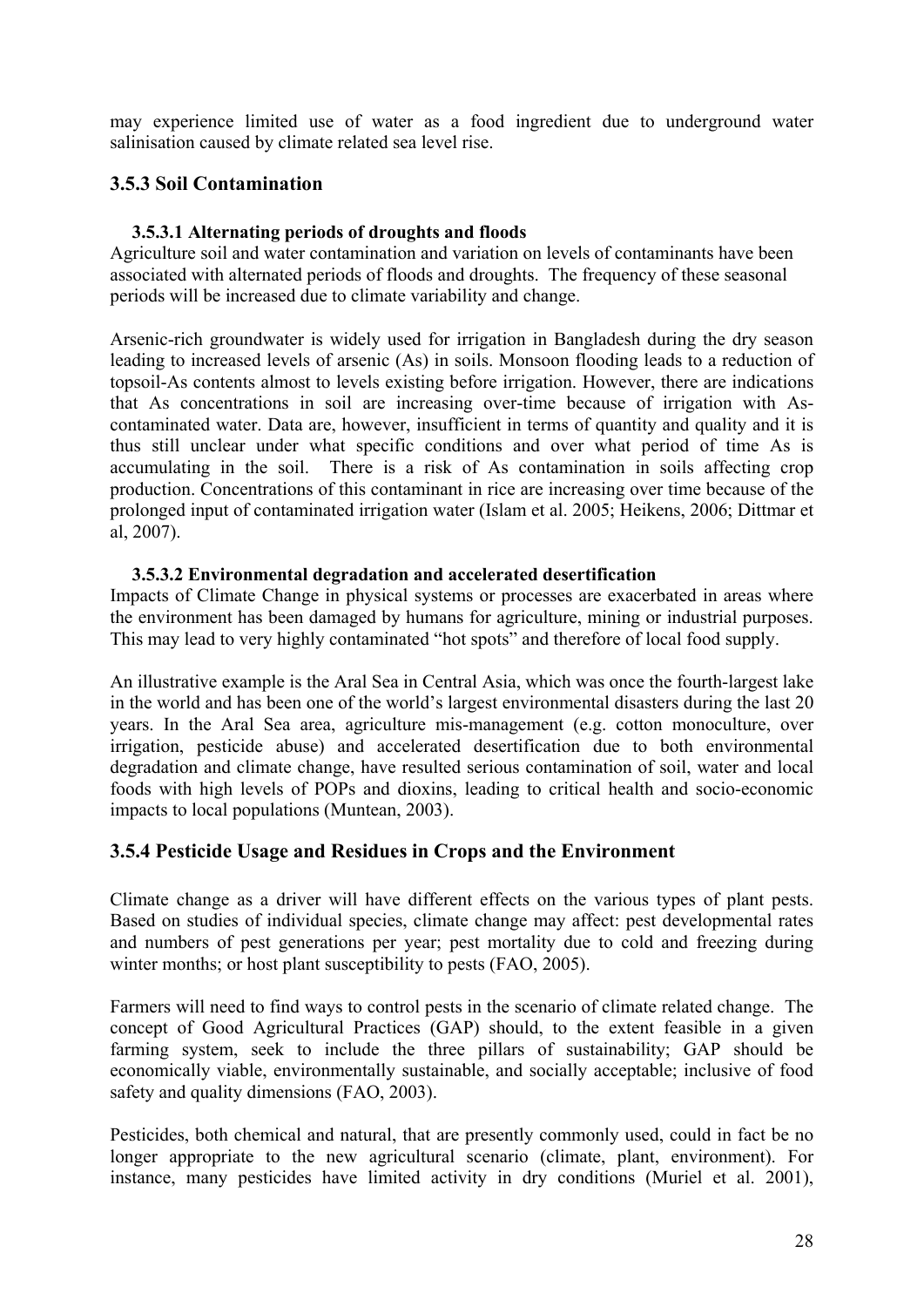probably necessitating higher dose levels or more frequent applications to protect crops. On the other hand there is some evidence of faster degradation of pesticides due to higher temperatures (Bailey, 2004).

Integrated pest management (IPM) programmes serve to respond to problems associated with established pests. These initiatives build on lessons learned in countries including on the impact of changing crop-pest relations caused by cropping intensification, expansion of cropped areas, new crops and introductions of crops, pest introductions, and pest population dynamics and evolution. All these factors are influenced by climate variability and change and will need to be reassessed to adapt to the impacts of new climatic conditions.

The current trajectory for warming and more extreme and unpredictable weather could have catastrophic effects on agricultural yields in the tropics, subtropics and temperate zones. Disease outbreaks could take an enormous toll in developing nations, and overuse of pesticides could breed widespread resistance among pests and the virtual elimination of protective predators (Rosenzweig et al. 2005). It is projected that warming and increased precipitation and accompanying diseases would increase the use (and costs) of pesticides for certain crops such as corn, cotton, potatoes, soybeans and wheat (Chen and McCarl 2001). This has already happened in Brazil in when excessive rains in 2004 favored the development soybean rust leading to an increased level of fungicides used to control the disease (Rosenzweig et al. 2005).

Climate related changes in ecological conditions, increased crop pests, suitability of new areas to potential quarantine and unpredictability may all together lead to the misuse and/or abuse of pesticides usage. This may threaten the health of poor farmers, may contribute to environmental contamination with pesticide residues and may lead to increased residues in crops.

## **3.5.5. Veterinary Drug use and Residues in Foods and the Environment**

Climate change may result in changes in the incidence of foodborne zoonoses and animal pests and possibly in increased use of veterinary drugs (FAO, 2008b). New diseases in aquaculture could also result in increased chemicals use. Consequently, there may be higher and even unacceptable levels of pesticide and veterinary drugs in foods (FAO, 2008b).

Climate change is only one of several 'global change' factors driving the emergence and spread of diseases in livestock and the transfer of pathogens from animals to humans, ecosystem diversity, function and resilience. Other factors include changes in the structure of the livestock industry, in breeding and husbandry practices and in international trade in livestock and animal products (FAO 2008c). These factors are not independent from each other and climate change interacts with each of them.

Climate change will be especially important to vector-borne diseases and macroparasites of animals and may also result in new transmission modalities and changes in host species. Changes in species composition and interactions will augment the emergence of unexpected events, including the emergence of new diseases and pests. While most developing countries are already subject to an enormous disease burden, both developing and developed countries will be subject to newly emerging diseases (FAO, 2008c).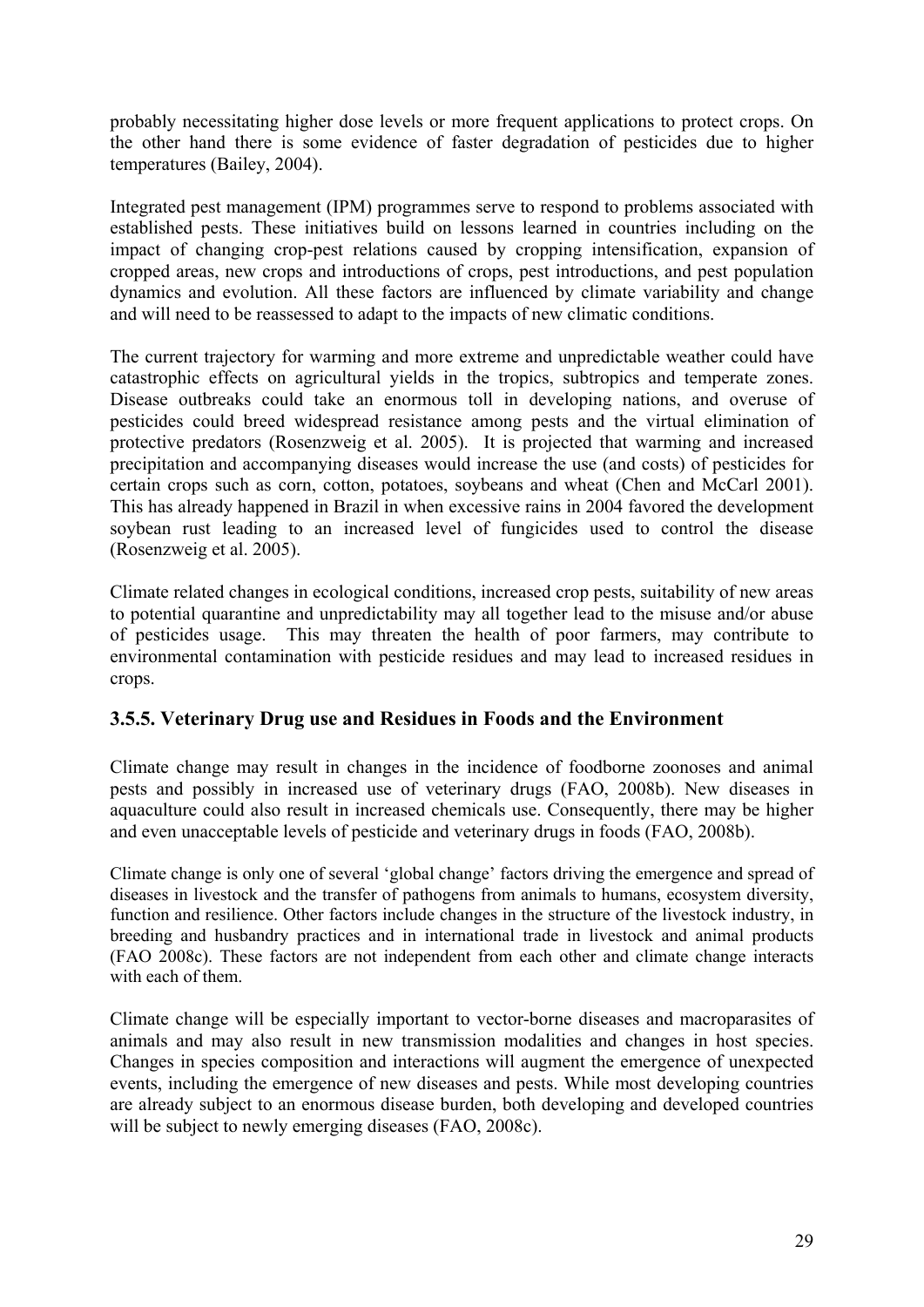Bluetongue and Rift Valley fever, as well as tick-borne diseases, will be strongly influenced by climate change (Easterling et al., 2007). Climate may also have a direct or indirect influence on the onset of complex bacterial syndromes, such as bovine mastitis, which usually require antibiotic treatment; this leading to residues in foods (Schroeder, 1997). Concerns associated with aquaculture in a warming environment include a greater susceptibility to disease, introduction of pathogens and antibiotic-resistant pathogens, heavy use of antibiotics and environmental contamination with pesticides (Shriner et al., 2007).

Countries' attempts and plans to implement good animal husbandry and good aquaculture practices may be challenged by climate variability and change, particularly in developing countries, where frequently these practices are already difficult to implement and biosecurity measures are not in place. Risk assessments, protocols for use of veterinary drugs, pesticides, and/or establishment vaccination programmes will have to be re-assessed in view of the new challenges to animal health management derived from climatic variability. This together with the implementation good husbandry, aquaculture and veterinary practices will prevent the misuse of veterinary drugs and chemo-therapeutants in animal farming and aquaculture settings and limit the risks of unacceptable residues of veterinary drugs in foods and discharge of chemo-therapeutants and pesticides into the environment.

# **3.6 Emergency Situations**

# **3.6.1. Increased Frequency of Climate Related Emergency Situations**

According to the 4<sup>th</sup> IPCC assessment report, climate change is altering disaster risk patterns in three main ways:

- increase in frequency and intensity of extreme events, such as more frequent extreme temperatures and heavy precipitation, more intense tropical cyclones and expanded areas affected by drought and floods;
- changes in geographical distribution of areas affected by hazards;
- increase in vulnerability of particular social groups and economic sectors due to sea level rise, ecosystem stress and glacier melting.

By 2020, between 75 and 250 million people are projected to suffer increased water stress in sub-Saharan Africa and by 2080, 2 to 7 million more people per year, will be affected by coastal flooding (Yohe et al. 2007).

The number of reported climate related disasters (e.g. droughts, floods, wind storms, forest fires etc) significantly increased from an average of 195 per year from 1987 to 1998 to an average of 365 per year from 2000 to 2006. Of the 262 million people affected annually by climate disasters between 2000 and 2004, more than 98 percent lived in developing countries (UNISDR/CRED 2007). Climate variability is expected to result in more frequent and extensive disasters, with the most severe consequences on the food and water security, safety and livelihoods of vulnerable coastal and agriculture dependent populations.

Climate change related environmental degradation has been associated with war and other forms of conflict leading to major humanitarian and food crisis. By increasing the scarcity of basic food and water resources, environmental degradation increases the likelihood of violent conflict (LEAD 2006).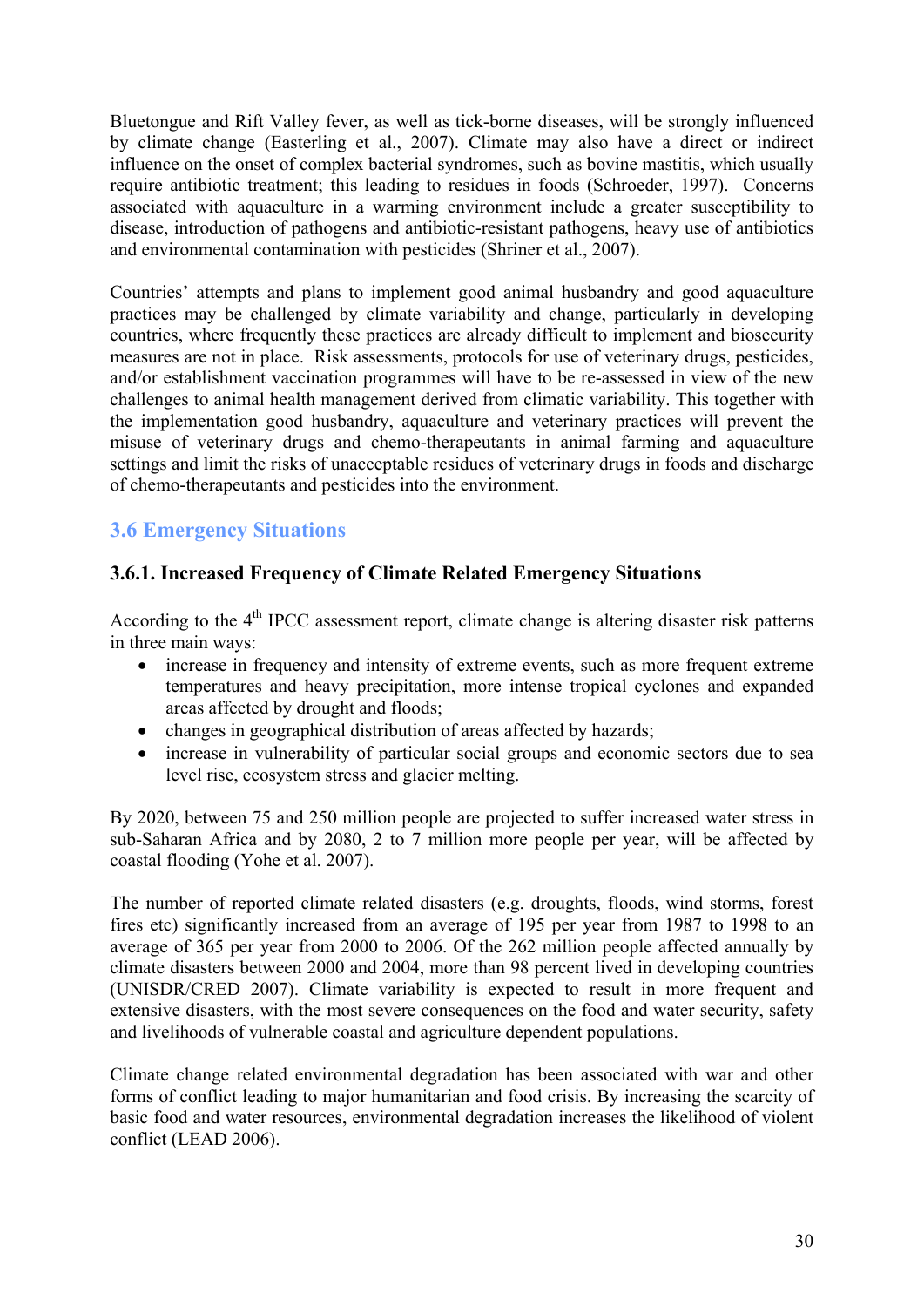## **3.6.2 Food Safety, Natural disasters and Humanitarian crises**

During or following natural disasters, such as the recent cyclone in Myanmar, the earthquake in China, the tsunami in South East Asia 2005, or the hurricanes in New Orleans in 2005, food in affected areas may become contaminated with dangerous microbiological and chemical agents. Consequently, populations are at risk of outbreaks of foodborne diseases, including hepatitis A, typhoid fever and diarrhoeal diseases, such as cholera, dysentery, norovirus infections and to the exposure to toxic chemicals through contaminated foods and water (see Section 3.5).

Climate related increasing frequency and severity of droughts and the consequent loss of livelihoods is a major trigger for population movements that are leading to major humanitarian crisis. The UN projects that there will be up to 50 million people escaping the effects of environmental deterioration by 2020. Forced migration frequently results in extreme stress, food and water emergencies, malnutrition, diarrhoea, limited access to medical care, all of which contribute to ill health. Poor health status leads to increased susceptibility to both microbiological and chemical food hazards and associated diseases.

Food safety risks associated with natural disasters and emergencies are mainly linked to unsafe food storage and cross contamination from the environment or from people during food handling and preparation. In many cases cooking may be impossible in emergency situations due to the lack of electricity, facilities or fuel. Poor sanitation, including lack of safe water and toilet facilities, and close personal contact can compound the risks of illness among these already susceptible groups.

## **3.6.3 Food Safety Measures in Emergencies**

When natural disasters strike, food safety is a crucial public health concern that has been too often neglected. Under the conditions that may occur during and after natural disasters and emergencies, the following issues require immediate attention (WHO, 2005a):

- Preventive food safety measures
- Inspecting and salvaging food
- Provision for safe food and water
- Recognition and response to outbreaks of foodborne disease
- Food safety education and information of affected populations.

To be able to effectively carry out these functions during an emergency situation requires the involvement of various groups who are aware of their roles and trained and equipped to execute them and it also requires a high level of coordination among all parties. These conditions can only be met if good emergency response plans are prepared and practised ahead of the emergency and there is a local and national political will to support these plans.

Changing climate patterns have increased the urgency to invest in disaster risk reduction, preparedness and response plans. These plans should address food safety risks in the aftermath of natural disasters along the whole food chain. This requires intersectoral assessments of national infrastructural and operational capacity building needs for emergency preparedness and response.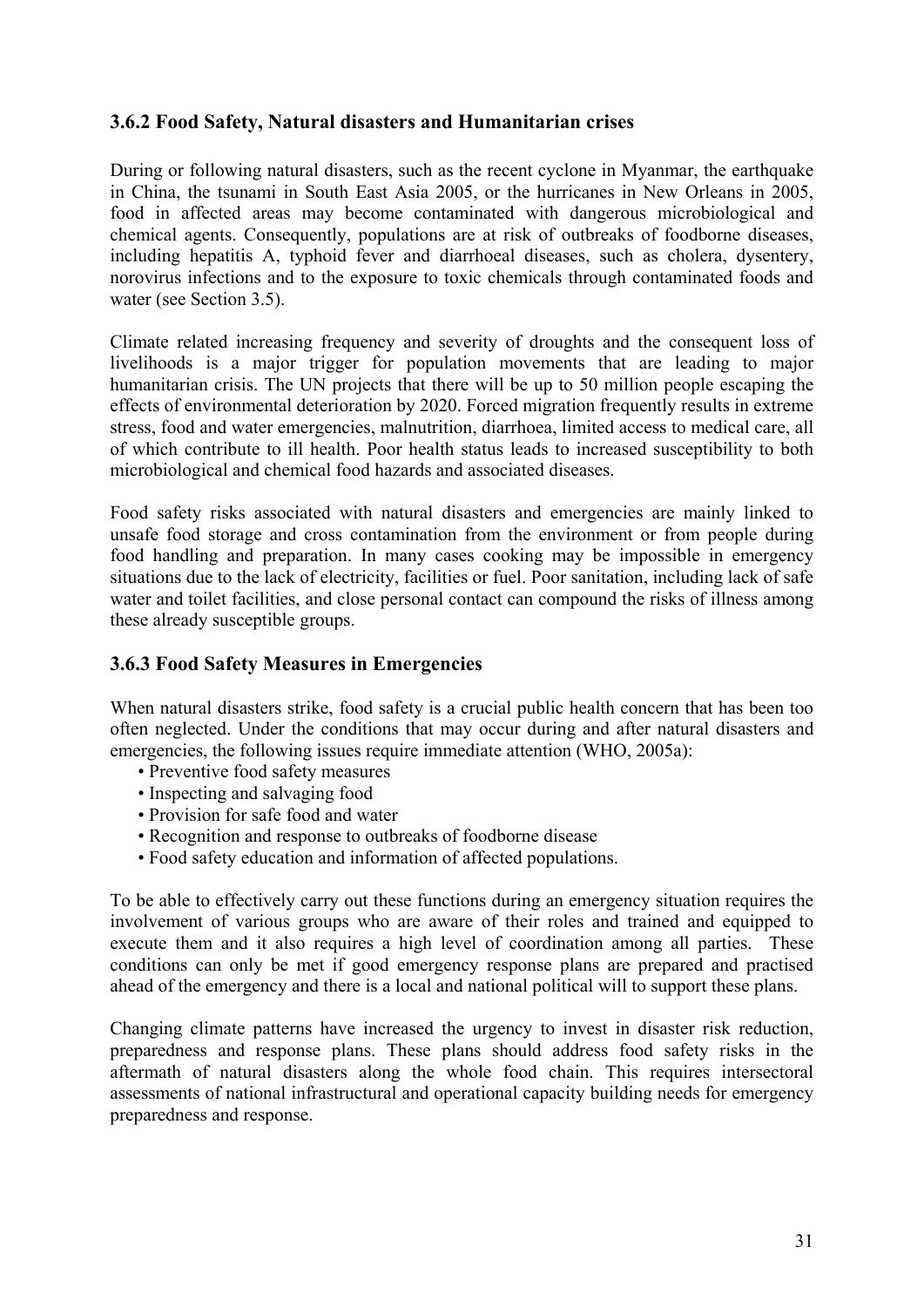Box 7: Norovirus Outbreak – Example from Hurricane Rita This norovirus outbreak serves as an excellent example of what can occur in the event of forced evacuation due to a major weather event. Mutiple infection control measures which were instigated soon after the identification of the norovirus outbreak; however, the rise and fall of the epidemic curve coincided with the arrival and relocation of the evacuees respectively. Although one predominant virus cluster type was implicated, there were at least 3 different norovirus strains circulating and substantially more genetic diversity among strains than would be anticipated. This suggests multiple sources of infection or perhaps a mixed source such as sewage. Of course, crowded conditions, close personal contact, insufficient sanitation, and lack of adequate toilet and hand-washing facilities all contributed to the outbreak. This outbreak underscores the dilemma for poorer nations, for which evacuation and relocation would have taken longer, crowding would have been more severe, enforcement of infection control measure difficult if not impossible, and access to health care limited.

#### **3.6.3.1 Scope of preparedness and response plans**

Preparedness and response plans must consider the whole food chain. Agricultural production may be adversely affected by flooding associated with natural disasters. When crop fields have been contaminated or damaged, assessments should be carried out to establish measures to reduce the risk of pathogens, hazardous chemicals, natural toxins etc. (e.g. delayed harvesting, heat treatment) or to assure disposal (FAO, 2005; WHO, 2005a).

Necessary inspection of food industries, slaughterhouses, markets and catering establishments in order to ensure safe operation and that damaged/contaminated foods are not marketed may be difficult in the aftermath of natural disasters. Proper disposal of food stocks found to be unfit for human consumption should be done under the supervision of appropriate authority.

National emergency prevention and response plans countries should have provisions for water and food distribution and mass feeding after natural disasters and mechanisms to assure their safety depending of the degree of infrastructural damage.

Investigation of and response to suspected foodborne disease outbreaks are required in order to limit their spread. The effectiveness of response depends to a great extent on preparedness, the capacities for investigation and verification, and coordination between relevant government and other agencies that contribute to managing public health risks.

During natural disasters and humanitarian crisis, proper risk communication is the most effective tool for timely provision of information to the public on food-related risks and the actions they should take to minimize those risks.

# **4. ADDRESSING FOOD SAFETY IMPLICATIONS OF CLIMATE CHANGE**

Section 3 of this paper described impacts that climate change might be expected to have on major food safety issues. There is still much to be understood about the food safety implications but awareness of possible new challenges is the first step to preparing to address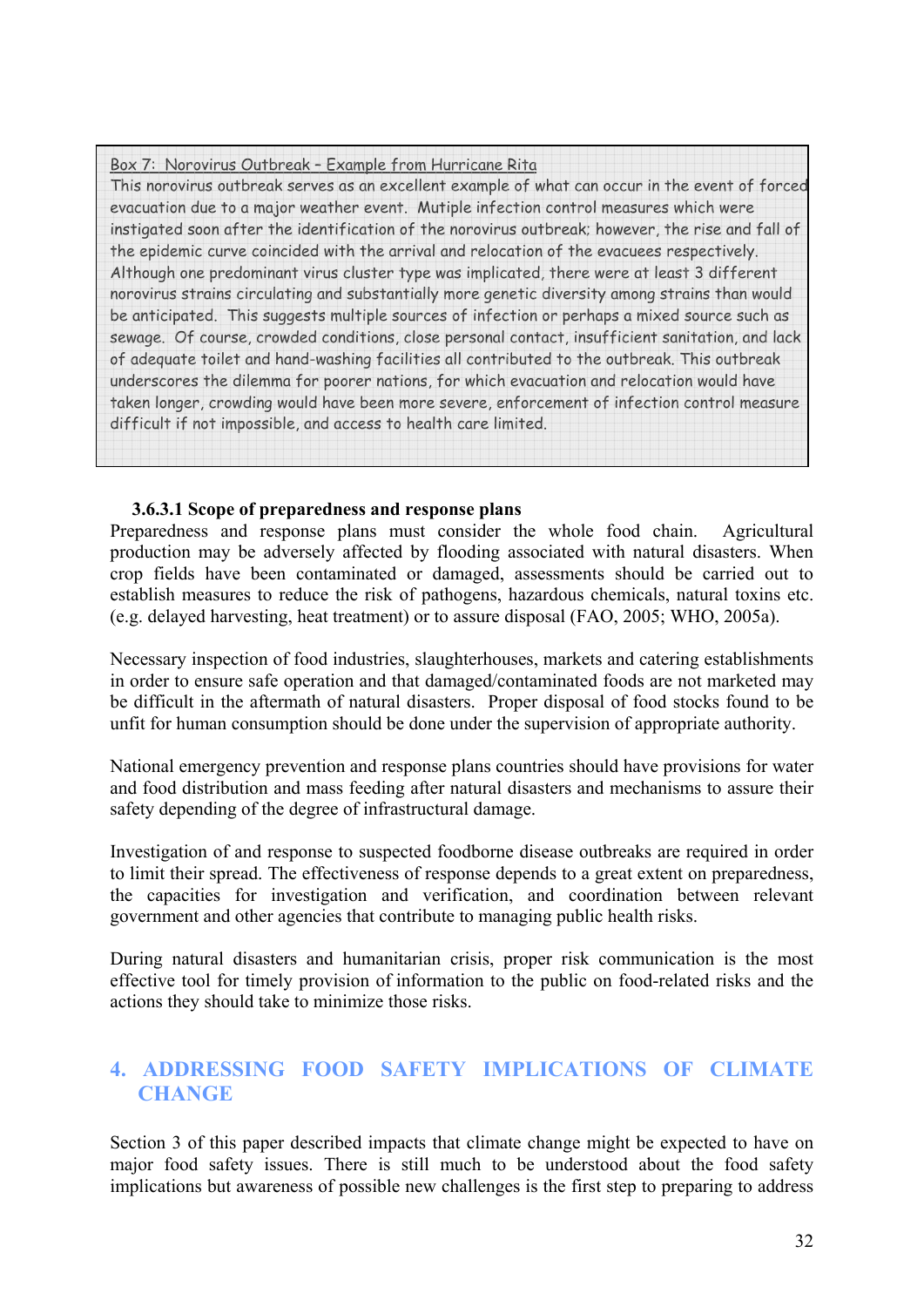them. This Section looks at ways in which countries can proactively promote strengthening of food safety management programmes so as to ensure effective control all significant hazards along the food chain in the context of a changing environment.

## **4.1 Foodborne Disease including Zoonosis**

The potential for climate-induced changes to have an impact on the prevalence of some foodborne disease is explained and illustrated in Section 3.3. Strategic and effective food safety management requires that we understand microbiological hazards and how their presence in foods can be prevented or maintained within tolerable levels.

Improving our ability to understand and to control emerging microbiological hazards at all stages of the food chain will require efforts in a number of key areas including mathematical modelling; application of new scientific tools that allow us to characterize complex microbial communities; improved epidemiological surveillance, new tools for monitoring or screening programmes for foodborne pathogens; strengthened animal health surveillance; and improved coordination among food safety, public health and veterinary health services.

## **4.1.1 Predictive Models**

When available, inferences can be made based on existing data, such as studying disease trends in presence and absence of El Nino events (Greer et al., 2008). Another approach is the application of mathematical modelling. Finally, molecular-based population genetics studies may provide information on microbial population changes occurring in response to environmental stresses.

Some have advocated that the effects of climate variability driven by natural cycles such as the El Nino-southern oscillation (ENSO) can be used to predict, at least in part, the impact of global climate change (Lipp et al., 2002). There is evidence for a correlation between El Nino events and cholera outbreaks, particularly in South America.

From a mathematical modelling perspective, Fluery et al (2006) recently used time series analysis along with epidemiological data to predict the impact of ambient temperature on the risk of disease caused by three foodborne pathogens (*Salmonella*, *Campylobacter*, and *E. coli*). Lobitz et al. (2000) used remote sensing data to indirectly measure *V. cholerae* behaviour as a function of ocean temperature and surface height, providing a means by which to predict conditions conducive to pandemic disease. Koelle et al. (2005) reported a complex theoretical framework for predicting the evolution of seasonal infectious disease dynamics based on a combination of host-pathogen dynamics, pathogen evolution and adaptation, and climate change. The use of mathematical models in microbial ecology is an emerging field, and though not yet applied to climate change, this is a promising new direction for that field.

Another emerging field is that of molecular ecology, where scientists use advanced molecular biological methods, specifically nucleic acid sequence comparisons and genomics-based approaches, to characterize complex microbial communities. This field is expanding rapidly and these sorts of studies can provide information about the overall composition of microbial communities; the relationship between pathogens, commensals, and other organisms in the environment; and the effect of environmental changes on these relationships. Furthermore, these methods are applicable to the study of microbial evolution, and virulence factor acquisition and expression as a function of changes in environmental exposures. When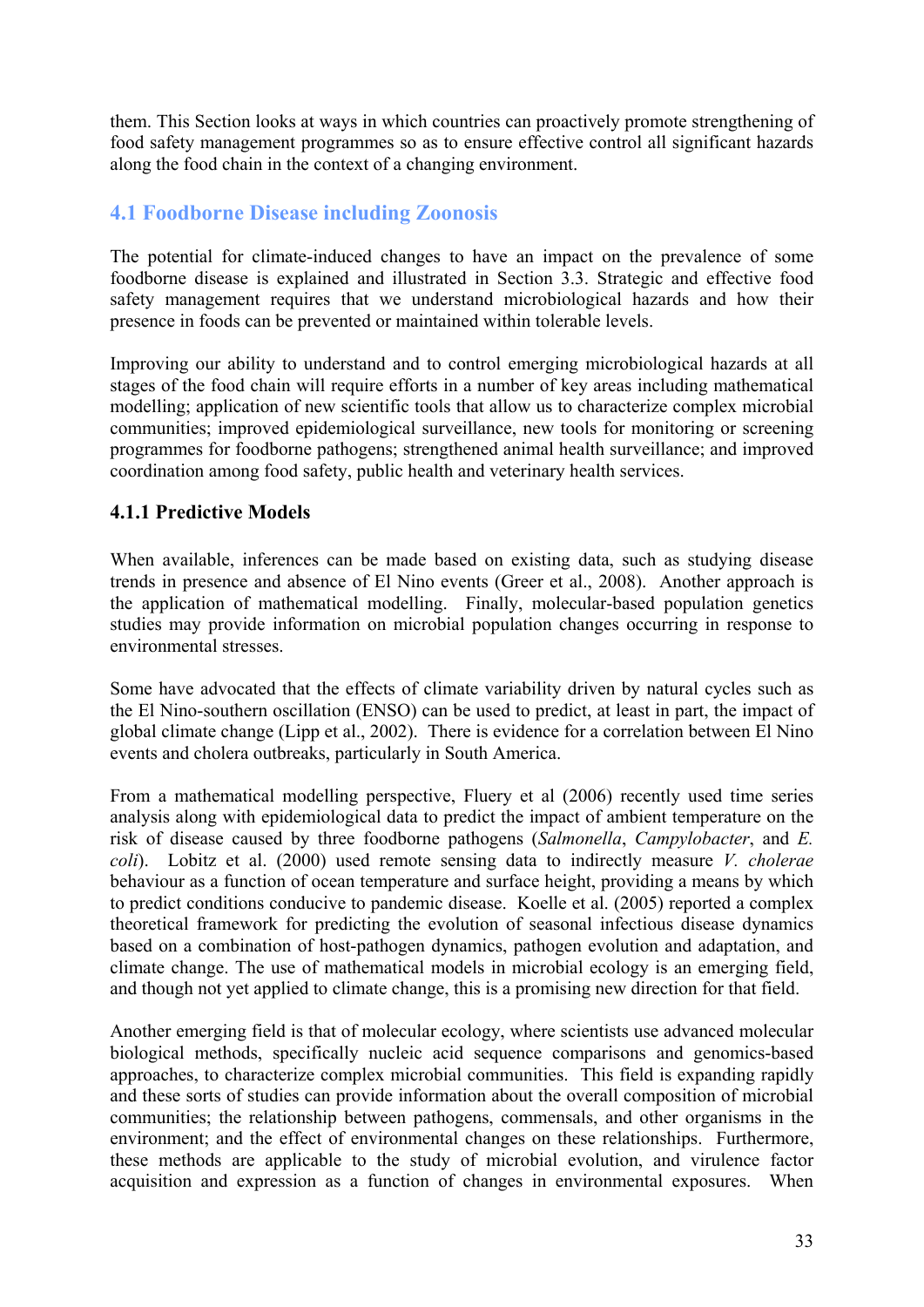combined with geoinformatics (the combination of remote sensing, geographic information systems, and statistical modelling for the characterization of spatial distributions and relationships), it should also be possible to model the distribution and spread of pathogens as a function of climate change.

## **4.1.2 Foodborne Disease Surveillance/ Animal Disease Surveillance**

The need for improved epidemiological surveillance for early identification of emerging food and waterborne diseases is undisputed. Large public health initiatives have been implemented over the last decade in the developed world. While these have not answered all our questions, they have provided much needed preliminary data about the prevalence of foodborne diseases, and trends in their annual incidence. Ideally, a global approach to epidemiological surveillance should be taken, since the agents (or for that matter, humans) do not respect artificial boundaries. Of particular importance is the rapid investigation of unusual outbreaks, with inclusion of environmental investigation to ascertain if climate change is a factor. In addition, public health systems must be able to mobilize and respond quickly to emerging and re-emerging foodborne diseases of infectious origin.

## **4.1.3 Foodborne Pathogens: Monitoring and Surveillance**

Ideally, epidemiological surveillance should be supplemented with the direct detection of pathogens in foods and/or the environment. While pathogen detection methods are widely used in the clinical realm, their use in food and environmental applications is complicated. In virtually all instances, pathogen detection methods involve many steps resulting in a lengthy assay. Most rapid methods developments have sought to shorten detection time by introducing methods based on DNA hybridization or enzyme immunoassay. However, since these methods are still relatively insensitive, lengthy cultural enrichment steps remain necessary. Even the highly sensitive and specific polymerase chain reaction (PCR) is hampered by volumetric constraints, matrix-associated inhibition, and the inability to distinguish between viable and inactivated pathogens. There is a clear need to focus research efforts in the development of sensitive and specific methods to detect pathogens in complex sample matrices such as foods. An ideal method would be rapid (results in a few hours), easy, inexpensive, field deployable, and provide enumerative results. We are many years away from this but progress is necessary, particularly for use in the developing world where rapid detection could make a substantial difference in disease containment.

In the absence of truly rapid methods for pathogen detection, microbiological indicators are used. These serve as easy-to-detect surrogates, usually for the presence of pathogens associated with fecal contamination. Historically, fecal coliforms or generic *Escherichia coli* have served in this capacity. While these have been, and continue to be useful for some screening their presence bear little relationship to *Vibrio* or enteric viral contamination of water and molluscan shellfish. Alternative indicators have been proposed but unfortunately, none of these is ideal and few have been thoroughly evaluated. In the absence of effective microbiological indicators, it will be extremely difficult to monitor the impact of global climate change on the transmission of several of the important foodborne pathogens.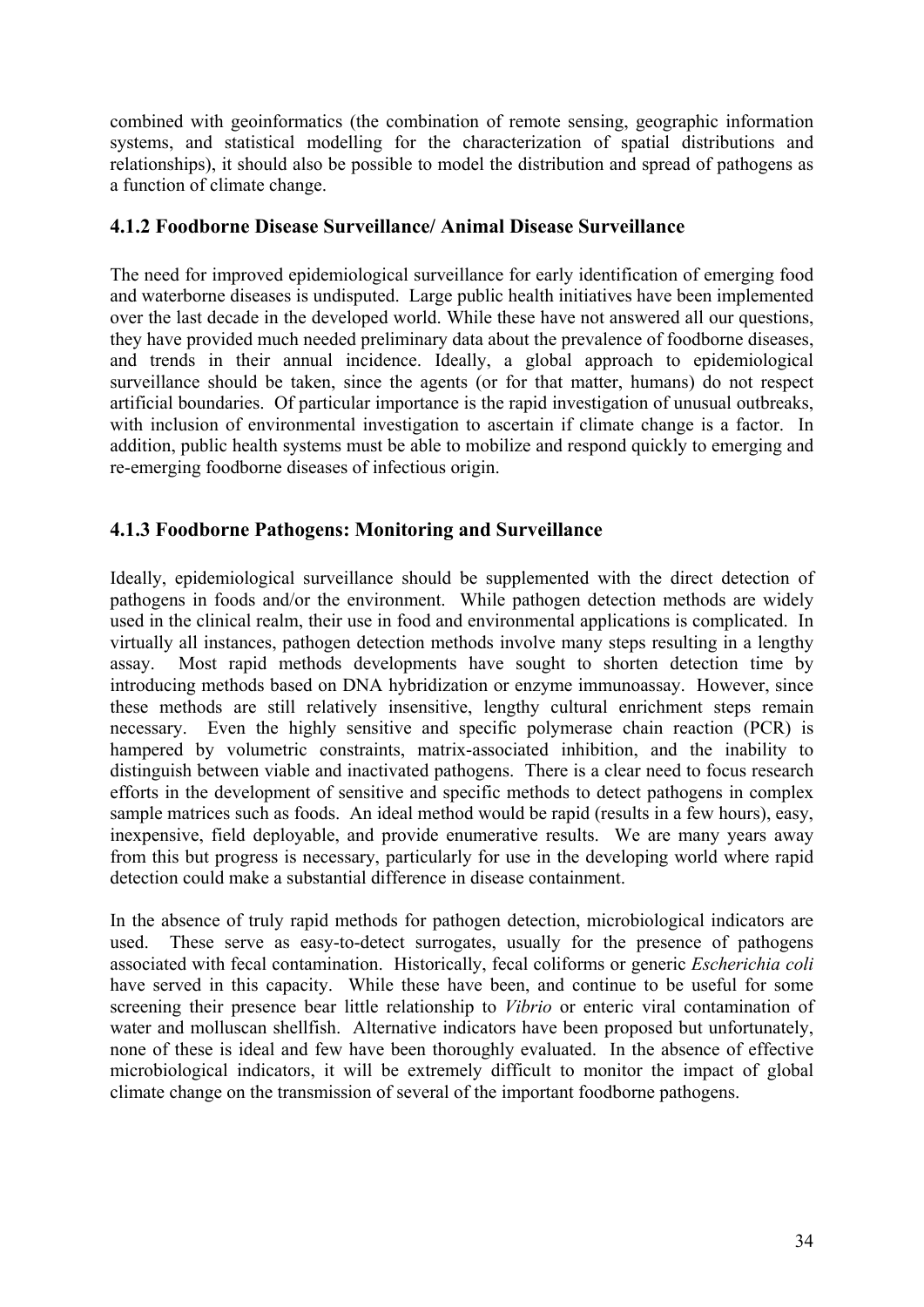## **4.1.4 Improved Coordination among Public Health, Veterinary Health, Environmental Health and Food Safety Services**

Human, animal and environmental health is inter-related. Strengthened communication and cooperation among professionals in these areas would be particularly valuable as we seek to predict, recognize, and mitigate the impact of global climate change on infectious disease, including foodborne illness. Promotion of such cooperation worldwide would result in holistic, multi-disciplinary solutions to difficult problems for which a single discipline does not have an answer. Such an initiative – "One Health" concept - has been launched in the US.

# **4.2 Mycotoxin Contamination**

The real problem with developing a strategy for the reduction mycotoxin levels in food, whether for the present or for some potential worsening of conditions due to climate-related changes in the future, is not in formulating the strategy but rather in implementing it. Chronic exposure, arguably the most important form of exposure, is subtle and the connection between cause and effect is difficult to substantiate so authorities move reluctantly. On the one side implementation requires significant technical capacities and on the other side, because it is often seen as a 'theoretical' risk, it is sometimes difficult to foster the political will to act.

Elements of national-level policy are listed and discussed below. *Implicit in each of the aspects listed below is a bolstering of existing capacity alongside creating new capacity* as, for example, a programme of monitoring means more analytical capacity for current methods will be required as well as execution of new analyses. Some of the points discussed below are ably considered for aflatoxin by Strosnider, et al., 2006.

## **4.2.1 Prevention of Mycotoxin Contamination**

This is not to suggest that complete prevention is plausible since, as discussed previously, mycotoxins at some level are a natural consequence of plant and fungal interaction. The aim is to prevent the occurrence at levels that might cause harm. To formulate a prevention strategy, the aetiology of toxin contamination must be ascertained in order to focus efforts to maximum effect. This often requires applied research which presupposes investment in the technical facilities and in the human resources to support such work. This science-based approach to developing risk-based mycotoxin prevention and control programmes has shown promising results (FAO, 2006).

#### **4.2.2 Monitoring and Predictive Modelling**

Monitoring can include monitoring of markers or metablolites in populations in order to have a measure of exposure to toxins it also refers to monitoring of mycotoxins in commodities. Monitoring data can contribute to the identification of an emerging problem, they can provide feedback on the efficacy of "Good practice guidelines", they can contribute to the conduct of risk assessments to support science-based maximum limits for contamination. Models have been proposed that work from meteorological and insect population data for the prediction of mycotoxin outbreaks (Hooker and Schaafsma, 2005; De La Campa, et al., 2005).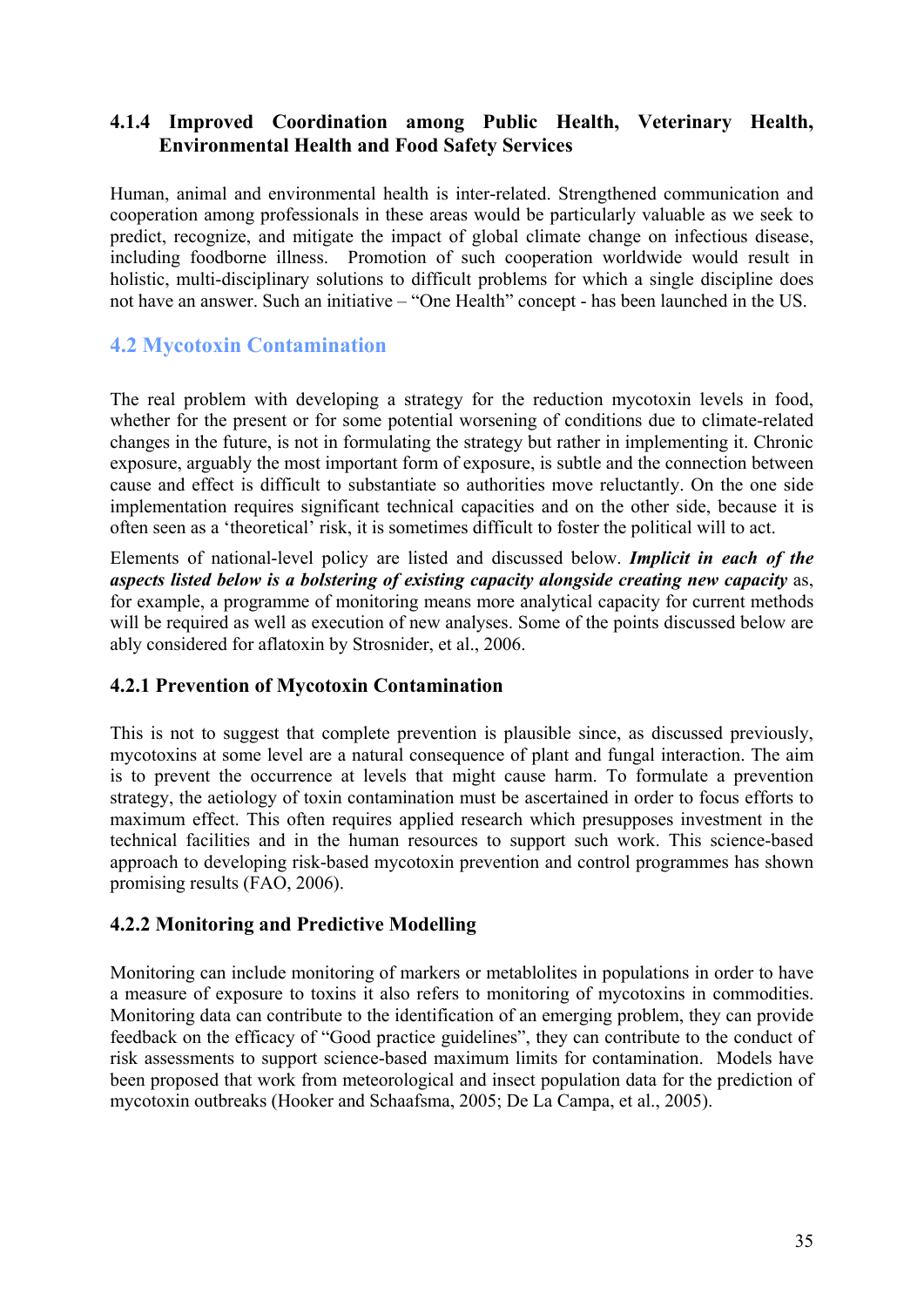## **4.2.3 Maintenance of Strategic Food Stocks**

Want of food can lead to increased consumption of unfit food so by maintaining stocks of staple foods, of good quality, in secure storage facilities, this eventuality can at least be forestalled in an emergency. This is, of course, costly and requires careful attention to food quality and safety management particularly in relation to control of incoming stocks, 'first-infirst-out' storage management, and monitoring of storage conditions.

## **4.2.4 Agricultural Policy and Public Information Review**

Mycotoxins are not generally understood by the public and as an essentially invisible threat are difficult to publicise effectively. Nevertheless, informing the pubic as to the risks of exposure and the nature of the food that carries these risks might help to reduce use of or trade in substandard food in times of need.

Climate change may make production of certain crops difficult in some areas – apart from posing an obvious food security problem, conditions of plant stress (such as drought stress or stress caused by insect damage as noted in Section 3.3) can lead to increased mycotoxin production. Under conditions of a changing environment development of revised guidance on GAP or IPM programmes for selected crops may improve performance and reduce mycotoxin risks. Introduction of new crop varieties or establishment of replacement crops are also likely to be elements of a food security strategy. It should be noted that the introduction of new crop varieties could fundamentally alter the dynamics of the crop's association with fungi. There have been reports of the possible role of biotechnology in the development of crops that can grow under marginal conditions (resistance to drought, salinity and insects) (Thomson, 2007). Making use of new technologies to address challenges presupposes the capacity to assure that they do not pose unacceptable risk to consumers or to the environment.

# **4.3 Harmful Algal Blooms and Fishery Product Safety**

The apparent increase in the occurrence of HABs and the recognition that changes in climate may be creating a marine environment particularly suited to HAB-forming species of algae underline the need for governments to ensure that existing risk management measures are adequate and are in line with international recommendations. Countries are encouraged to implement integrated shellfish and micro-algal monitoring programmes, as part of Marine Biotoxin Management Plans to strengthen risk management capability and to enhance consumer protection (FAO/IOC/WHO, 2005).

## **4.3.1 Predictive Modelling**

Improved capacity to predict HABs is important for more effective risk management and prediction of HABs depends on modelling exercises as well as an understanding of their ecology.

There is much ongoing research to improve our understanding of the factors that influence population dynamics of harmful algae. Until recently, most research on HABs had been conducted at the local scale, but several national and international programmes studying and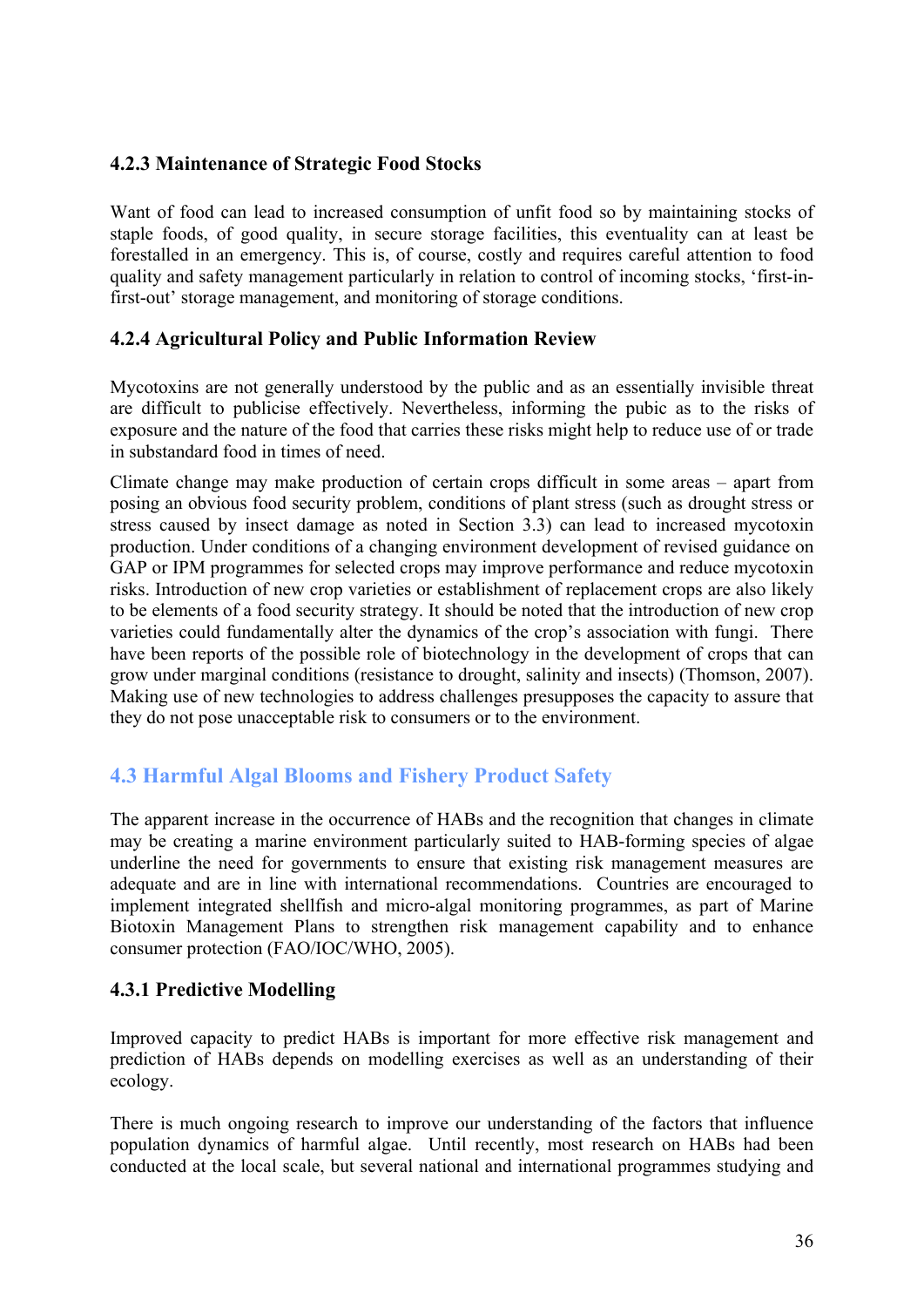monitoring the ecology of HABs now exist (Glibert et al. 2005). The international dimension is important for understanding and addressing the global impact of climate change on HABs.

Micro-algal monitoring coupled with operational oceanographic, meteorological, and remote sensing data, including modelling and other measurements are being used in the prediction of HABs. Traditional approaches, such as microscopic examination and analysis of toxins, resulting in species level of identification are unsuitable to real-time observation; however, new techniques and observational strategies for HABs are emerging and evolving.

HAB prediction is complex as it includes conceptual descriptions of ecological relationships and statistically based empirical models as well as numerical models. Predictions depend on observations which provide both input to models as well as data for model validation and error prediction (Barin et al. 2005). The effects of climate-related changes increase the complexity of the system (Refer to Section 3.4) and underscore the need for continued effort and international cooperation in this field.

## **4.3.2 Other Risk Management Guidance**

Improved capacity to predict HABs is an important risk management tool but other tools are needed as well. While these are not specific to climate change, as mentioned earlier the increased likelihood of biotoxin contamination events makes it worthwhile to focus attention on these requirements. The Joint FAO/IOC/WHO ad hoc Expert Consultation on Biotoxins in Bivalve Molluscs (2004) recommended that, among other things, member countries be encouraged to generate more toxicological data (with studies conducted according to OECD guidelines) and that member countries be encouraged to improve and validate toxin detection methods in shellfish.

# **4.4 Environmental Contaminants and Chemical Residues**

Section 3.5 addresses the impact of climate change and variability on environmental contaminants and chemical residues in the food chain. To ensure the safety of foodstuffs, efforts are required in a few key areas to address these impacts.

## **4.4.1 Research Priorities and Data Needs for Developing Predictive Models**

Basic information is required on the impact of climate change and variability on the fate of chemical contaminants, pesticides and other chemo-therapeutants in the environment. Impacts of ocean warming and acidification on the bioaccumulation of contaminants in aquatic species and on the structure and distribution of food webs, needs more research from the physicalbiochemical point of view and the geographical distribution of aquatic species. Few studies have investigated the impacts of future climate change scenarios on aquatic biota and there is a need for data on future trends in aquatic primary production, nutrient supply and temperature sensitivity and on the combined response to elevated  $CO<sub>2</sub>$  and climate change of diseases, pests, weeds (Easterling, 2007).

## **4.4.2 Monitoring Programmes**

Integrated monitoring and surveillance of i) water, soils and foods for contaminants and chemical residues, ii) crops for pesticide residues iii) animal products for veterinary residues and iv) emerging animal and human diseases is essential to address climate related environmental changes. The data generated may be used in the identification of emerging problems and food contamination trends and may contribute to risk assessments.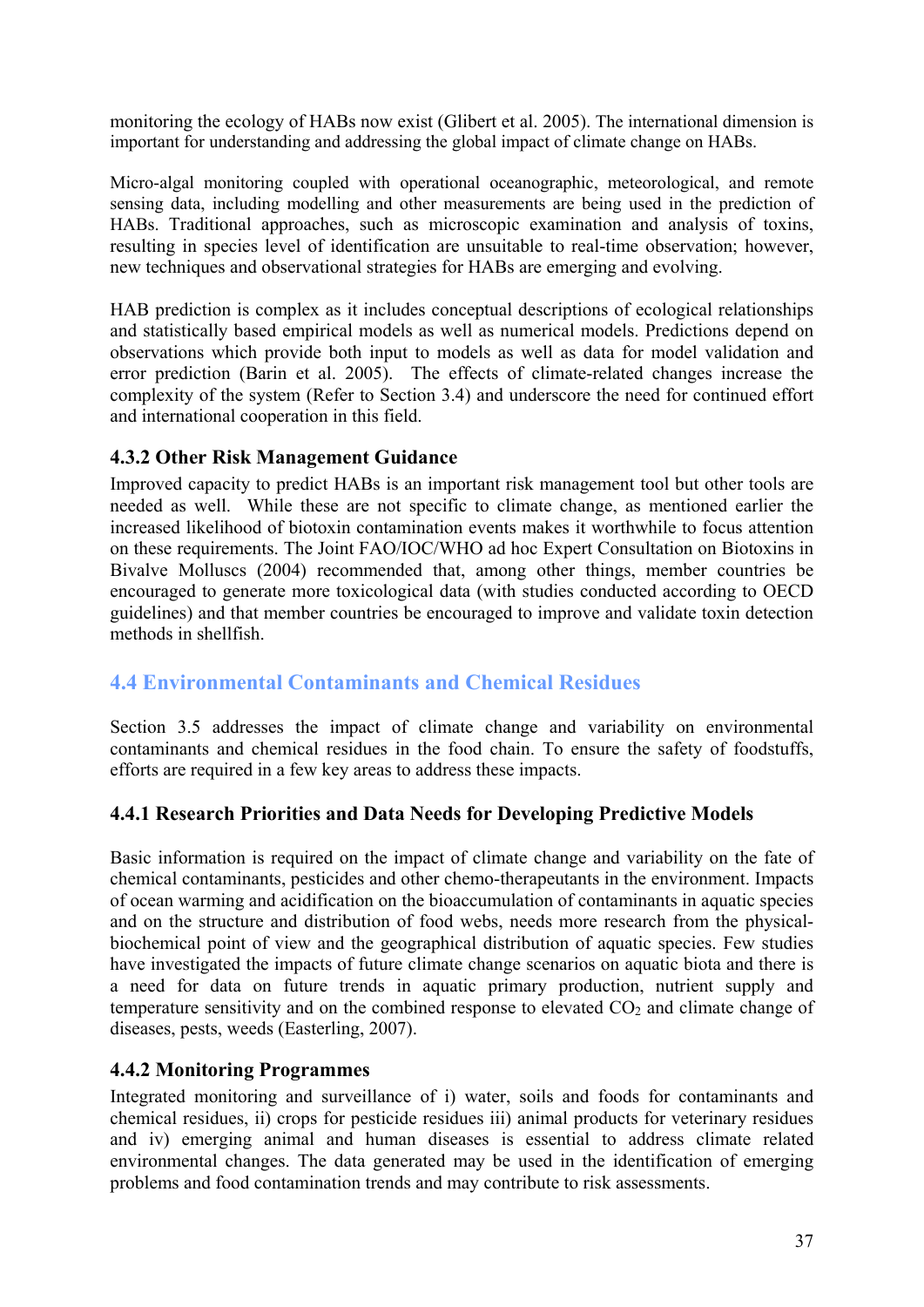## **4.4.3 Good Agricultural, Animal husbandry, Aquaculture and Veterinary Practices**

These practices ensure the safety and quality of agricultural, aquaculture and animal products. They may need to be adapted or revised in light of changing climatic conditions.

In relation to good veterinary practices, the appropriate use of veterinary drugs and chemicals in terms of safety, quality, amounts, frequency and timing and withdrawal times, are particularly important in a changing environment. The agriculture and sector offers multiple opportunities for climate change mitigation and environmental protection through the implementation of good animal husbandry and agriculture practices<sup>2</sup>.

## **4.4.4 Data Exchange**

Good data exchange mechanisms are required at both national and international level. These should cover the distribution of animal and plant diseases, pests, ecological conditions including climate, and associated usage of pesticides, veterinary drugs and chemotherapeutants will be needed to enable risk assessment, prevention, monitoring and control.

# **4.5 Emergency Situations**

1

The need to address food safety management in emergency situations is not specific to climate change. However the expected increase in frequency of extreme weather events renders the need for early warning systems and disaster preparedness in general more urgent.

## **4.5.1 Preparedness for Emergencies**

In light of the above, countries should review/develop food safety emergency plans as well as review and update other Disaster/emergency plans to ensure adequate consideration of food safety management issues in those situations.

Developing and ensuring the capacity to implement such plans may require investment in trained human resources and in facilities.

At international level priorities for action include strengthening preparedness for effective response through:

- expanded contingency planning, especially in areas prone to flood, windstorms or drought, and promotion of prevention and adaptation in the rehabilitation phases.
- more flexible funding mechanisms at the international level that allow development and humanitarian resources to be invested in preparedness.

The FAO is in the process of streamlining its prevention and management framework for food-chain crisis to ensure effective bridging between early warning, preventive actions and response to threats in the food chain. An integral component of this streamlining is the extension of the FAO EMPRES (Emergency Prevention System for Transboundary Animals and Plant Pests and Diseases) programme to also cover food safety. Its primary purpose is the prevention and early warning of food safety emergencies. EMPRES-food safety will enable

 $2\sigma$  Green house gases emissions can be reduced through improved diets can reduce enteric fermentation, improved manure management and biogas. Water pollution and land degradation can be tackled through better irrigation systems, fertilization schemes, better management of waste, improved animal diets that increase nutrient absorption (LEAD, 2007).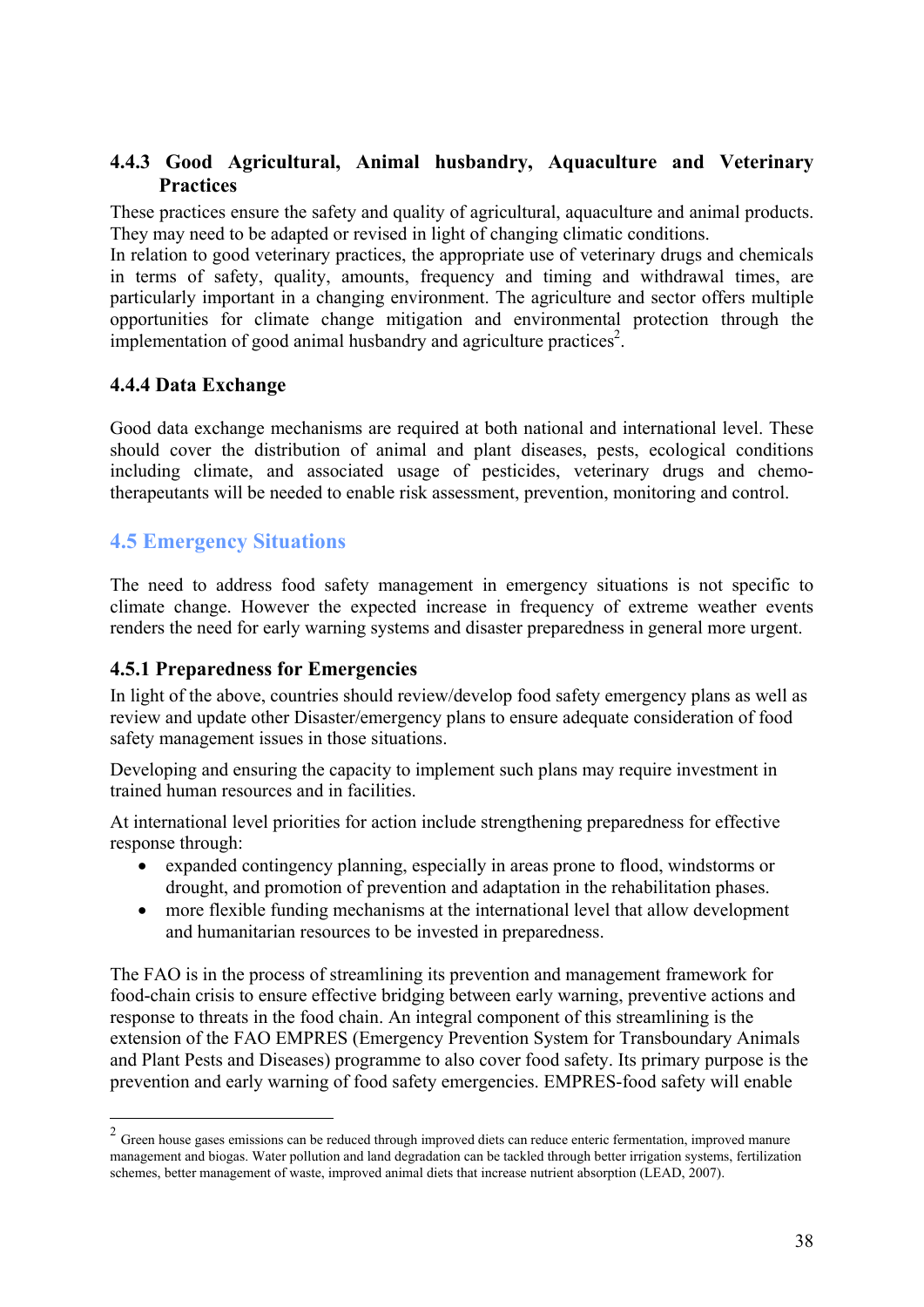FAO to provide greater support to INFOSAN, particularly in accessing relevant information from the agriculture sector, analysis trends and providing technical assistance to prevent emergencies.

## **4.5.2 Development of Tools for Rapid Detection or Removal of Contaminants**

Tools for rapid foodborne pathogen detection would be an important asset for food safety management in emergency situations (see Section 4.1).

Developments in technologies that could lead to simple and inexpensive removal of chemical and microbiological contaminants from water should be closely followed as such tools would also greatly facilitate improvements in food hygiene management in emergencies.

Such tools are under development notably these are both areas where nanoscience and nanotechnologies are expected to have considerable impact on food safety.

# **5. SUMMARY AND CONCLUSIONS**

Existing guidance on food control systems (FAO/WHO, 2003) remains valid in the face of additional challenges that may be posed due to climate change related phenomena. In fact, these challenges highlight the need for many countries to intensify their efforts to implement programmes of food safety management that are in line with FAO/WHO guidance.

The discussions in Section 3 and 4 point to several common themes that deserve particular attention in ensuring that emerging risks are recognised as early as possible and that countries are prepared to respond promptly to these. These inter-related issues are outlined below.

## **5.1 Interdisciplinarity**

Assuring food safety is a complex issue as it involves considerations from pre-production through to final home preparation of the food product. Recommendations on food safety management emphasise the need for broad input and coordination even though this remains a challenge in many countries. Recognising, understanding and preparing for the impacts of climate change further highlight the need to promote interdisciplinary approaches to addressing challenges affecting food safety given the inter-relationships among environmental impacts, animal and plant health impacts and food hygiene. .These inter-relationships are further complicated by the broader public health implications of climate change as well as the food security implications.

## **5.2 Application of Good Practices**

Principles of Good hygiene practice, Good agricultural practice, Good animal husbandry practices, Good veterinary practice, Good aquaculture practice, etc remain the cornerstone of national food safety management strategies to address challenges posed by climate change. Guidance in applying these principles may have to be adjusted as a better understanding develops of changes in the occurrence and prevalence of chemical and microbiological hazards and of insects, pests and their vectors as affected by climate change and other factors.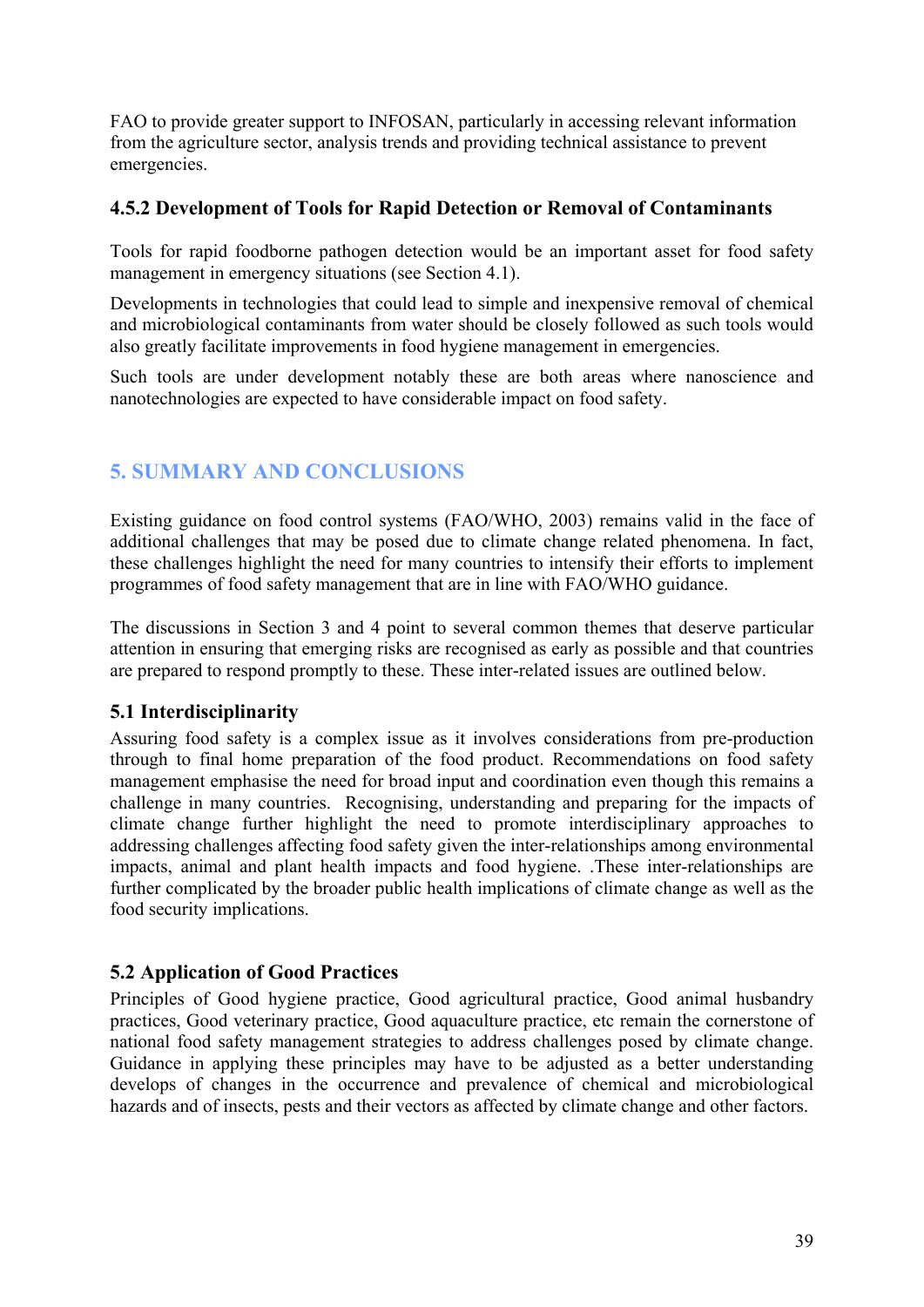Developing sound and practicable codes and guidelines may in some cases require applied research to better understand the new "dynamics" and to evaluate different approaches for controlling the problem.

As new information becomes available regarding the impact of climate change on food safety hazards, governments and industry associations could play a big role in reviewing and updating as necessary current guidance. In many developing countries the main challenge remains that of developing a policy framework that helps small and lesser developed businesses to overcome constraints to applying any kind of good practice programmes (FAO/WHO, 2006).

## **5.3 Monitoring and Surveillance – Food and Environment**

Integrated monitoring and surveillance of both the environment and food for hazards is critical for the early identification of emerging problems and changing trends. While monitoring and surveillance programmes are currently implemented in many countries they may need to be reviewed and amended as necessary to address emerging hazards arising from global climate change. The data generated from these progammes contribute significantly to predictive modelling and risk assessments and should be shared readily both at national and international level. At international level relevant information can be circulated through networks such as INFOSAN (International Food Safety Authorities Network). This network provides a mechanism for the exchange of information on both routine and emerging food safety issues.

There is a clear need to focus research efforts in the development of rapid methods to detect pathogens/contaminants in complex sample matrices such as foods. Development of these methods will allow a rapid response to results generated from monitoring and surveillance programmes.

## **5.4 Disease surveillance – Human and animal**

Epidemiological surveillance is a critical component of public health and is essential not only for the early identification of emerging diseases and trends but also for resource planning and measuring the impact of control strategies. A global approach to epidemiological surveillance should be taken and should involve collaboration between professionals involved in human, animal and environmental health. Of particular importance is the rapid investigation of unusual outbreaks. This is essential at both national and international level. The International Health Regulations is an example of an international framework for the coordination of the management of events that may constitute a public health emergency of international concerns, and will improve the capacity of all countries to detect, assess, notify and respond to public health threats.

Such surveillance programmes are essential in allowing us to recognise and respond to emerging risks due to climate change.

## **5.5 Predictive modelling**

Predictive modelling is the process by which a model is created or chosen to predict the probability of an outcome. It has potential to predict the probability of global climate change on ecological systems and emerging hazards. It is currently being exploited along with other tools (operational oceanographic, meteorological, and remote sensing data) by the marine sector for the prediction of HABs. Other examples are available; however, this tool could be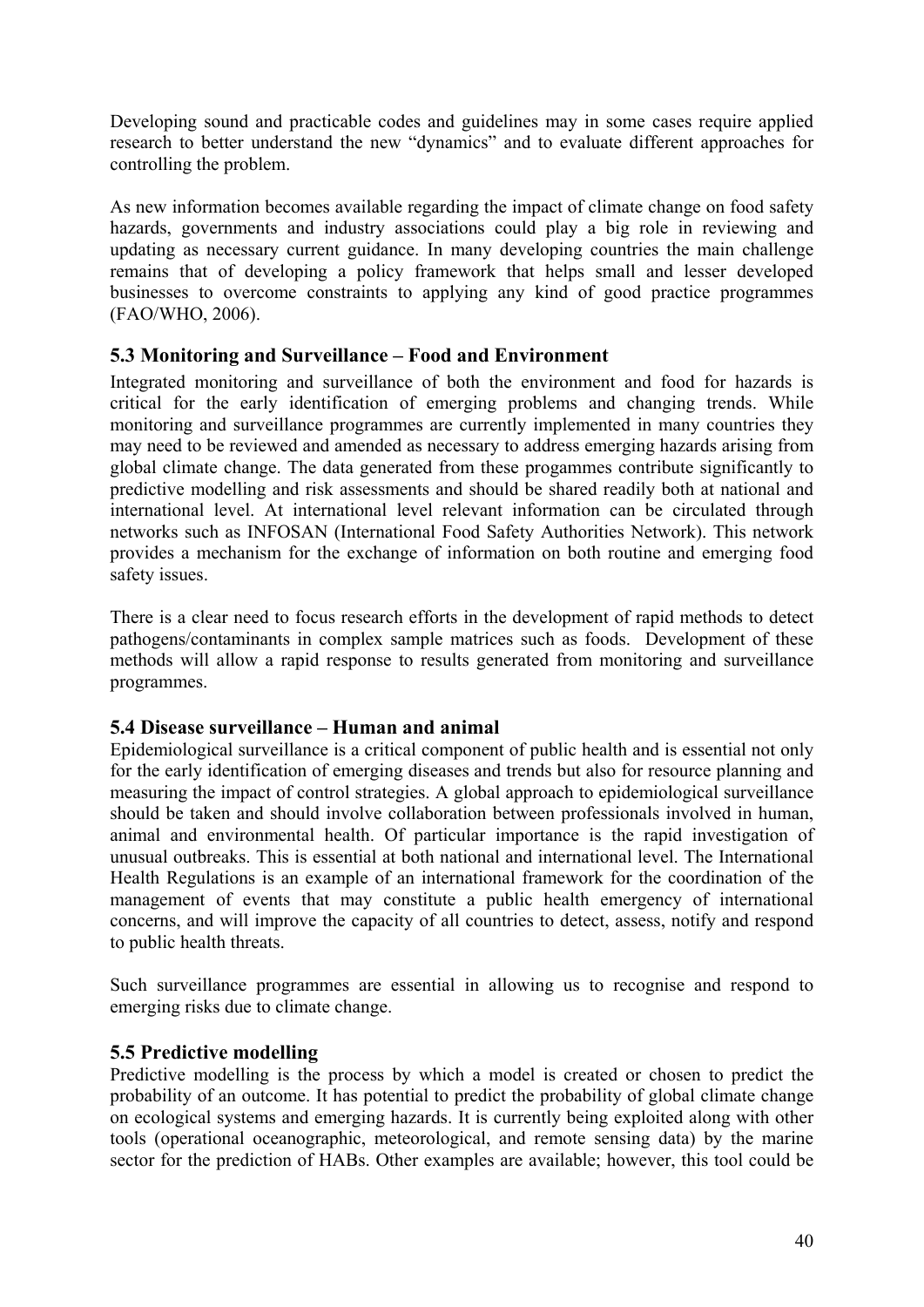exploited in many more sectors to predict the probability of global climate change on ecological systems and emerging hazards.

Predictions depend on the quality and quantity of available data; therefore, international collaboration is essential to ensure good models are developed. Further, climate related changes increase the complexity of the system and underscore the need for continued effort and international cooperation.

## **5.6 Risk Assessment**

Risk assessment provides the scientific basis for the development and adoption of food safety standards and for guidance on other food safety measures. Climate change related effects may give rise to emerging food safety risks that influence priorities for risk assessment. For example, if mixtures of mycotoxins become more common in crops (Text Box 5), it may become important to carry out risk assessments and propose revised maximum limits. New data from monitoring and surveillance programmes on frequency and levels of occurrence of mycotoxins could also affect decisions on appropriate limits and national or international levels.

A number of Joint FAO/WHO expert bodies have been set up to carry out risk assessments on food additives, food contaminants, pesticide residues, veterinary drug residues and microbiological hazards. Other Joint FAO/WHO ad hoc expert committees are set up to deal with other emerging issues as they arise. FAO and WHO member countries can influence the prioritisation of risk assessment work carried out at international level according to clearly established criteria (FAO/WHO, 2007). In case of emerging hazards related to the impact of climate change, member countries could have access to risk assessment advice.

Apart from the question of the availability of international risk assessment mechanisms it is important to emphasise the need to build the capacities of experts in developing countries to fully understand how these assessments are carried out so that they can make informed decisions on their applicability to the local context in light of new data coming out of their own monitoring and surveillance programmes.

FAO, in collaboration with many international, intergovernmental and governmental bodies, has supported the development of a standardized training programmed to assist countries in understanding and carrying out GM food safety assessments (FAO, 2008).

## **5.7 Early warning and emergency response systems**

Enhanced early warning systems are essential to reduce the risk of the lives and livelihoods of vulnerable people posed by climate change related natural disasters and emergencies. This requires good collaboration and communication between sectors (e.g. veterinary, food safety and public health) at national and international level.

Emergency preparedness is also essential. Countries should review/develop food safety emergency plans as well as review and update other disaster/emergency plans to ensure adequate consideration of food safety management issues in those situations.

## **5.8 Strengthened dialogue with the public**

 Food safety is ensured through the implementation of adequate control measures at every step along the food chain, i.e. from farm to fork. To ensure consumers play their role, it is important they are aware of the hazards associated with foods and the relevant control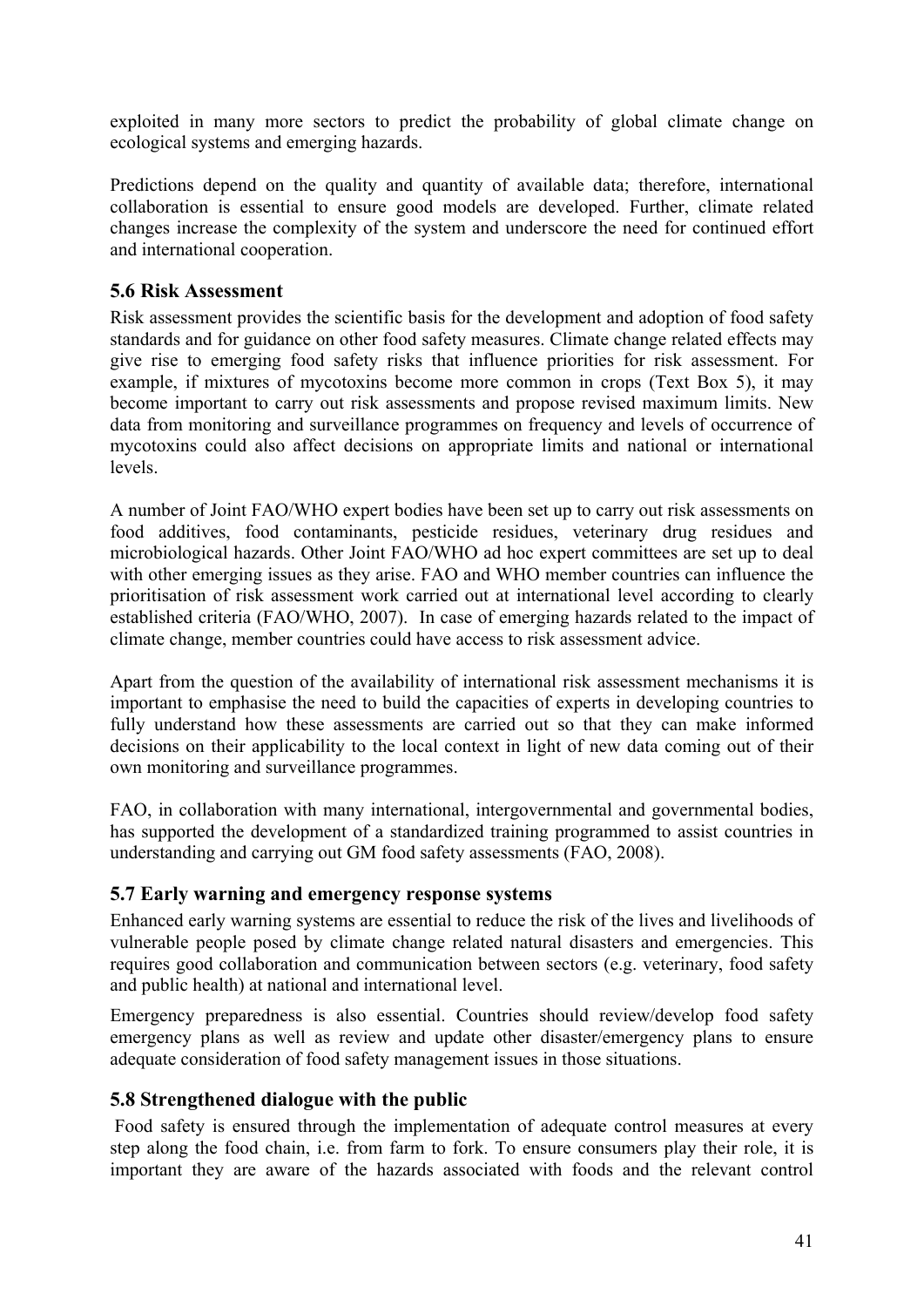measures. Education of consumers is therefore essential and governments have a role to play in this regard. Some hazards such as mycotoxins are not generally understood by the public and as an essentially invisible threat are difficult to publicise effectively. Nevertheless, informing the public about typical foods susceptible to mycotoxin contamination and the risks to public health might help reduce both the use and trade of substandard food in times of need.

## **5.9 New Technologies**

Section 3 highlights a number of scientific and technological innovations that are expected to play a major role in helping us to understand and to deal with the food safety challenges posed by climate change. Examples include, new filtration devices based on developments in nanotechnologies that can remove a range of chemical and microbiological contaminants from water and even from soils; rapid pathogen and contaminant detection using novel techniques (including nanotechnologies); new molecular biological methods such as nucleic acid sequence comparisons and genomics-based approaches to characterise complex microbial communities and their interactions; genetically modified crops that are suitable for growth in marginalised lands, etc.

Clearly different countries have differing capacities to directly participate in the development of these scientific and technological applications but it is important for all countries to strive to remain updated with developments so that they can make best use of new opportunities and, perhaps, influence the prioritisation of research investments.

Attention must be paid to the need to develop capacities and mechanisms within countries to assess and manage any environmental or food safety risks that might be associated with various applications of these new technologies. As noted above, FAO/WHO has provided and continues to develop guidance on GM food safety assessments. FAO/WHO are currently preparing to hold an expert meeting on the potential food safety implications of nanotechnology applications in the food and agriculture sectors.

## **5.10 Investment in Scientific and Technical capacities**

A common theme in several of the above-listed issues is the need for applied research to provide a better understanding of problems and new approaches for dealing with them. The ability to use science to find solutions depends on prior investment in human resource development. In many developing countries there is need for more careful planning to encourage the development of the competence that they need to address pressing problems. In many cases, it is already possible to make better use of the available competencies at national level by encouraging linkages between government services, universities, private sector associations, etc.

Careful assessment of food safety capacity building needs by national authorities is also essential in order to make best use of training and education opportunities including through technical assistance from interested donors and international organizations.

## **5.11 International Dimension**

The whole issue of climate change in all of its dimensions is a global concern and international organizations have a major role in ensuring coordinated approaches to dealing with all aspects.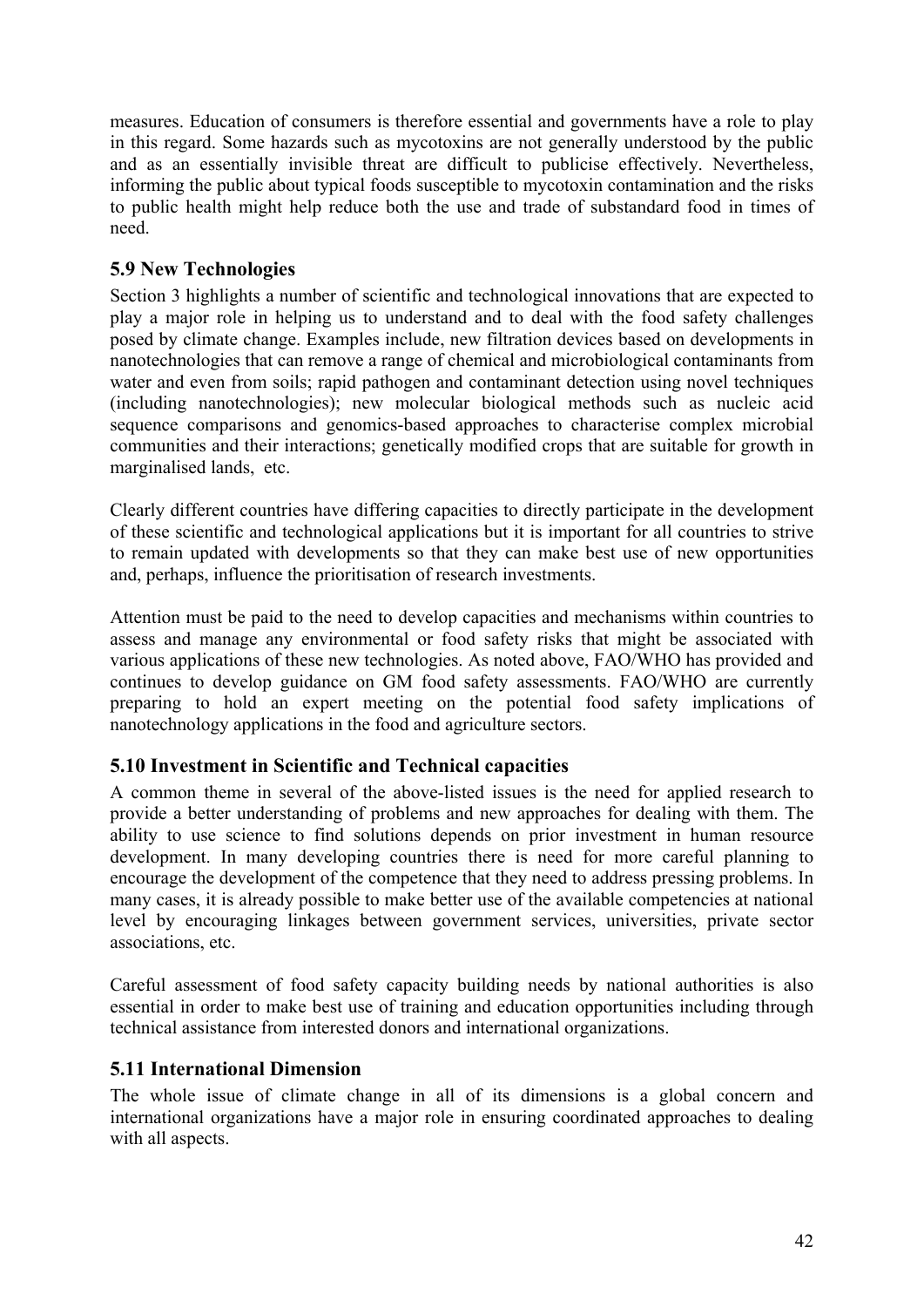The need for sharing of data and information coming out of food safety and disease monitoring and surveillance and the role of international networks in facilitating this has been noted above. Regional or international cooperation on selected research areas of common interest would also allow better outputs for a given set of resources.

As new food safety risks emerge, the international community needs access to timely scientific advice to guide risk management choices. As climate change may be a factor leading to the emergence of food safety risks it is useful to consider ways in which the mechanism for provision of scientific advice could be made more responsive to increased and unscheduled demands for advice. The Joint Global Initiative for food related scientific advice (GIFSA) that was recently established by FAO and WHO should at least partly address this need. GIFSA is a mechanism to facilitate mobilization of funds in a transparent manner for the conduct of expert meetings on critical food safety issues requested by Codex and by FAO and WHO member countries.

The food safety challenges raised by climate related changes highlight the need for continued emphasis on food safety capacity building to developing countries. Coordination among donor agencies and international organizations providing technical assistance in this area remains a central issue

# **6. REFERENCES**

- Anderson DM, Glibert PM, Burkholder JM (2002) Harmful algal blooms and eutrophication: Nutrient sources, composition, and consequences. Estuaries 25:704-726
- Azziz-Baumgartner E, Lindblade K, Gieseker K, Schurz-Rogers H, Kieszak S, Njapau H, Schleicher R., McCoy LS, Misore A, DeCock K, Rubin C, Slutsker L, the Kenya Aflatoxicosis Investigation Group (2005) Case-Control Study of an Acute Aflatoxicosis Outbreak, Kenya, 2004. Environmental Health Perspectives 113:1779- 1783. http://www.ehponline.org/members/2005/ 8384/8384.pdf
- Baden D, Fleming LE, Bean JA (1995) Marine toxins. In: deWolff FA (ed) Handbook of Clinical Neurology: Intoxications of the Nervous System Part II: Natural Toxins and Drugs. Elsevier Press, Amsterdam, Netherlands p141–175
- Bailey, SW Climate change and decreasing herbicide persistence. (Special issue: Current research at the Scottish Agricultural College) [Journal article] Pest Management Science. John Wiley & Sons, Chichester, UK: 2004. 60: 2, 158-162
- Barin M, Cullen JJ, Roesler CS, Donaghay PL, Doucette GJ, Kahru M, Lewis MR, Scholin CA, Sieracki ME, Sosik HM (2005) New approaches and techologies for observing Harmful Algal Blooms. Oceanography 18:210-227
- Baylis N, Githeko AK (2006) The effects of climate change on infectious diseases of animals. T7.3. Foresight. Infectious Diseases: preparing for the future. Office and Science and Innovation (www.foresight.gov.uk)
- Boorman DB (2003) LOIS in-stream water quality modelling. Part 2. Results and scenarios. Sci. Total Environ., 314-316, 397-409.
- Booth S, Zeller D (2005) Mercury, food webs, and marine mammals: implications of diet and climate change for human health. Environ.Health Persp., 113, 521-526.
- Bopp L, Aumont O, Cadule P, Alvain S, Gehlen M (2005) Response of diatoms distribution to global warming and potential implications: A global model study. Geophysical Research Letters 32:1-4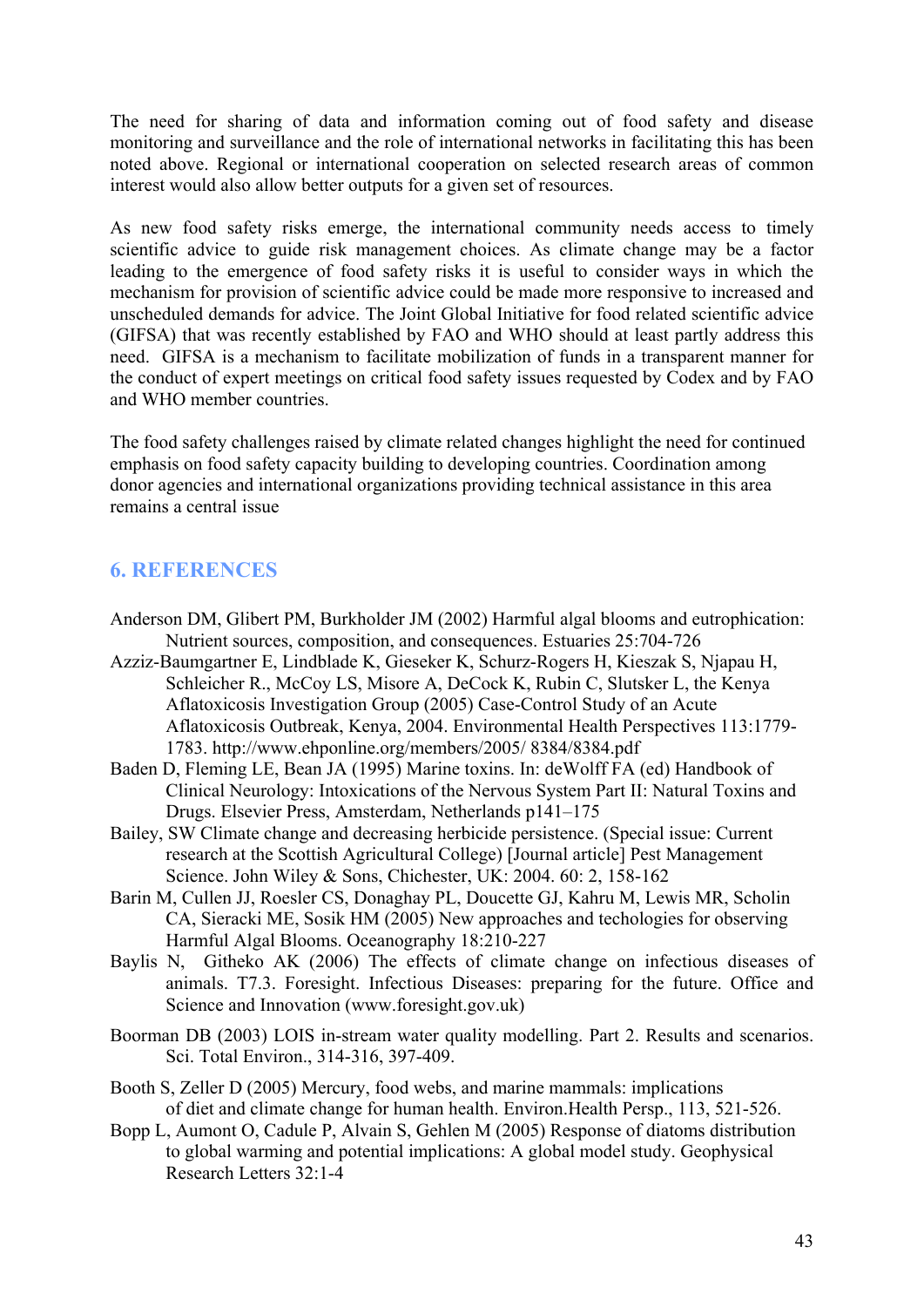- Campbell-Lendrum D, Corvalan C, Neira M (2007) Global climate change: implications for international public health policy. Bull. WHO 85:235-237.
- Carter TR, Jones RN, Lu X, Bhadwal S, Conde C, Mearns LO, O'Neill BC, Rounsevell MDA, Zurek MB (2007) New assessment methods and the characterisation of future conditions. In: Climate Change 2007: Impacts, Adaptation and Vulnerability Contribution of Working Group II to the Fourth Assessment Report of the Intergovernmental Panel on Climate Change. Cambridge University Press, Cambridge, UK, p 133-171
- CAST (2003) *Mycotoxins: Risks in Plant, Animal and Human Systems, Task Force Report*, ISSN 0194; N. 139.
- CDC (2008) Congressional Testimony. Select Committee on Energy Independence and Global Warming United States House of Representatives Climate Change and Public Health. Statement of Howard Frumkin, MD, DrPH
- Charron DF, Thomas MK, Waltner-Toews d, Aramini JJ, Edge T, Kent RA, Maarouf AR, Wilson J (2004) Vulnerability of waterborne diseases to climate change in Canada: a review. J. Tox. Environ. Health. 67:1667-1677.
- Chen C, McCarl B (2001) Pesticide Usage as Influenced by Climate: A Statistical Investigation. Climatic Change 50: 475–487.
- Dale B (2001) The sedimentary record of dinoflagellate cysts: Looking back into the future of phytoplankton blooms. Scientia Marina 65:257-272
- De La Campa R, Hooker DC, Miller JD, Schaafsma AW, Hammond BG (2005) Modelling effects of environment, insect damage and BT genotypes on fumonisin accumulation in Maize in Argentina and the Philippines. Mycopathologia 159: 539-552.
- Desjardins AE, Plattner RD, Nelson PE (1997) Appl Environ Micro 63: 1838-1842. Production of fumonisin B1 and moniliformin by G*ibberella fujikuroi* from rice from various geographical areas.
- Dittmar J, Voegelin A, Roberts LC, Hug SJ, Saha GC, Ali MA, Badruzzaman A, Kretzschemar R (2007) Spatial distribution and temporal variability of arsenic in irrigated rice fields in Bangladesh. Environmental Science and Technology, American Chemical Society, Washington USA 41: 17, 5967-5972.
- Dolah FMV (2000) Marine Algal Toxins: Origins, Health Effects, and Their Increased Occurrence. Environmental Health Perspectives 108S:133-141
- Dowd PF (1992a) *Insect fungal symbionts: a promising source of detoxifying enzymes*. J. Ind. Microbiol. 9: 149–161.
- Dowd PF (1992b) *Insect interactions with mycotoxin-producing fungi and their hosts. In Insect interactions with mycotoxin-producing fungi and their hosts* Bhatnagar, D., Lillehoj, E. B., and Arora, D. K., Eds.; Marcel Dekker: New York,: 137–155.
- Drake SL, DePaola A, Jaykus L.(2007) An Overview of Vibrio vulnificus and Vibrio parahaemolyticus, Comp. Rev. Food Sci. 6:120-144.
- D'Souza RM, Becker NG, Hall G, Moodie KBA (2004) Does ambient temperature affect foodborne disease?" Epidemiol. 15:86-92.
- D'Souza RM, Hall G, Becker NG (2008) Climatic factors associated with hospitalization sfor rotavirus diarrhoea in children under 5 years of age. Epidemiol. Infect. 136:56-64.
- Easterling WE, Aggarwal PK, Batima P, Brander KM, Erda L, Howden SM, Kirilenko A, Morton J, Soussana JF, Schmidhuber J, Tubiello FM (2007) "Food, Fibre, and Forest Products." In *Climate Change 2007: Impacts, Adaptation, and Vulnerability. Contribution of Working Group II to the Fourth Assessment Report of the Intergovernmental Panel on Climate Change,* ed. M.L. Parry, O.F. Canziani, J.P. Palutikof, P.J. van der Linden, and C.E. Hanson. Cambridge, U.K.: Cambridge University Press.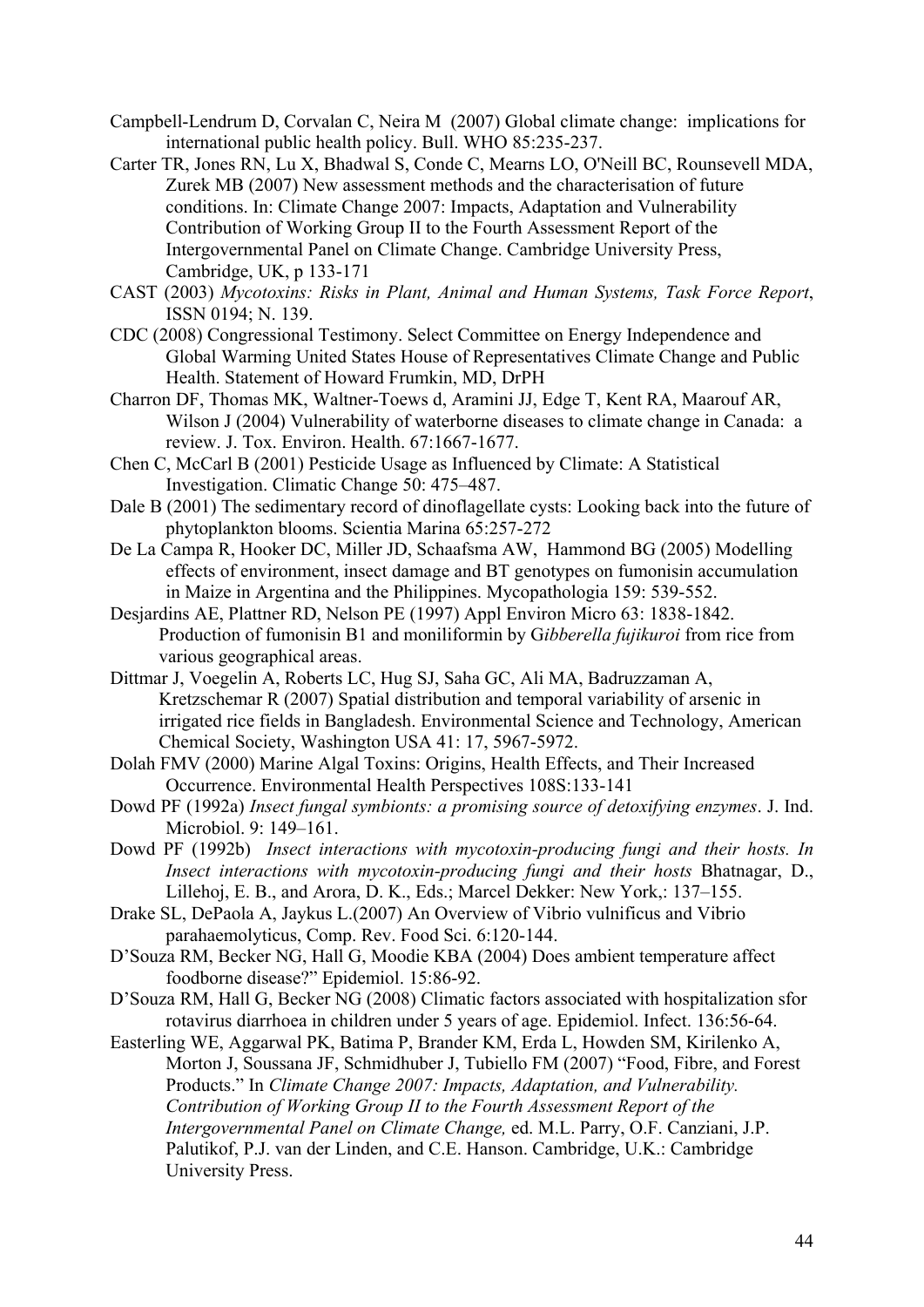EC (2007) RASFF Annual Report 2006.

http://ec.europa.eu/food/food/rapidalert/report2006\_en.pdf

- Edwards M, Johns DG, Leterme SC, Svendsen E, Richardson AJ (2006) Regional climate change and harmful algal blooms in the northeast Atlantic. Limnology and Oceanography 51:820-829
- Edwards M, Richardson AJ (2004) Impact of climate change on marine pelagic phenology and trophic mismatch. Nature 430:881-884
- Environment Canada (2004) Threats to water availability in Canada. NWRI Scientific Assessment Report No. 3. Prowse and ASCD Science Assessments series No. 1. National Water Research Institute, Burlington, Ontario, 128 pp.
- Environmental Protection Agency (2005) Environmental Assessment Summary for Areas of Jefferson, Orleans, St. Bernard, and Plaquemines Parishes Flooded as a Result of Hurricane

Katrina.http://www.epa.gov/katrina/testresults/katrina\_env\_assessment\_summary.htm

- Epstein PR (2001) Climate change and emerging infectious diseases. Microbes Infect. 3:747- 754.
- FAO (2001) Manual on the Application of the HACCP System in mycotoxin Prevention and Control. FAO Food and Nutrition Paper 73.
- FAO (2003) Report of the Expert Consultation on a Good Agricultural Practices (GAP) Approach, Rome, Italy, 2003
- FAO (2005) Special event on impact of climate change, pests and diseases on food security and poverty reduction. Background Document. 31st Session of the Committee on World Food Security, 10 pp. ftp://ftp.fao.org/docrep/fao/meeting/009/j5411e.pdf
- FAO (2005a) Food safety guidance in emergency situations
- FAO (2006) Final Technical Report Project CFC/ICO/06 GCP/INT/743/CFC. Enhancement of Coffee Quality through the Prevention of Mould Formation.
- FAO (2008) GM food safety assessment: tools for trainers. In Press
- FAO (2008a) Viruses in Food: Scientific Advice to support risk management activities. Microbiological Risk Assessment Series No.7. In press.
- FAO (2008b) Expert Meeting on Climate-Related Transboundary Pests and Diseases Including Relevant Aquatic Species, Food and Agriculture Organization of the United Nations, 25-27 February 2008, Options for Decision Makers. http://www.fao.org/fileadmin/user\_upload/foodclimate/presentations/diseases/Options EM3.pdf.

FAO (2008c) Expert Meeting on Bioenergy Policy, Markets and Trade and Food Security And Global Perspectives on Fuel and Food Security FAO Headquarters, Rome, 18-20 February 2008, Options for Decision Makers. http://www.fao.org/fileadmin/user\_upload/foodclimate/presentations/EM56/OptionsE M56.pdf

- FAO/IOC/WHO (2005) Report of ad hoc Expert Consultation on Biotoxins in Bivalve Mollusco. September 2004, Rome.
- FAO/WHO (2003) Assuring Food Safety and Quality: Guidelines for strengthening national food control systems. FAO Food and Nutrition paper 76. FAO, Rome.
- FAO/WHO (2006) Guidance to Governments on the Application of HACCP in small and/or less-developed food businesses. FAO Food and Nutrition Paper 86. Rome.
- FAO/WHO (2007) FAO/WHO Framework for the Provision of Scientific Advice on Food Safety and Nutrition.
- Faust MA, Gulledge RA (2002) Identifying Harmful Marine Dinoflagellates. The Smithsonian National Museum of Natural History, Washington D.C. http://botany.si.edu/references/dinoflag/index.htm.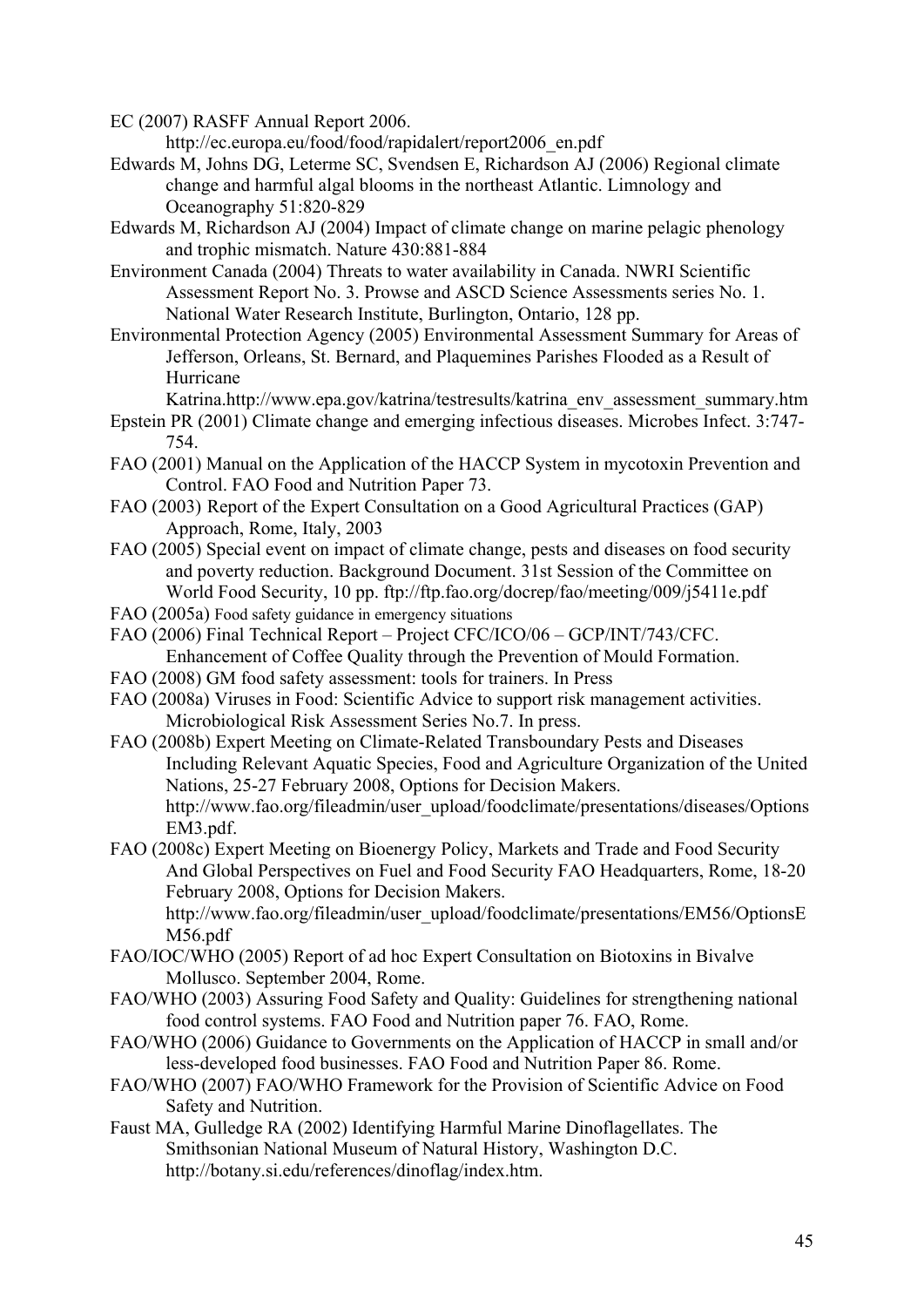Fleming LE, Broad K, Clement A, Dewailly E, Elmir S, Knap A, Pomponi SA, Smith S, Gabriele HS, Walsh P (2006) Oceans and human health: Emerging public health risks in the marine environment. Marine Pollution Bulletin 53:545-560

Glibert PM, Anderson DM, Gentien P, Granéli E, Sellner KG (2005) The global, complex phenomena of Harmful Algal Blooms. Oceanography 18:136-147

Greer A, Ng V, Fisman D (2008) Climate change and infectious diseases in North America: the road ahead. CMAJ. **178**, 6

Hall GV, D'Souza RM, Kirk MD (2002) Foodborne disease in the new millennium: out of the frying pan and into the fire? Med. J. Aust. 177:614-618.

Hallegraeff GM (1993) A review of harmful algal blooms and their apparent global increase. Phycologia 32:79-99

Hameed KGA, Sender G, Korwin-Kossakowska A (2006) Public health hazard due to *mastitis*  in dairy cows. *Animal Science Papers and Reports.* **25** , 2, 73-85

Heikens A, (2006) Arsenic contamination of irrigation water,soil and crops in Bangladesh: Risk implications for sustainable agriculture and food safety in Asia. RAP publication 2006/20. Food and agriculture organization of the united nations Regional Office for Asia and the Pacific.

Hooker DC, Schaafsma AW (2005) Agronomic and environmental impacts concentrations of deoxynivalenol and fumonisin B1 in corn across Ontario. Can J Plant Path. 27: 347-356.

- Humborg C, Ittekkot V, Cociasu A, Bodungen B (1997) Effect of Danube River dam on Black Sea biogeochemistry and ecosystem structure. Nature 386:385-388
- Iglesias-Rodriguez MD, Halloran PR, Rickaby REM, Hall IR, Colmenero-Hidalgo E, Gittins JR, Green DRH, Tyrrell T, Gibbs SJ, Dassow Pv, Rehm E, Armbrust EV, Boessenkool KP (2008) Phytoplankton Calcification in a High-CO2 World. Science 320:336-340
- IPCC (Intergovernmental Panel on Climate Change) (2007) "Summary for Policymakers." In *Climate Change 2007: Impacts, Adaptation and vulnerability. Contribution of Working Group II to the Fourth Assessment Report of the Intergovernmental Panel on Climate Change,* M.L. Parry, O.F. Canziani, J.P. Palutikot, P.J. van der Linden, and C.E. Hanson, eds. Cambridge, UK: Cambridge University Press.
- Islam MR, Jahiruddin M, Rahman GKMM, Miah MAM, Farid ATM, Panaullah GM,Loeppert RH, Duxbury JM, Meisner CA (2005) Arsenic in paddy soils of Bangladesh: levels, distribution and contribution of irrigation and sediments. In: Behavior of arsenic in aquifers, soils and plants (Conference Proceedings), Dhaka, 2005
- Johns DG, Edwards M, Richardson A, Spicer JI (2003) Increased blooms of a dinoflagellate in the NW Atlantic. Mar Ecol-Prog Ser 265:283-287
- Kangéthe EK, M'lbui GM, Randolph TF, Lang'AK (2007) Prevalence of Aflatoxin M1 and B1 in milk and animal feeds from urban small-holder dairy production in Dagoretti Division, Nairobi. East African Medical JournalKenya Medical Association: 84:11 (supplement), S83-S86.
- Kovats RS, Edwards SJ, Charron D, Cowden J, D'Souza RM, Ebi KL, Gauci C, Gerner-Smidt P, Hajit S, Hales S, Hernandez Pezzi G, Kriz B, Kutsar K, McKeown P, Mellou K, Meene B, O'Brien S, van Pelt W, Schmid H (2005) Climate variability and campylobacter infection: an international study. Int. J. Biometeorol. 49:207-214.
- Kundzewicz ZW, Mata LJ, Arnell NW, Döll P, Kabat P, Jiménez B, Miller KA, Oki T, Sen Z, Shiklomanov IA (2007) Freshwater resources and their management. *Climate Change 2007: Impacts, Adaptation and Vulnerability. Contribution of Working Group II to the Fourth Assessment Report of the Intergovernmental Panel on Climate Change,* M.L.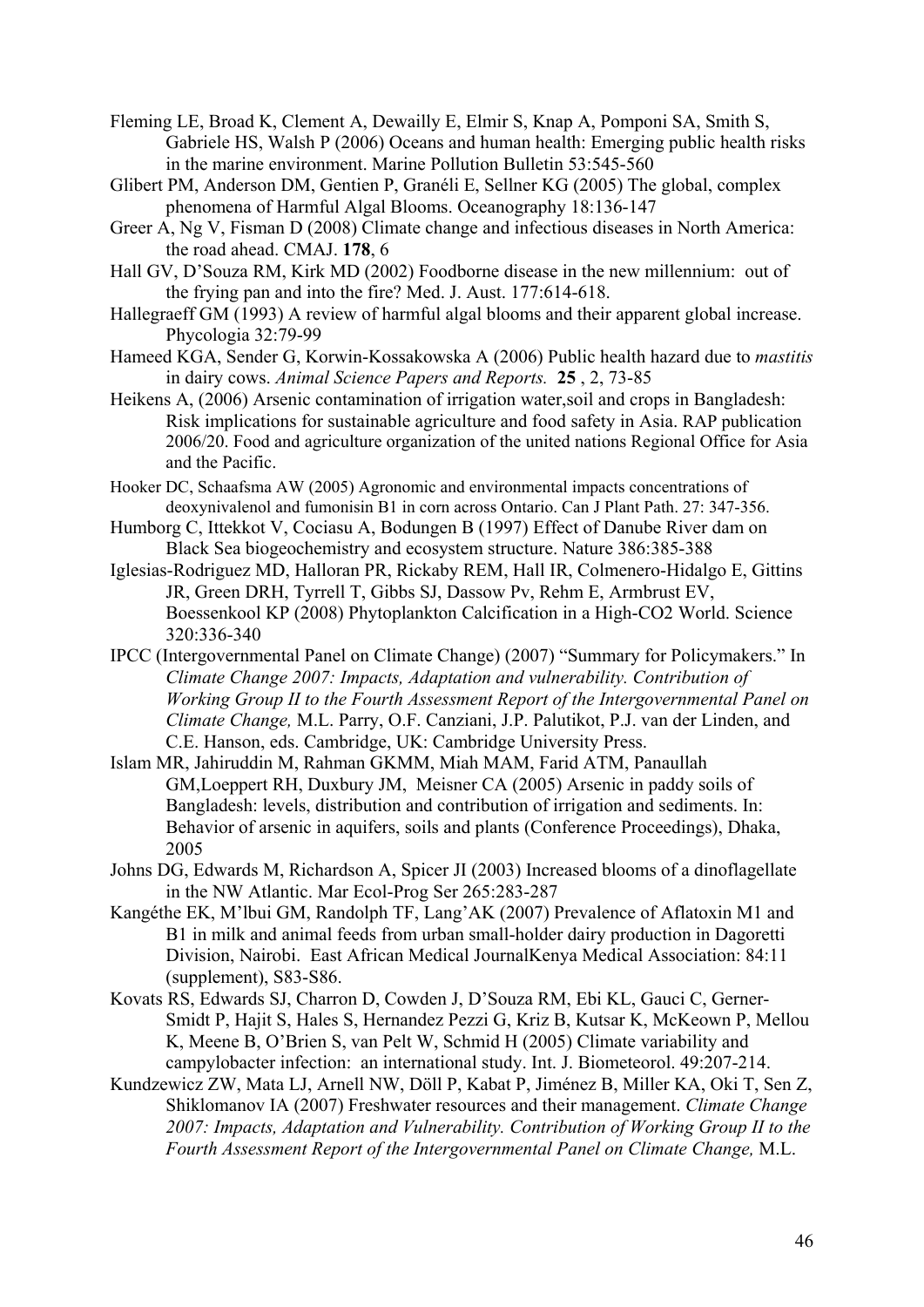Parry, O.F. Canziani, J.P. Palutikof, P.J. van der Linden and C.E. Hanson, Eds., Cambridge University Press, Cambridge, UK, 173-210.

- LEAD (The Livestock, Environment and Development) Initiative, 2006. "Livestock's long shadow: Environmental issues and options". Food and Agriculture Organization of the United Nations, Rome.
- Lipp EK, Hau A, Colwell RR (2002) Effects of global climate on infectious disease: the cholera model. Clin. Microbiol. Rev. 15:757-770.
- Luby SP et al. (2006) Foodborne transmission of Nipah virus, Bangladesh. *Emerging Infectious Diseases*, **12(12)** 1888-1894.
- Manuel, J (2006) In Katrina's Wake Environ Health Perspectives. 114(1): A32–A39.
- Margalef R (1978) Life forms of phytoplankton as survival alternatives in an unstable environment. Oceanologica Acta 1:493-509
- McLaughlin JC, DePaola A, Bopp CA, Martinek KA, Napolilli NP, Allison CG, Murray SL, Thompson EC, Dird MM, Middaugh JP (2005). Outbreak of *Vibrio parahaemolyticus*  gastroenteritis associated with Alaskan oysters. New Eng J Med 353:1463-1470.
- Michniewicz M (1989) Growth regulators formed by Fusaria: their significance for fungus growth, sporulation and pathogenicity towards the host plant. in: *Fusarium*, Mycotoxins, Taxonomy and Pathogenicity (ed. J. Chelkowski). Elsevier, Amsterdam
- Miller JD (2008) Food Additives Contam. 25(2): 219-230. Mycotoxins in small grains and maize.
- Ministry of Jihad- e-Agriculture I.R. of Iran (2008). Monitoring, Assessment, Prevention and Control of Aflatoxin Contamination in Iranian Pistachio Nuts. Unpublished.
- Moncheva S, Doncheva V, Kamburska L (2001) On the long-term response of harmful algal blooms to the evolution of eutrophication off the Bulgarian Black Sea coast: are the recent changes a sign of recovery of the ecosystem - the uncertainties. In: Hallegraeff GMB, S.I.; Bolch, C.J.; Lewis, R.J. (ed) Harmful algal blooms 2000 p177-181 UNESCO
- Muntean N, Jermini M, Small I, Falzon D, Fürst P, Migliorati G, Scortichini G, Forti AF, Anklam E, von Holst C, Niyazmatov B, Bahkridinov S, Aertgeerts R, Bertollini R, Tirado C, Kolb A (2003) Dietary Exposure Assessment to Some Persistent Organic Pollutants in the Republic of Karakalpakstan of Uzbekistan. Environmental Health Perspectives 111: 1306-1311.
- Muriel P, Downing T, Hulme M, Harrington R, Lawlor D, Wurr D, Atkinson CJ, Cockshull KE, Taylor DR, Richards AJ, Parsons DJ, Hillerton JE, Parry ML, Jarvis SC, Weatherhead K, Jenkins G (2001) *Climate Change & Agriculture in the United Kingdom*. Brochure prepared for MAFF.

http://www.defra.gov.uk/farm/environment/climate-change/pdf/climate-ag.pdf.

- Nicholls RJ, Wong PP, Burkett VR, Codignotto JO, Hay JE, McLean RF, Ragoonaden S, Woodroffe CD (2007) Coastal systems and low-lying areas. In: Climate Change 2007: Impacts, Adaptation and Vulnerability Contribution of Working Group II to the Fourth Assessment Report of the Intergovernmental Panel on Climate Change. Cambridge University Press, Cambridge, UK, p 315-356
- NOAA CSCOR (2008) Economic Impacts of Harmful Algal Blooms (HABs) fact sheet, http://www.cop.noaa.gov/stressors/extremeevents/hab/current/HAB\_Econ.html
- Nyikal J, Misore A, Nzioka,C, Njuguna C, Muchiri E, Njau J, Maingi S, Njoroge J, Mutiso J, Onteri J, Langat A, Kilei IK, Nyamongo J, Ogana G, Muture B, Tukei P, Onyango C, Ochieng W, Tetteh C, Likimani S, Nguku P, Galgalo T, Kibet S, Manya A, Dahiye A, Mwihia J. et al (2004) Morbidity and Mortality Weekly Report 53:790-793.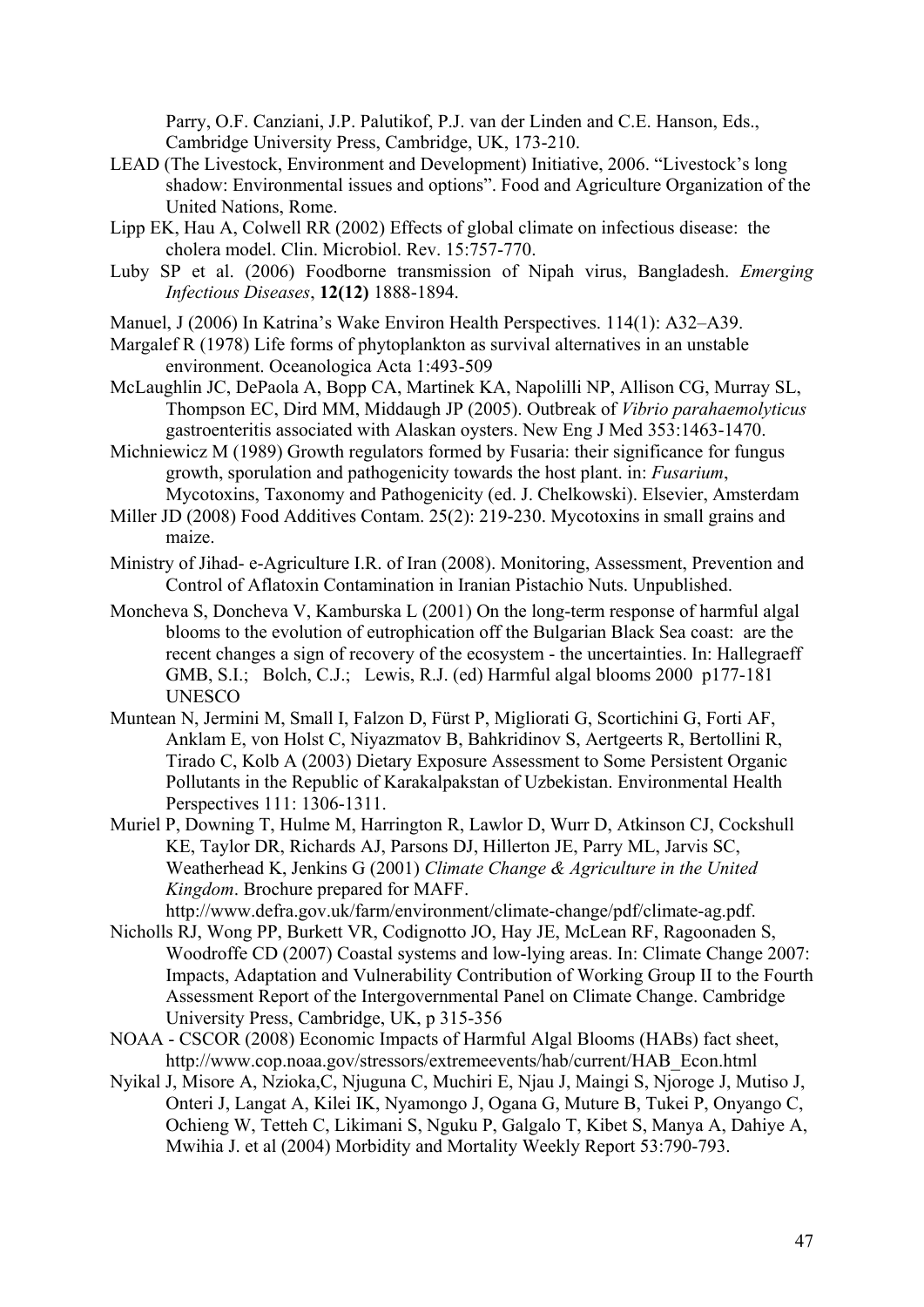- Officer CB, Ryther JH (1980) The Possible Importance of Silicon in Marine Eutrophication. Mar Ecol-Prog Ser 3:83-91
- Paerl HW, Valdes-Weaver LM, Joyner AR, Winkelmann V (2007) Phytoplankton indicators of ecological change in the eutrophying Pamlico Sound system, North Carolina. Ecological Applications 17:S88-S101
- Pardue JH, Moe WM, McInnis D, Thibodeaux LJ, Valsaraj KT, Maciasz E, van Heerden I, Korevec N, Yuan QZ (2005) Chemical and microbiological parameters in New Orleans floodwater following Hurricane Katrina. Environ. Sci. Technol. 39:8591 – 8599.
- Parmenter RR, Yadav EP, Parmenter CA, Ettestad P, Gage KL (1999) Incidence of plague associated with increased winter-spring precipitation in New Mexico. *American Journal of Tropical Medicine & Hygiene* **61**, 814 821.
- Paz S, Bisharat N, Paz E, Kidar O, Cohen D (2007) Climate change and the emergence of *Vibrio vulnificus* disease in Israel. Environ. Res. 103:390-396.
- Peperzak L (2003) Climate change and harmful algal blooms in the North Sea. Acta Oecologia 24:139-144
- Petzoldt C, Seaman A (2005) *Climate change effects on insects and pathogens. Climate Change and agriculture: promoting practical and profitable responses*. Web publication:

http://www.climateandfarming.org/pdfs/FactSheets/III.2Insects.Pathogens.pdf.

- Purse, B.V., Mellor, P.S., Rogers, D.J., Samuel, A.R., Mertens, P.P.C. and Baylis, M. (2005) Climate change and the recent emergence of bluetongue in Europe. Nature Reviews Microbiology 3, 171-182.
- Richardson K (1997) Harmful or exceptional phytoplankton blooms in the marine ecosystem. In: Advances in Marine Biology, Vol 31, Vol 31, p 301-385
- Rodriguez-Romo L, Yousef, A (2005) Cross-protective effects of bacterial stress. *In* M. Griffiths (ed.), Understanding Pathogen Behaviour. Woodhead Publishing, Cambridge, U.K.
- Rose JB, Epstein PR, Lipp EK, Sherman BH, Bernard SM, Patz JA (2001) Climate variability and change in the United States: potential impacts on water- and foodborne diseases caused by microbiologic agent. Environ. Health Perspectives 109:211-221.
- Rosenzweig C, Yang XB, Anderson P, Epstein P, Vicarelli M (2005) Agriculture: Climate change, crop pests and diseases. In *Climate Change Futures: Health, Ecological and Economic Dimensions*. P. Epstein and E. Mills, Eds. The Center for Health and the Global Environment at Harvard Medical School, pp. 70-77.
- Sellner KG, Doucette GJ, Kirkpatrick GJ (2003) Harmful algal blooms: causes, impacts and detection. Journal of Industrial Microbiology & Biotechnology 30:383-406
- Shriner DS, Street RB (2007) North America. Climate Change 2007: Impacts, Adaptation and Vulnerability. Contribution of Working Group II to the Fourth Assessment Report of the Intergovernmental Panel on Climate Change, M.L. Parry, O.F. Canziani, J.P. Palutikof, P.J. van der Linden and C.E. Hanson, Eds., Cambridge University Press, Cambridge, UK.
- Smayda TJ (1990) Novel and nuisance phytoplankton blooms in the Sea: Evidence for a global epidemic. In: Toxic Marine Phytoplankton, 4th International Conference. Elsevier, Amsterdam, p 29-40
- Smayda TJ (1997) Harmful algal blooms: Their ecophysiology and general relevance to phytoplankton blooms in the sea. Limnology and Oceanography 42:1137-1153
- Soil and Water Conservation Society, 2003. Soil erosion and runoff from cropland. Report from the USA, Soil and Water Conservation Society, 63 pp.